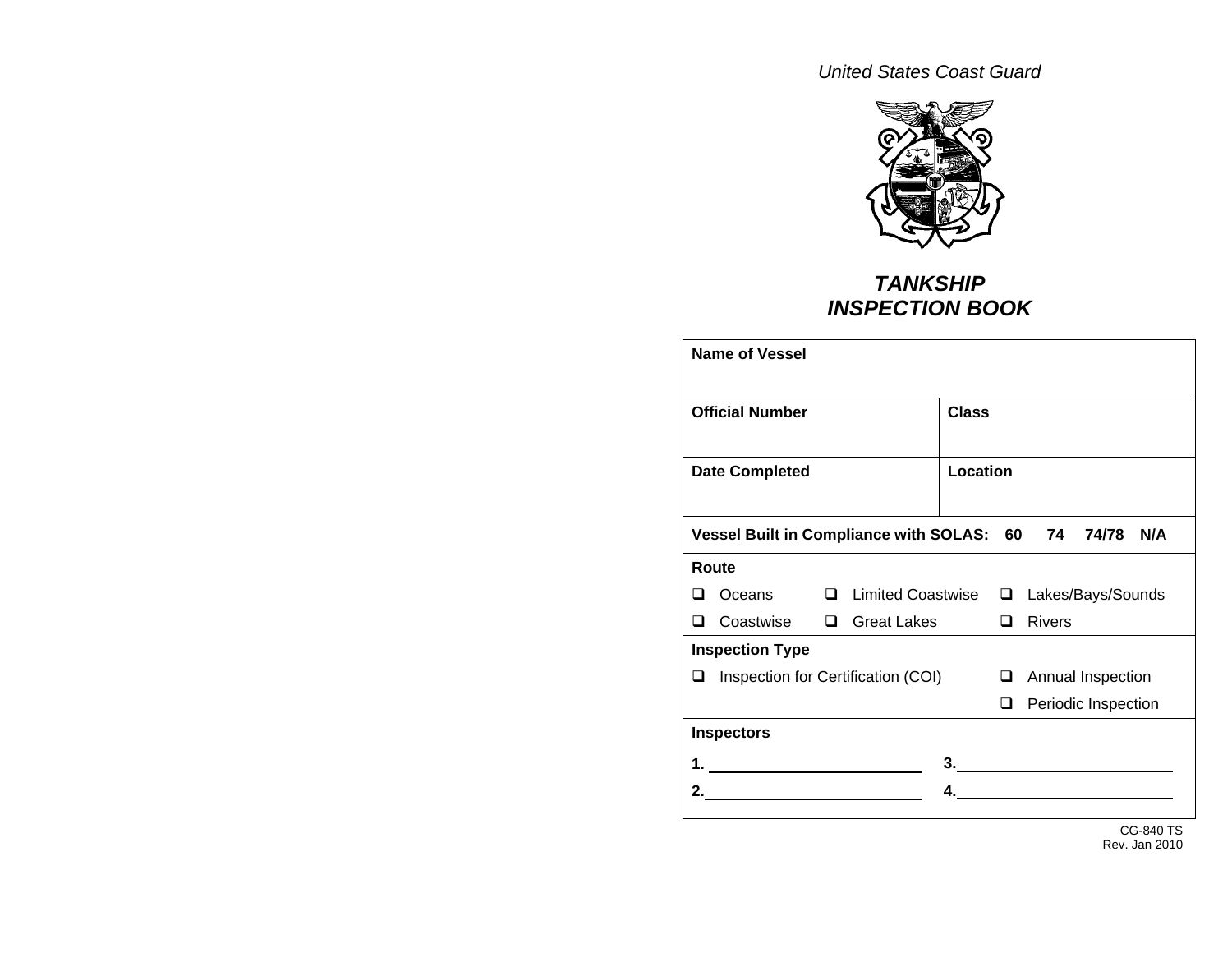## **Total Time Spent Per Activity:**

| <b>Regular Personnel (Active Duty)</b>                                  |  |  |  |  |  |  |  |
|-------------------------------------------------------------------------|--|--|--|--|--|--|--|
| <b>ACTIVITY</b><br><b>ACTIVITY TYPE</b><br><b>TRAINING</b><br>(PERS) MI |  |  |  |  |  |  |  |
|                                                                         |  |  |  |  |  |  |  |
|                                                                         |  |  |  |  |  |  |  |
|                                                                         |  |  |  |  |  |  |  |
|                                                                         |  |  |  |  |  |  |  |

| TOTAL ADMIN HOURS | <b>TOTAL TRAVEL HOURS</b> |
|-------------------|---------------------------|
|                   |                           |

| <b>Reserve Personnel</b> |  |                 |           |  |  |  |  |
|--------------------------|--|-----------------|-----------|--|--|--|--|
| ACTIVITY TYPE   ACTIVITY |  | <b>TRAINING</b> | (PERS) MI |  |  |  |  |
|                          |  |                 |           |  |  |  |  |
|                          |  |                 |           |  |  |  |  |
|                          |  |                 |           |  |  |  |  |
|                          |  |                 |           |  |  |  |  |

| <b>TOTAL ADMIN HOURS</b> | <b>TOTAL TRAVEL HOURS</b> |
|--------------------------|---------------------------|
|--------------------------|---------------------------|

| <b>Auxiliary Resources</b> |                      |  |  |  |  |
|----------------------------|----------------------|--|--|--|--|
| TOTAL BOAT HOURS           | TOTAL AIRCRAFT HOURS |  |  |  |  |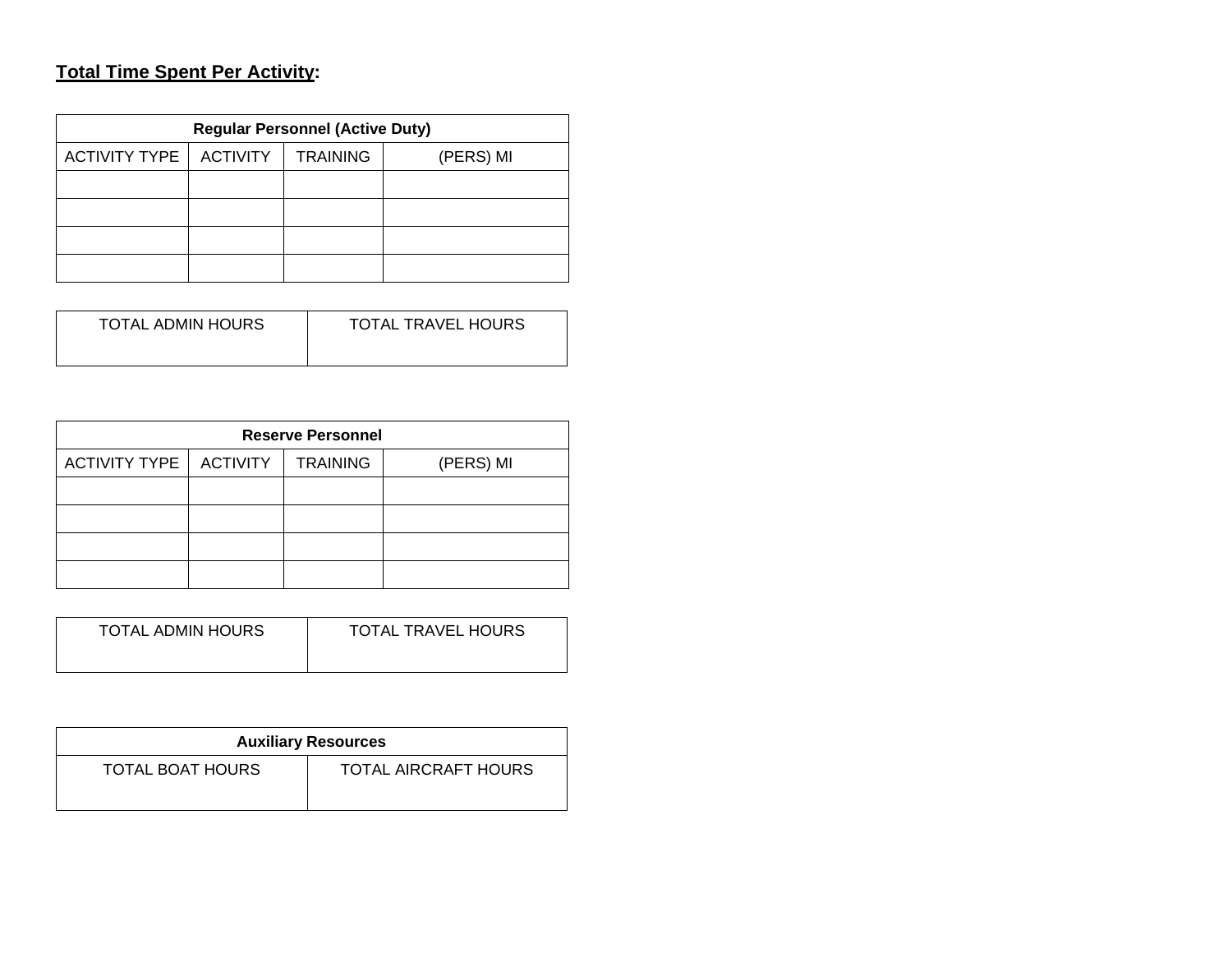#### **Use of Tankship Inspection Book:**

This inspection book is intended to be used as a job aid by Coast Guard marine inspectors during inspections of U.S. flagged tankships. The lists contained within this book are not intended to limit the inspection. Each marine inspector should determine the depth of inspection necessary. A checked box should be a running record of what has been inspected. It does not imply that the entire system has been inspected or that all or any items are in full compliance. This job aid does not constitute part of the official inspection record.

This document does not establish or change Federal laws or regulations. References given are only general guides. Refer to IMO publications, CFRs, NVICs or any locally produced cite guides for specific regulatory references. Not all items in this book are applicable to all vessels.

*NOTE: Guidance on how to conduct inspections of U.S. flagged tankships can be found in the Marine Safety Manual (MSM) Volume II, Chapter B1: Inspection of Vessels for Certification. All MSM cites listed in this book refer to MSM Volume II unless otherwise indicated.* 

#### **Guide to Examinations:**

- **Q** All vessels
- $\overline{O}$  Vessels carrying dangerous cargoes in bulk

#### **Pre-inspection Items: Post-inspection Items:**

- Review MISLE records.
	- − COI
	- − Vessel Critical Profile
- Obtain copies of forms to be issued.

- Issue letters/certificates to vessel.
- Complete MISLE Activity
- Initiate Report of Violation (ROV) if necessary.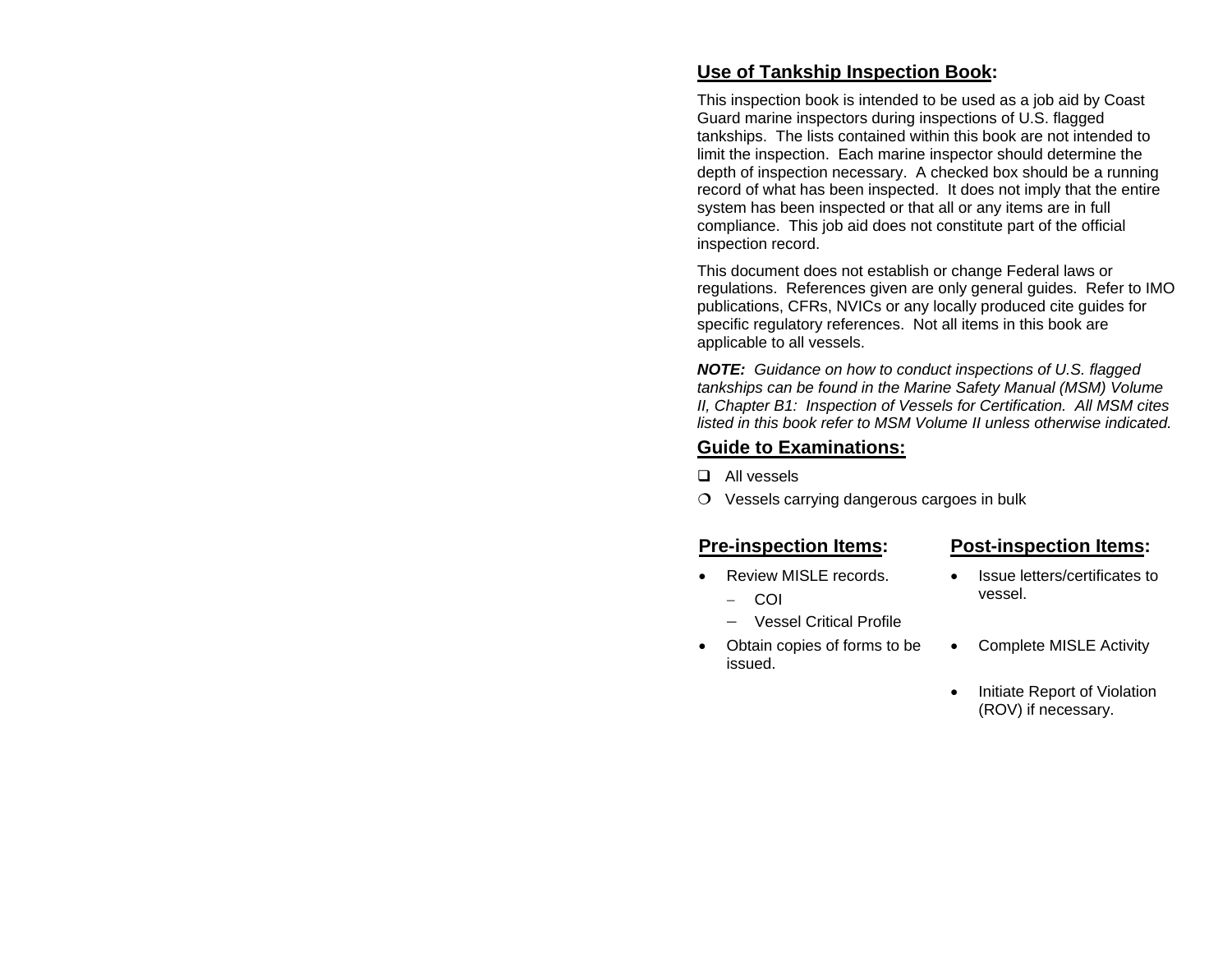#### **Table of Contents:**

| Section 1: Administrative Items                                    |  |
|--------------------------------------------------------------------|--|
|                                                                    |  |
|                                                                    |  |
|                                                                    |  |
|                                                                    |  |
| <b>Section 2: Certificates and Documents</b>                       |  |
|                                                                    |  |
|                                                                    |  |
|                                                                    |  |
|                                                                    |  |
| Section 3: Inspection Items for All Vessels                        |  |
|                                                                    |  |
|                                                                    |  |
|                                                                    |  |
|                                                                    |  |
|                                                                    |  |
|                                                                    |  |
|                                                                    |  |
|                                                                    |  |
|                                                                    |  |
|                                                                    |  |
|                                                                    |  |
|                                                                    |  |
|                                                                    |  |
| Section 4: Additional Inspection Items: Vessels Carrying Dangerous |  |
| <b>Chemicals in Bulk</b>                                           |  |
|                                                                    |  |
|                                                                    |  |
|                                                                    |  |
|                                                                    |  |
|                                                                    |  |
|                                                                    |  |
|                                                                    |  |
|                                                                    |  |
|                                                                    |  |
|                                                                    |  |
| <b>Section 5: Drills</b>                                           |  |
|                                                                    |  |
|                                                                    |  |
|                                                                    |  |
| Section 6: Appendices                                              |  |
|                                                                    |  |
|                                                                    |  |
|                                                                    |  |
|                                                                    |  |
|                                                                    |  |

#### **Conversions:**

| <b>Distance and Energy</b> |                                                 |        |        |              |                                                                                                                                      |     |                          |  |
|----------------------------|-------------------------------------------------|--------|--------|--------------|--------------------------------------------------------------------------------------------------------------------------------------|-----|--------------------------|--|
| Kilowatts (kW)             | X                                               |        | 1.341  | $=$          | Horsepower (hp)                                                                                                                      |     |                          |  |
| Feet (ft)                  | X                                               |        | 3.281  | $=$          | Meters (m)                                                                                                                           |     |                          |  |
| Long Ton (LT)              | X                                               |        | .98421 | $=$          | Metric Ton (t)                                                                                                                       |     |                          |  |
|                            | <b>Liquid</b> (NOTE: Values are approximate.)   |        |        |              |                                                                                                                                      |     |                          |  |
| Liquid                     |                                                 | bbl/LT |        | $m^3/t$      | $bbl/m^3$                                                                                                                            |     | bbl/t                    |  |
| Freshwater                 |                                                 | 6.40   |        | 1.00         | 6.29                                                                                                                                 |     | 6.29                     |  |
| Saltwater                  |                                                 | 6.24   |        | .975         | 6.13                                                                                                                                 |     | 5.98                     |  |
| Heavy Oil                  |                                                 | 6.77   |        | 1.06         | 6.66                                                                                                                                 |     | 7.06                     |  |
| <b>DFM</b>                 |                                                 | 6.60   |        | 1.19         | 7.48                                                                                                                                 |     | 8.91                     |  |
| Lube Oil                   |                                                 | 7.66   |        | 1.20         | 7.54                                                                                                                                 |     | 9.05                     |  |
| Weight                     |                                                 |        |        |              |                                                                                                                                      |     |                          |  |
| 1 Long Ton                 | 2240 lbs<br>$=$                                 |        |        | 1 Metric Ton | 2204 lbs<br>$=$                                                                                                                      |     |                          |  |
| 1 Short Ton                | 2000 lbs<br>$=$                                 |        |        | 1 Cubic Foot | 7.48 gal<br>$=$                                                                                                                      |     |                          |  |
| 1 Barrel (oil)             | 5.61 ft = 42 gal =<br>$=$<br>$6.29 \text{ m}^3$ |        |        | 1 psi        | $=$<br>of water                                                                                                                      |     | $.06895$ Bar = 2.3106 ft |  |
|                            |                                                 |        |        |              | <b>Temperature:</b> Fahrenheit = Celsius ( ${}^{\circ}$ F = 9/5 ${}^{\circ}$ C + 32 and ${}^{\circ}$ C = 5/9 ( ${}^{\circ}$ F – 32)) |     |                          |  |
| 0<br>$=$                   | $-17.8$                                         | 80     | $=$    | 26.7         | 200                                                                                                                                  | $=$ | 93.3                     |  |
| 32<br>$=$                  | $\Omega$                                        | 90     | $=$    | 32.2         | 250                                                                                                                                  | $=$ | 121.1                    |  |
| 40<br>$=$                  | 4.4                                             | 100    | $=$    | 37.8         | 300                                                                                                                                  | $=$ | 148.9                    |  |
| 50<br>$=$                  | 10.0                                            | 110    | $=$    | 43.3         | 400                                                                                                                                  | $=$ | 204.4                    |  |
| 60<br>$=$                  | 15.6                                            | 120    | $=$    | 48.9         | 500                                                                                                                                  | $=$ | 260                      |  |
| 70<br>$=$                  | 21.1                                            | 150    | $=$    | 65.6         | 1000                                                                                                                                 | $=$ | 537.8                    |  |
|                            | <b>Pressure:</b> Bars = Pounds per square inch  |        |        |              |                                                                                                                                      |     |                          |  |
| 1 Bar<br>$=$               | 14.5 psi                                        | 5 Bars | $=$    | 72.5 psi     | 9 Bars                                                                                                                               | $=$ | 130.5 psi                |  |
| 2 bars<br>$=$              | 29.0 psi                                        | 6 Bars | $=$    | 87.0 psi     | 10 Bars                                                                                                                              | $=$ | 145.0 psi                |  |
| 3 Bars<br>$=$              | 43.5 psi                                        | 7 Bars | $=$    | 101.5 psi    |                                                                                                                                      |     |                          |  |
| 4 Bars<br>$=$              | 58.0 psi                                        | 8 Bars | $=$    | 116.0 psi    |                                                                                                                                      |     |                          |  |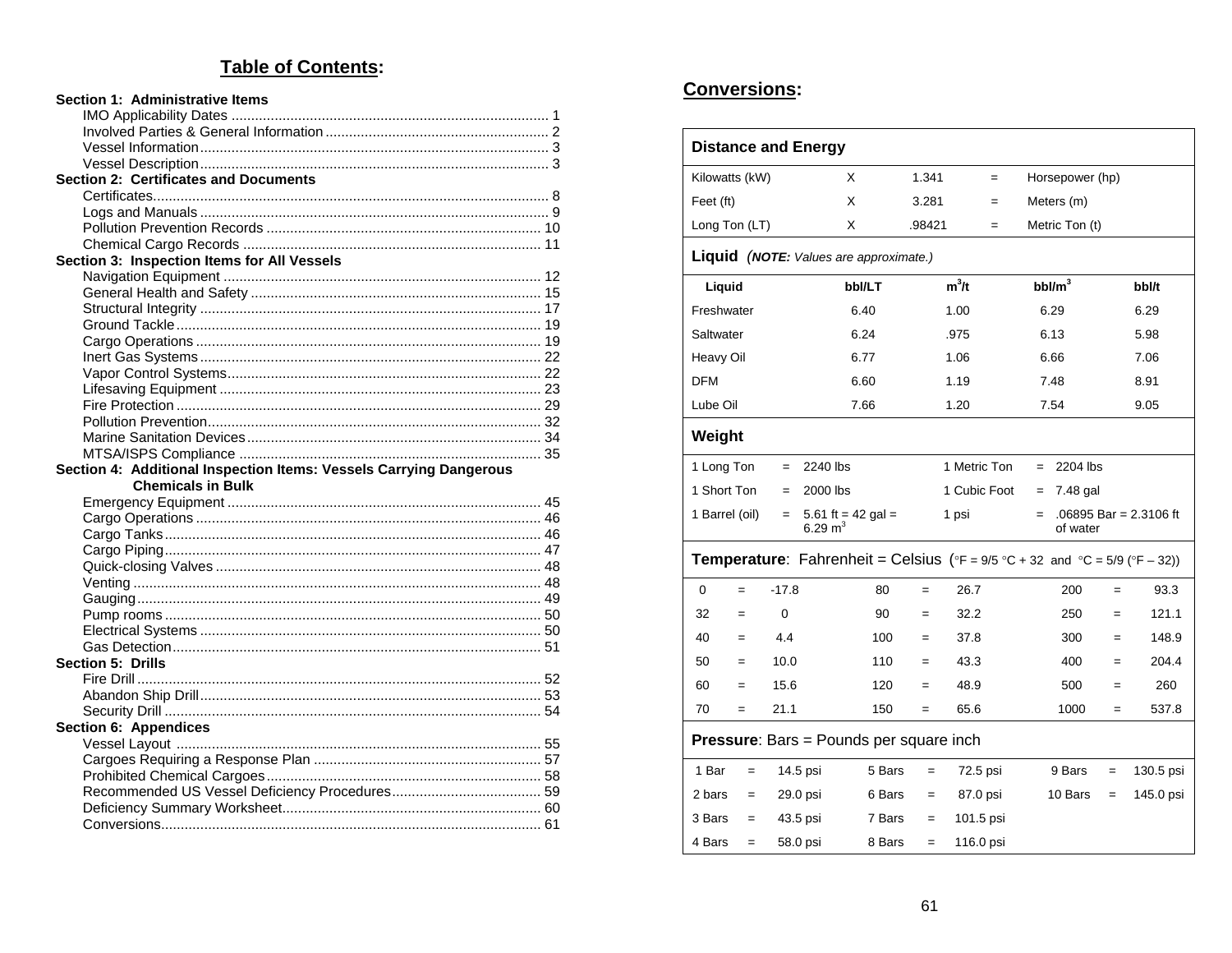#### **D eficiency Summary Worksheet:**

**Name of Vessel VIN Deficiency Req't. Issued / Date Completed**   $\sim$  10  $\pm$ 

## **Section 1: Administrative Items**

## **IMO Applicability Dates:**

| Reference                                     | Date                   |
|-----------------------------------------------|------------------------|
| SOLA8 1960                                    | 26 MAY 65              |
| <b>SOLAS 1974</b>                             | 25 MAY 80              |
| 1978 Protocol to SOLAS 1974                   | 01 MAY 81              |
| 1981 Amendments (II-1 & II-2)                 | 01 SEP 84              |
| 1983 Amendments (III)                         | 01 JUL 86              |
| Various additional amendments to SOLAS        |                        |
| MARPOL 73/78 Annex I                          | 02 OCT 83              |
| MARPOL 73/78 Annex II                         | 06 APR 87              |
| MARPOL 73/78 Annex III                        | 01 JUL 92              |
| MARPOL 73/78 Annex V<br>MARPOL 73/78 Annex VI | 31 DEC 88<br>19 MAY 05 |
|                                               |                        |
| <b>IBC Code</b>                               | After 01 JUL 86        |
| <b>BCH Code</b>                               | Prior to 01 JUL 86     |
|                                               |                        |
| <b>IGC Code</b>                               | After 01 JUL 86        |
| IGC Code (for existing vessels)               | Prior to 01 JUL 86     |
|                                               |                        |
| COLREGS 1972                                  | 15 JUL 77              |
| Various additional amendments to COLREGS      |                        |
|                                               |                        |
| Load Line 1966                                | 21 JUL 68              |
|                                               |                        |
| <b>STCW 1978</b>                              | 28 APR 84              |
| 1991 Amendments                               | 01 DEC 92              |
| 1994 Amendments                               | 01 JAN 96              |
| 1995 Amendments                               | 01 FEB 97              |
|                                               |                        |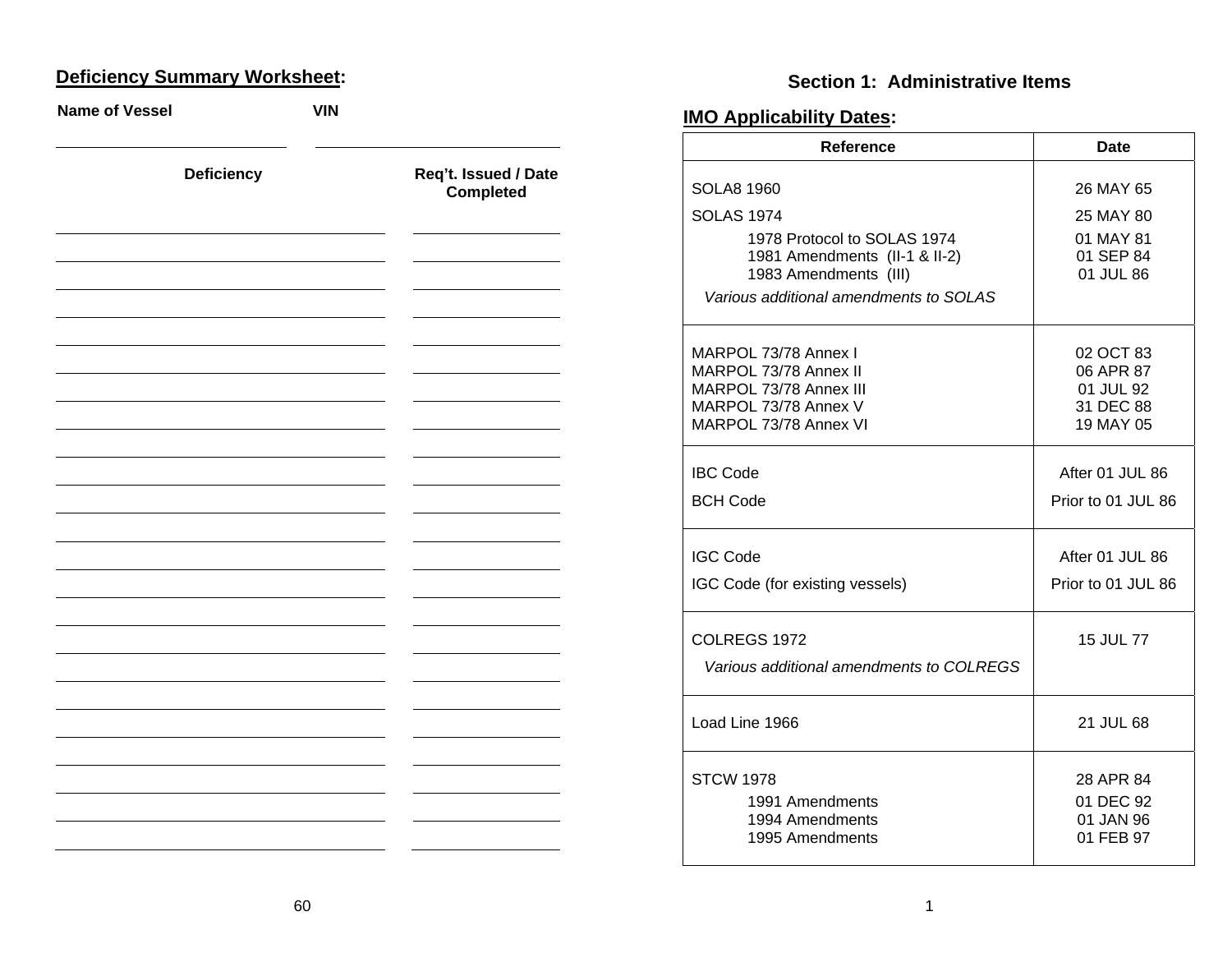## **Involved Parties & General Information:**

| Vessel's Representatives    |
|-----------------------------|
|                             |
|                             |
| <b>Phone Numbers</b>        |
|                             |
| Owner-Listed on DOC or COFR |
|                             |
|                             |
| □ No Change                 |
| Operator                    |
|                             |
|                             |
| □ No Change                 |

## **Recommended US Vessel Deficiency Procedures:**

| <b>Step</b> | <b>Action</b>                                                                                                                                                                                                               |                                                                                                                                      |  |  |  |  |
|-------------|-----------------------------------------------------------------------------------------------------------------------------------------------------------------------------------------------------------------------------|--------------------------------------------------------------------------------------------------------------------------------------|--|--|--|--|
| 1           | Identify deficiency.                                                                                                                                                                                                        |                                                                                                                                      |  |  |  |  |
| 2           | Inform vessel representative.                                                                                                                                                                                               |                                                                                                                                      |  |  |  |  |
| 3           | Record on the Deficiency Summary Worksheet (next page).                                                                                                                                                                     |                                                                                                                                      |  |  |  |  |
| 4           | If deficiency is corrected prior to end of inspection, go to Step 7.                                                                                                                                                        |                                                                                                                                      |  |  |  |  |
| 5           | If deficiency is unable to be corrected prior to end of inspection,<br>issue CG-835 in accordance with table below.                                                                                                         |                                                                                                                                      |  |  |  |  |
|             | IF deficiency:                                                                                                                                                                                                              | <b>THEN issue CG-835:</b>                                                                                                            |  |  |  |  |
|             | Does NOT immediately<br>impact crew/passenger<br>safety, hull seaworthiness,<br>or the environment, e.g.,<br>• Missing placards<br>• Non-metallic expansion joints<br>more than 10 years in service                         | That provides a specific<br>time for correcting<br>deficiency, e.g.,<br>• "X" number of days<br>• At next drydock                    |  |  |  |  |
|             | Allows vessel operations to<br>be MODIFIED to meet less<br>stringent requirements, e.g.,<br>• Expired international certificates<br>• Automation defect                                                                     | That restricts operation of<br>vessel to meet current<br>vessel conditions, e.g.,<br>• Reduced route<br>• Increased crew             |  |  |  |  |
|             | DOES immediately impact<br>crew/passenger safety, hull<br>seaworthiness, or the<br>environment, and cannot be<br>modified to meet less<br>stringent requirements, e.g.,<br>• Missing or defective firefighting<br>equipment | That requires the<br>deficiency to be corrected<br>prior to operating vessel<br>("NO SAIL" item), e.g.,<br>• Prior to carrying cargo |  |  |  |  |
|             | • Structural defect or damage                                                                                                                                                                                               |                                                                                                                                      |  |  |  |  |
| 6           | Enter CG-835 data in MISLE                                                                                                                                                                                                  |                                                                                                                                      |  |  |  |  |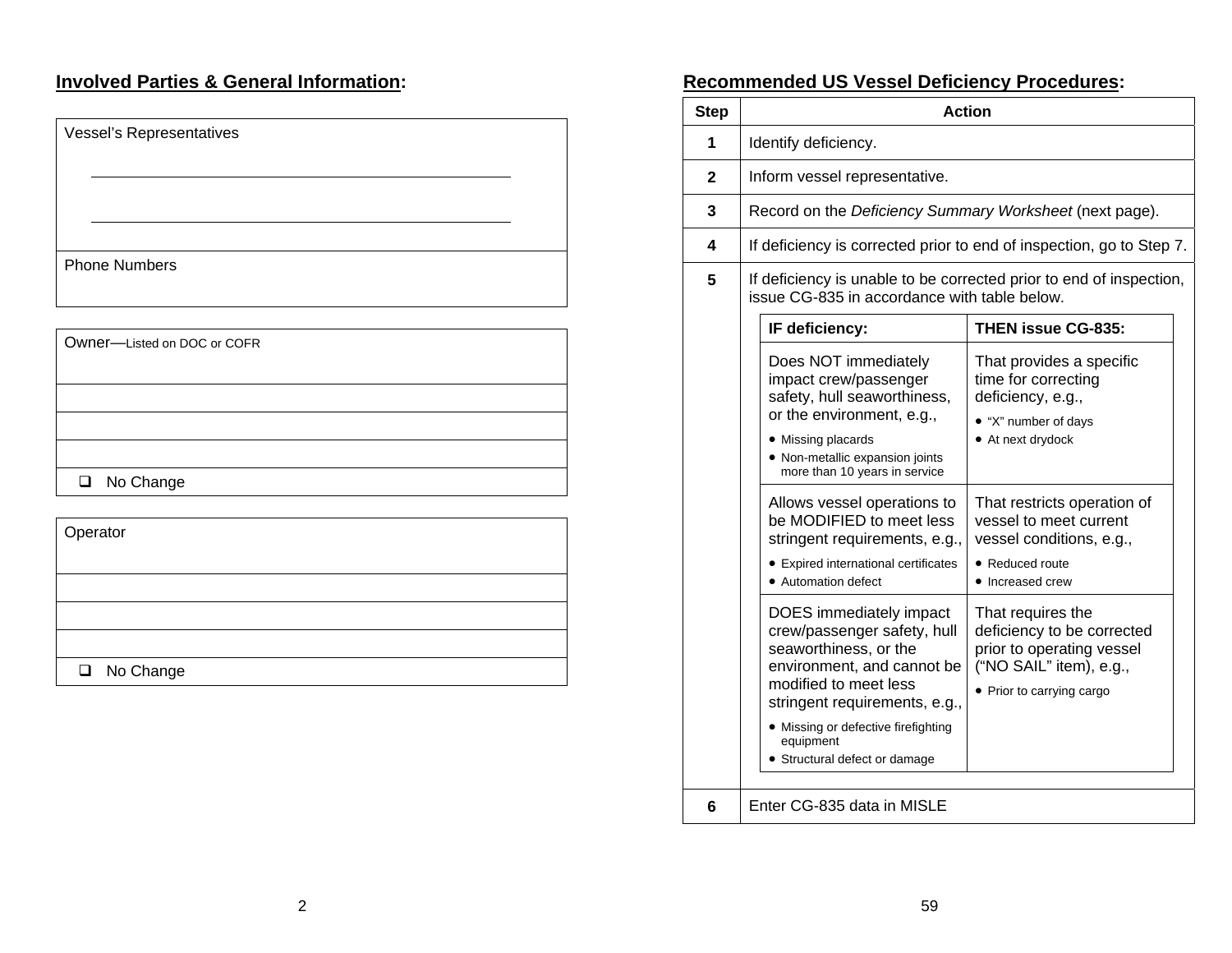#### **P rohibited Chemical Cargoes:**

The following cargoes have been determined to be too hazardous to be carried in U.S. waters:

- 1. Acrolein
- 2. Chlorine (on self-propelled vessels)
- 3. Ethylenimine
- 4. Hydrofluoric Acid
- 5. Hydrogen
- 6. Hydrogen Chloride
- 7. Hydrogen Fluoride
- 8. Methylcyclopentadienyl Manganese Tricarbonyl
- 9. Nitric Acid (in concentrations > 70%)
- 10. Nitrogen Tetroxide
- 11. Oxygen
- 12. Phosphorus Trichloride
- 13. (Beta) Propiolactone

## **Vessel Information:**

| <b>Classification Society</b>                                                                                                                            |   |  |           |  |  |
|----------------------------------------------------------------------------------------------------------------------------------------------------------|---|--|-----------|--|--|
| ISM Issuer: Same as above?                                                                                                                               |   |  |           |  |  |
| Yes<br>No If not the same, which<br>$\Box$<br>ப<br>Recognized Organization?                                                                              |   |  |           |  |  |
| NOTE: The period of validity for ISM documents should correspond to the following list.<br>If they do NOT, ISM documents should be further investigated. |   |  |           |  |  |
| ⊔<br>$\Box$<br>$5$ years = Full term (SMS and DOC)<br>12 months = Interim (DOC)                                                                          |   |  |           |  |  |
| ⊔<br>ப<br>$5$ months = Short term (SMC)<br>6 months = Interim $(SMC)$                                                                                    |   |  |           |  |  |
| <b>Gross Tons</b>                                                                                                                                        | ◻ |  | No Change |  |  |
| <b>Net Tons</b>                                                                                                                                          | ப |  | No Change |  |  |
| Built Date (use delivery date)                                                                                                                           | ❏ |  | No Change |  |  |
| Overall Length (in feet)                                                                                                                                 | □ |  | No Change |  |  |
| Does vessel meet double-hull requirements?                                                                                                               |   |  |           |  |  |
| $\Box$ Yes<br>If not, vessel must meet requirements by ______ (date)<br>$\square$ No<br>in accordance with 33 CFR Part 157 Appendix G.                   |   |  |           |  |  |
| <b>Last Three Cargoes</b>                                                                                                                                |   |  |           |  |  |
| 1.<br><u> 1989 - Johann Barn, mars ann an t-Amhain</u>                                                                                                   |   |  |           |  |  |
| 2.                                                                                                                                                       |   |  |           |  |  |
| 3.                                                                                                                                                       |   |  |           |  |  |
| Is pumproom gas-free?<br>Yes<br>Nο                                                                                                                       |   |  | N/A       |  |  |

#### **Vessel Description:**

- **Q** Crude Carrier **Carrier Combination** 
	-
- Product Carrier Oil / Bulk / Ore
- Chemical Carrier Other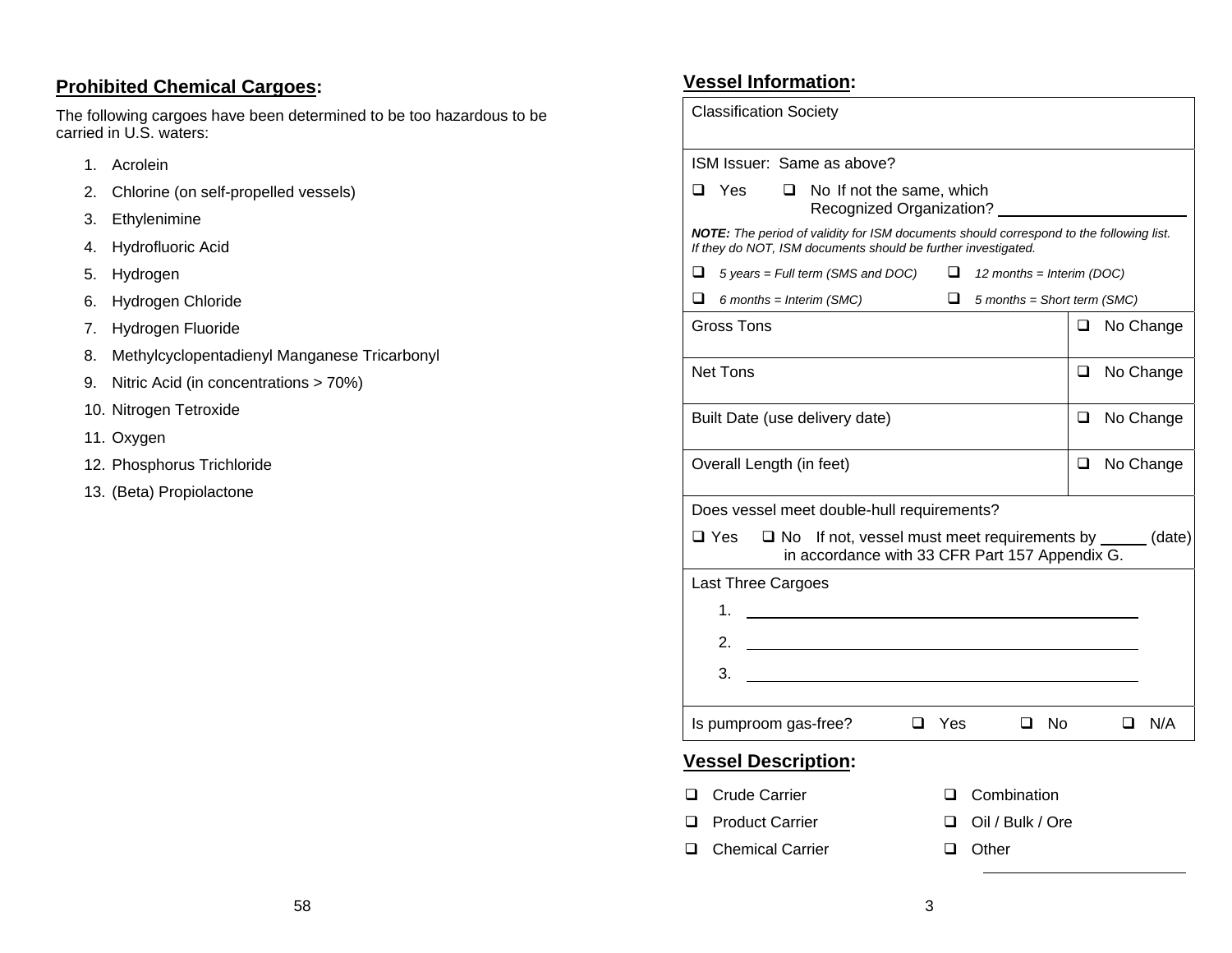| Name of Certificate                                            | Issuing<br>Agency | # Ql | Issued<br>Port | Issue<br>Date | Exp.<br>Date | Endorse<br>Date |
|----------------------------------------------------------------|-------------------|------|----------------|---------------|--------------|-----------------|
| Certificate of Documentation<br>O No Change                    | USCG              |      |                |               |              |                 |
| <b>Classification Document</b><br>O No Change                  |                   |      |                |               |              |                 |
| Responsibility (COFR)<br>Certificate of Financial<br>No Change | USCG              |      |                |               |              |                 |
| Safety Construction (SLC)<br>O No Change                       |                   |      |                |               |              |                 |
| Safety Equipment (SLE)<br>O No Change                          | <b>JSCG</b>       |      |                |               |              |                 |
| Safety Radio (SLT)<br>No Change                                |                   |      |                |               |              |                 |

## **Section 2: Certificates and Documents**

 $\sim$ 

 $\mathbf{r}$  and  $\mathbf{r}$  and  $\mathbf{r}$  and  $\mathbf{r}$ 

⊣

## **Cargoes Requiring a Response Plan:**

| Type of<br>Cargo    |                                                                                                                                                                               | <b>Name of Cargo</b>                                                                                                                |                                                                           |
|---------------------|-------------------------------------------------------------------------------------------------------------------------------------------------------------------------------|-------------------------------------------------------------------------------------------------------------------------------------|---------------------------------------------------------------------------|
| Asphalt<br>Solution | <b>Blending stocks</b><br>$\bullet$                                                                                                                                           | Roofers stock                                                                                                                       | Straight run<br>residue                                                   |
| <b>Animal Oils</b>  | Tallow<br>Lard<br>Stearic acid<br>٠                                                                                                                                           | Olive acid<br>Sperm oil                                                                                                             | Fish oil<br><b>Fish liver</b>                                             |
| <b>Distillates</b>  | Flashed feed stocks<br>$\bullet$                                                                                                                                              | Straight run<br>$\bullet$                                                                                                           |                                                                           |
| Easenal Oils        | Pinene                                                                                                                                                                        | Turpentine<br>$\bullet$                                                                                                             | Dipentine                                                                 |
| Edible Oils         | Corn<br>Coconut                                                                                                                                                               | Soybean<br>Olive                                                                                                                    | Cotton seed                                                               |
| Gasolines           | Automotive<br>Aviation<br>Casinghead                                                                                                                                          | Polymer<br>Straight run<br>Gas, oil cracked                                                                                         | Akylates<br><b>Reformates</b>                                             |
| Naptha              | Aromatic<br>Cracking fraction<br>Heavy                                                                                                                                        | Paraffinic<br>Petroleum<br>Solvent                                                                                                  | Stoddard<br>$\bullet$<br>solvent<br>Varnish makers<br>$\bullet$           |
| Oils                | Clarified oil<br>Crude oil<br>Fuel oils [# 1<br>(Kerosene), #2,<br>$\#$ 2D, $\#$ 4, $\#$ 5, $\#$ 6]<br>Residual fuel oil<br>Transformer oil<br>Lube oil and<br>blending stock | Aromatic oil<br>(excluding<br>vegetable oil)<br>Mineral oil<br>Motor oil<br>Penetrating oil<br>Spindle oil<br>Turbine oil<br>Octene | Olefin<br>Animal<br>Range<br>Residual<br>Resin<br>Road<br>White (mineral) |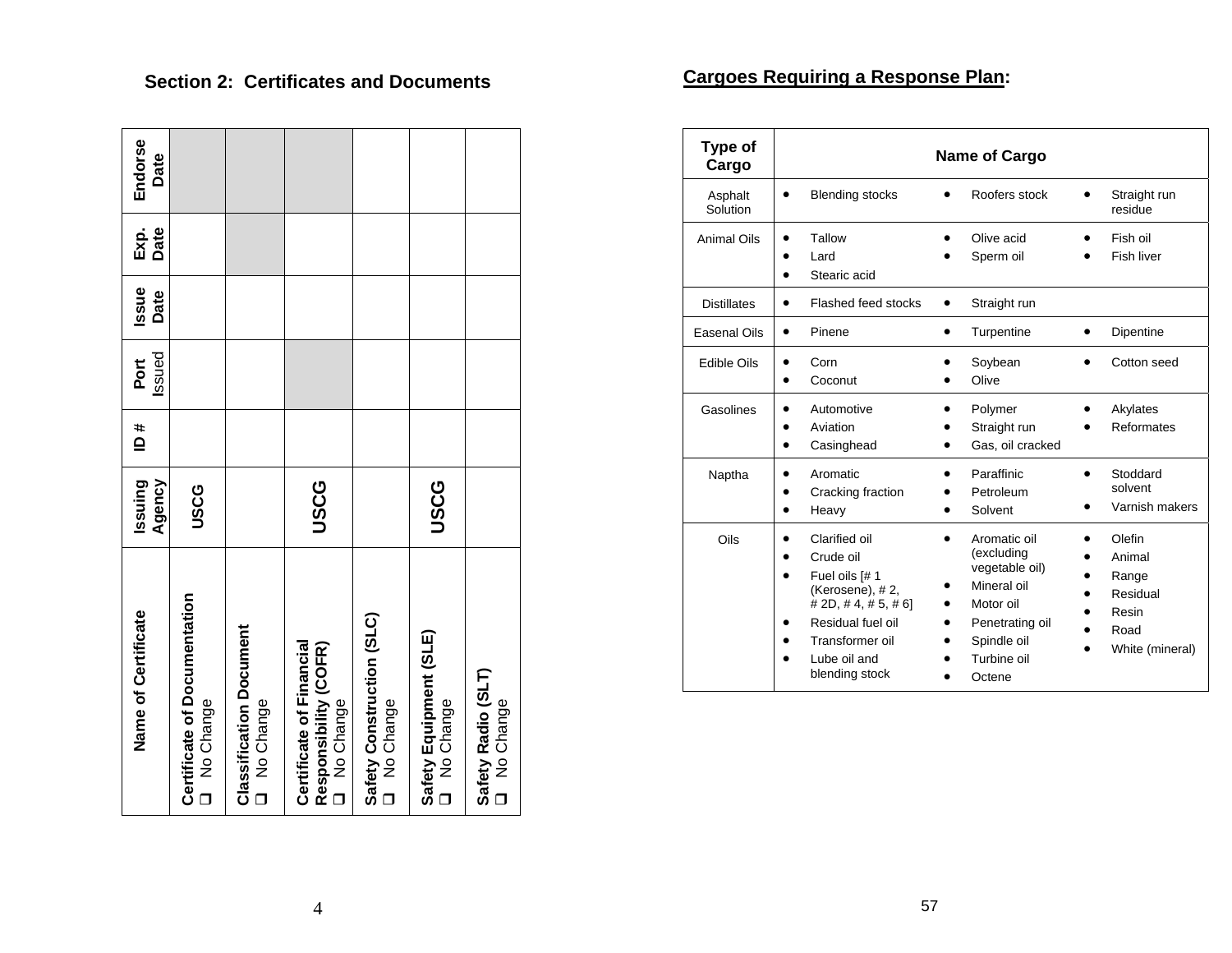| Name of Certificate                                                                               | Issuing<br>Agency | # ⊔ | Issued<br>Port | Issue<br>Date | Date<br>Exp. | Endorse<br>Date |  |
|---------------------------------------------------------------------------------------------------|-------------------|-----|----------------|---------------|--------------|-----------------|--|
| International Load Line<br>No Change<br>$\Box$                                                    |                   |     |                |               |              |                 |  |
| Prevention w/Form B (IOPP)<br>International Oil Pollution<br>No Change<br>$\overline{\mathsf{d}}$ |                   |     |                |               |              |                 |  |
| Certificate of Fitness (COF)<br>No Change                                                         | <b>USCG</b>       |     |                |               |              |                 |  |
| International Tonnage (ITC)<br>No Change<br>$\Box$                                                |                   |     |                |               |              |                 |  |
| Safety Management (SMC)<br>No Change                                                              |                   |     |                |               |              |                 |  |
| Document of Compliance (DOC)<br>No Change                                                         |                   |     |                |               |              |                 |  |

Bow





5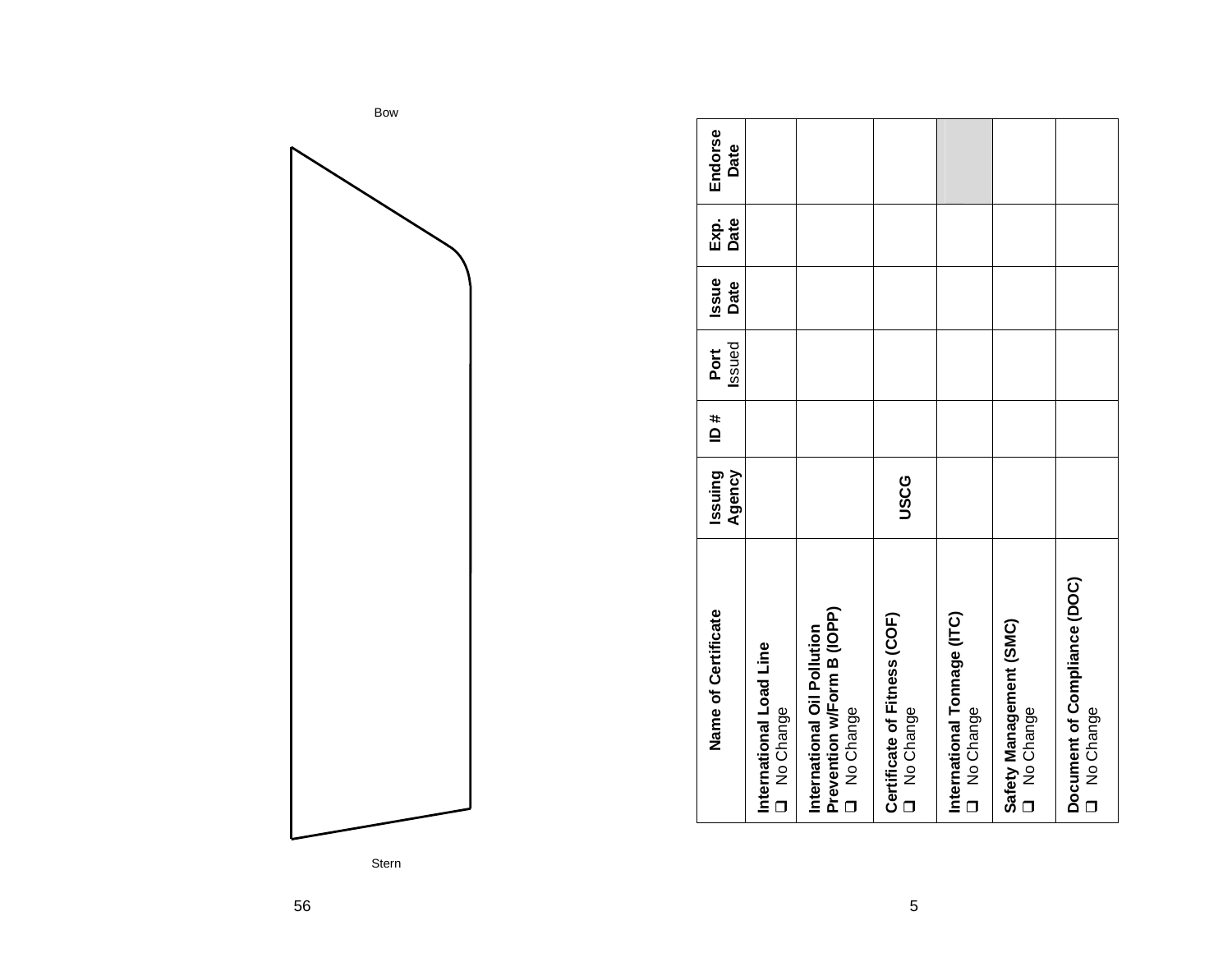| Name of Certificate                                                               | ssuing<br>Agency | ₿ | Issued<br>Port | Issue<br>Date | Exp.<br>Date |  |
|-----------------------------------------------------------------------------------|------------------|---|----------------|---------------|--------------|--|
| International Ship Security<br>Certificate (ISSC)<br>No Change                    |                  |   |                |               |              |  |
| Prevention Certificate (IAPP)<br>International Air Pollution<br>No Change         |                  |   |                |               |              |  |
| Engine International Air Pollution<br>Prevention Certificate (EIAPP)<br>No Change |                  |   |                |               |              |  |

# **Section 6: Appendices**

**Vessel Layout:** 

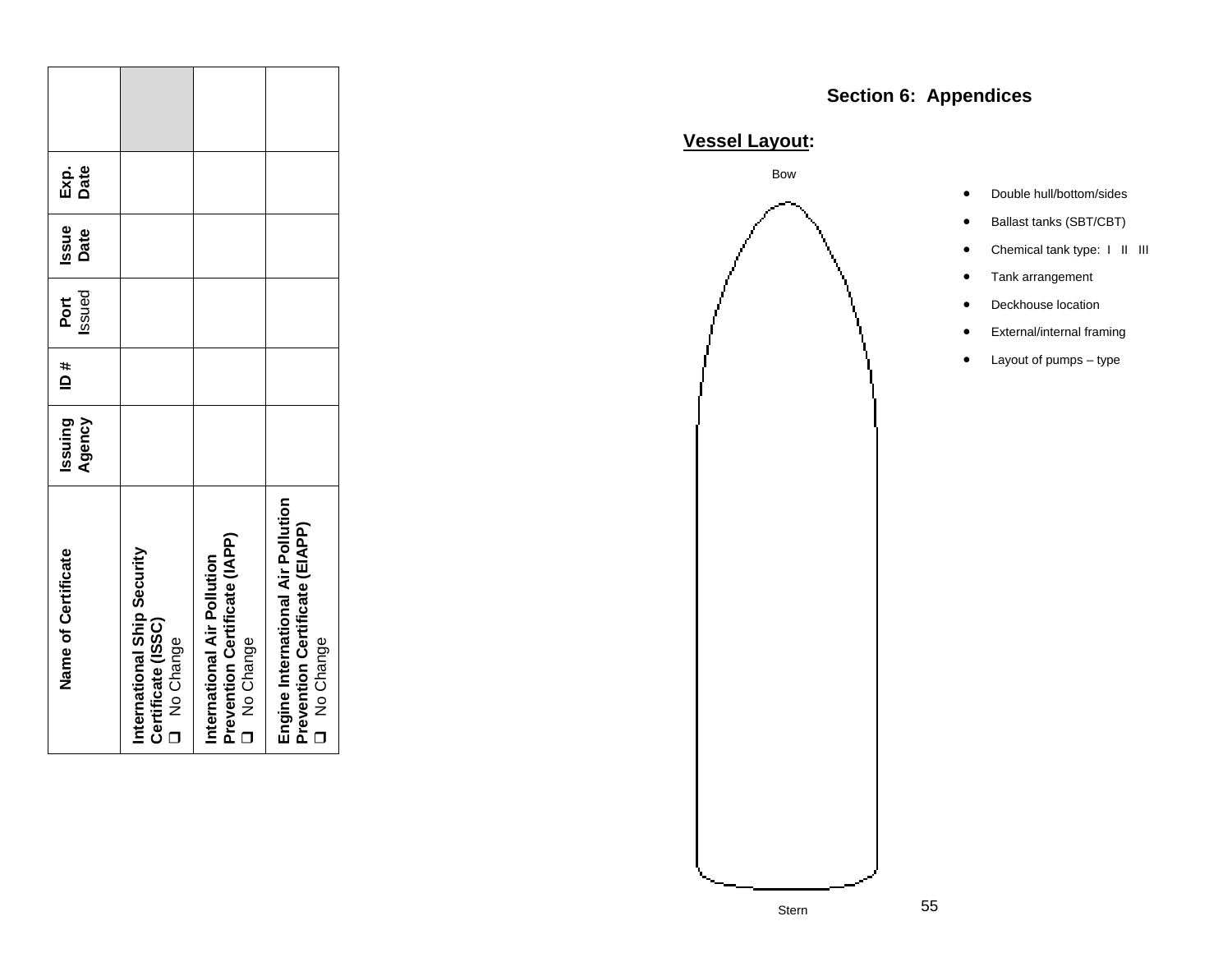#### **Security Drill:**

- Observe security drill exercising the activation of the provisions in the VSP or ASP related to a security threat, breach, security communications, change of security level, or other security related incident or action as describe in the VSP or ASP.
- Drill selection and location shall be as directed by the Master and VSO.
- Critique Drill with VSO/CSO

| Location: |  |
|-----------|--|
| Notes:    |  |
|           |  |
|           |  |
|           |  |
|           |  |
|           |  |
|           |  |
|           |  |
|           |  |
|           |  |
|           |  |
|           |  |
|           |  |
|           |  |
|           |  |
|           |  |
|           |  |
|           |  |
|           |  |
|           |  |
|           |  |
|           |  |
|           |  |
|           |  |

## **Continuous Synopsis Record:**

(SOLAS Vessels only)

Review Record and Enter Most Current Data

| <b>Flag State:</b>                                             |  |
|----------------------------------------------------------------|--|
| Date<br><b>Registered:</b>                                     |  |
| Ship ID#:                                                      |  |
| <b>Ship Name:</b>                                              |  |
| Port of<br><b>Registry:</b>                                    |  |
| <b>Registered</b><br><b>Owners:</b>                            |  |
| Company-as<br>defined in<br><b>SOLAS</b><br><b>Chapter IX:</b> |  |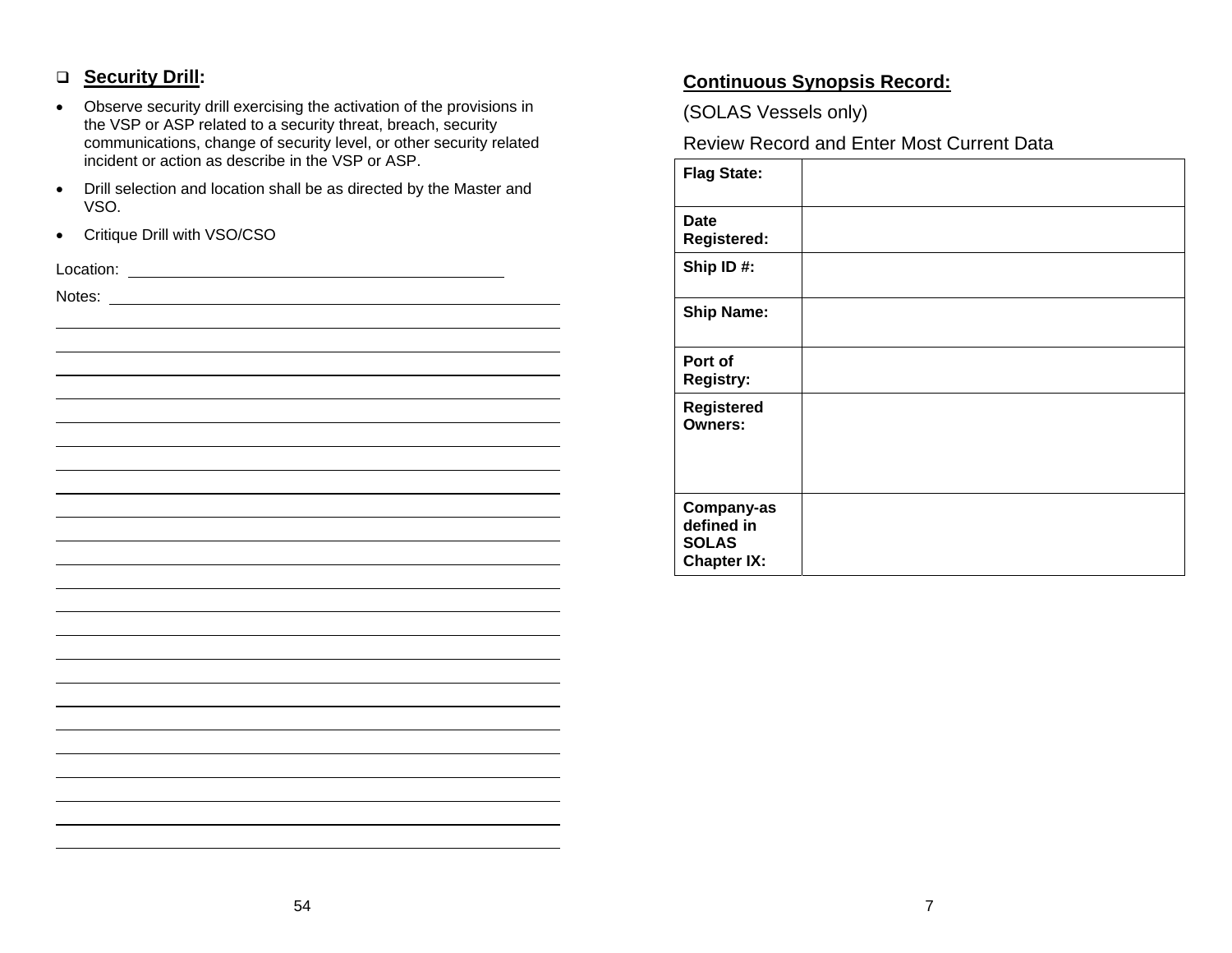#### **Certificates:**

| ❏ | COI posted                                                                                                                                                                                                                                        | 46 CFR 31.05-5<br>46 CFR 153.901      |
|---|---------------------------------------------------------------------------------------------------------------------------------------------------------------------------------------------------------------------------------------------------|---------------------------------------|
| ப | All pages visible<br><b>ISM Code</b>                                                                                                                                                                                                              | SOLAS 74/78 IX/3                      |
|   | Safety Management System                                                                                                                                                                                                                          |                                       |
| ⊔ | Shipboard Operations Plan<br>Stability letter posted                                                                                                                                                                                              | 46 CFR 35.08-1<br>33 CFR 151.57       |
| ❏ | Waste management plan<br>(oceangoing vessels $\geq$ 40 feet)                                                                                                                                                                                      |                                       |
| ❏ | Annual drug and alcohol program audit                                                                                                                                                                                                             | <b>46 CFR</b><br>Part 16              |
| ❏ | Transportation Worker ID Credential (TWIC)<br>All MMC holders<br>All non-MMC holders with security duties or<br>$\bullet$<br>unrestricted access to restricted areas.                                                                             | <b>46 CFR</b><br>10.113 &<br>12.01-11 |
| ப | Officers' licenses current                                                                                                                                                                                                                        | 46 CFR 35.05-1                        |
| ப | <b>GMDSS</b> endorsement                                                                                                                                                                                                                          | 47 CFR Part 80                        |
| ◻ | $\Box$ FCC Station License<br>Safety Radio Certificate<br><b>GMDSS</b> maintenance personnel                                                                                                                                                      | 47 CFR 80.1074                        |
| □ | ப<br>1st Class Radiotelegraph Operator's Certificate<br>□<br>2nd Class Radiotelegraph Operator's Certificate<br>3rd Class Radiotelegraph Operator's Certificate<br>ப<br>Required international safety convention<br>certificates posted and valid | 46 CFR 31.40-35                       |
| ⊔ | Liferaft servicing certificates                                                                                                                                                                                                                   | 46 CFR 160.151-57(p)                  |
|   | Annual service                                                                                                                                                                                                                                    | SOLAS 74/78 III/19.8                  |
| ◻ | Cargo Gear Certificate                                                                                                                                                                                                                            | 46 CFR 31.37-75                       |

# **Abandon Ship Drill:**

| General alarms / signals                     | Familiarity with duties    | Boat release                  |
|----------------------------------------------|----------------------------|-------------------------------|
| <b>Muster lists</b>                          | Provide equipment          | Boat operation                |
| Muster of crew                               | Familiarity with equipment | Egress procedures             |
| Crew response                                | Lower lifeboat             | Davit-launched liferaft drill |
| Language understood by crew                  | Brake operation            | Communication w/ bridge       |
| Lifejackets                                  | Engine start               | Lighting                      |
| (SOLAS 74/78 III/18.3; MSM Vol. II/D5.C.7.h) |                            |                               |
|                                              |                            | Time to Water: _________      |
|                                              |                            |                               |
|                                              |                            |                               |
|                                              |                            |                               |
|                                              |                            |                               |
|                                              |                            |                               |
|                                              |                            |                               |
|                                              |                            |                               |
|                                              |                            |                               |
|                                              |                            |                               |
|                                              |                            |                               |
|                                              |                            |                               |
|                                              |                            |                               |
|                                              |                            |                               |
|                                              |                            |                               |
|                                              |                            |                               |
|                                              |                            |                               |
|                                              |                            |                               |
|                                              |                            |                               |
|                                              |                            |                               |
|                                              |                            |                               |

Notes:

 $\mathcal{L}_{\mathcal{A}}$ 

ш,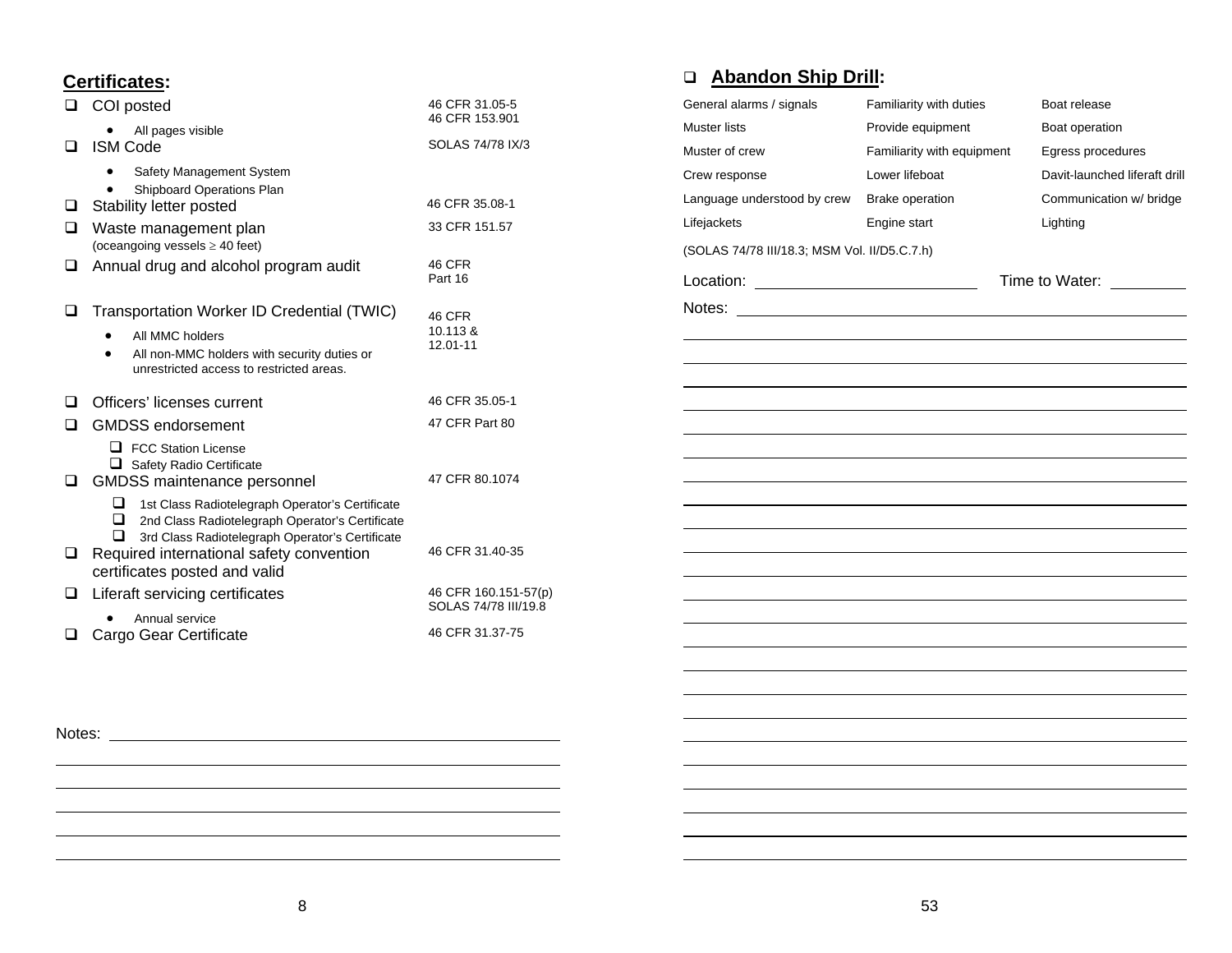#### **Section 5: Drills**

#### **Fire Drill:**

| Initial notifications                                   | Familiarity with duties    | Space isolation         |
|---------------------------------------------------------|----------------------------|-------------------------|
| General alarms / signals                                | Familiarity with equipment | Smoke control           |
| Crew response                                           | Fire pumps started         | Communications w/bridge |
| Properly dressed / equipped                             | Two jets of water          |                         |
| Language understood by crew                             | Fire doors and dampers     |                         |
| (SOLAS 74/78 III/18.3; MSM Vol. II/D5.C.7.i; NVIC 6-91) |                            |                         |
| Location:                                               |                            | Time on Scene:          |
| Notes:                                                  |                            |                         |
|                                                         |                            |                         |
|                                                         |                            |                         |
|                                                         |                            |                         |
|                                                         |                            |                         |
|                                                         |                            |                         |
|                                                         |                            |                         |
|                                                         |                            |                         |
|                                                         |                            |                         |
|                                                         |                            |                         |
|                                                         |                            |                         |
|                                                         |                            |                         |
|                                                         |                            |                         |
|                                                         |                            |                         |
|                                                         |                            |                         |
|                                                         |                            |                         |
|                                                         |                            |                         |
|                                                         |                            |                         |

### **Logs and Manuals:**

| ◻      | Lifesaving equipment maintenance record                                                                                                         | 46 CFR 199.190(e)                                                                        |
|--------|-------------------------------------------------------------------------------------------------------------------------------------------------|------------------------------------------------------------------------------------------|
|        | Periodic checks as required<br>Visual inspection of survival craft / rescue boat and<br>launching appliances                                    | SOLAS 74/78 III/19                                                                       |
| ப      | Operation of lifeboat / rescue boat engines<br>Lifesaving appliances, including lifeboat equipment<br>examined<br>Emergency training and drills | SOLAS 74/78 III/18                                                                       |
|        | Onboard training in use of lifesaving equipment (all<br>crew members)<br>SOLAS training manual<br>٠                                             |                                                                                          |
|        | Logbook records<br>Fire and lifeboat drills<br>٠<br>General alarm tested                                                                        | 46 CFR 199.180<br>SOLAS 74/78 III/18.5<br>SOLAS 74/78 III/25                             |
| ப      | Bridge log<br>Pre-arrival tests conducted<br>Casualties (navigation equipment and steering<br>gear failures reported)                           | SOLAS 74/78 V/19<br>STCW 95 I/14<br>33 CFR 164.25<br>33 CFR 164.53                       |
|        | Steering gear drills<br>٠<br>Emergency steering drills<br>٠                                                                                     | 46 CFR 35.07                                                                             |
| $\Box$ | Information available to master (as required)<br>Loading manual<br>Trim and stability book<br>Cargo and ballast system instruction manual       | 46 CFR 42.15-1<br>46 CFR 31.10-32<br>46 CFR 45.105(a)<br>33 CFR 157.23<br>46 CFR 153,806 |
|        |                                                                                                                                                 |                                                                                          |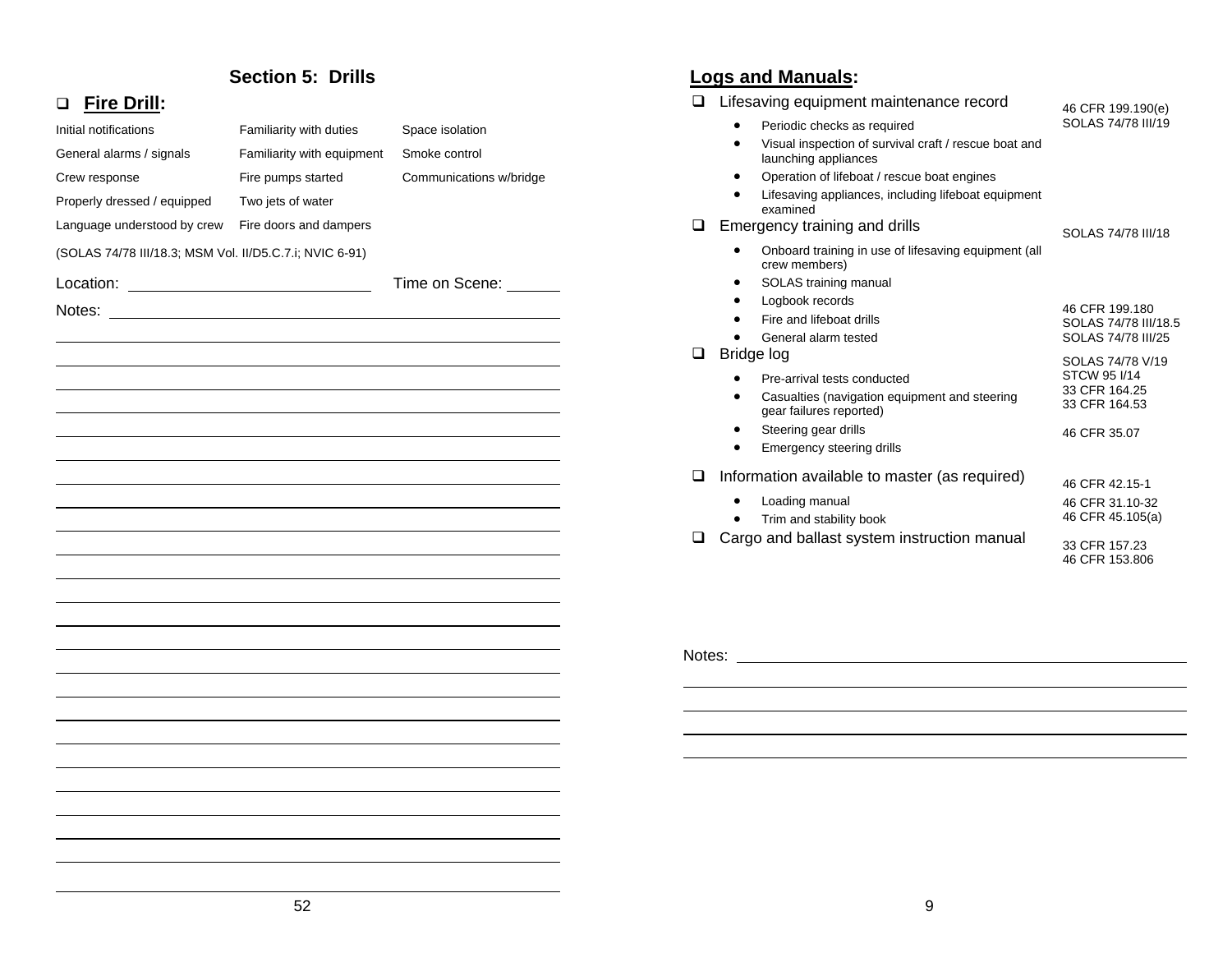#### **Pollution Prevention Records:**

□ Oil record book

- $\bullet$ Each operation signed by person-in-charge
- •Each complete page signed by master
- •Book maintained for 3 years

#### □ Review the Shipboard Oil Pollution Emergency Plan (SOPEP) for the following:

- •Approval from flag state or classification society
- •Written in English and working language of crew
- •Procedures for reporting oil pollution incidents
- • List of authorities or persons to be contacted in the event of an oil pollution incident
- • Action to be taken immediately by persons on board to reduce or control discharge of oil following an incident
- • Procedures and POC on the ship for coordinating shipboard action with national and local authorities in combating pollution

#### □ Review Tank Vessel Response Plan (TVRP) for the following:

| Verify that USCG TVRP Approval Letter is valid and |
|----------------------------------------------------|
| not expired                                        |

- • Verify that your COTP Zone is an approved zone listed on letter
- • Verify that QI is identified in Plan (Optional – Recommended, not required – call QI and verify contact information in plan is accurate)
- • Verify if OSRO resources are adequate for vessel and they are listed for COTP Zone (Optional – Recommended, not required – call QI and ask for copy of OSRO contract for your COTP Zone)
- • Check plan for any recent updates/ significant changes made since date on Approval Letter.

MARPOL Ax. I/20 33 CFR 151.25

MARPOL 73/78 Annex I/26.1 33 CFR 151.26

33 CFR 155.1030 33 CFR 155.1035 33 CFR 155.1065 33 CFR 155.1070

#### $\Box$  Cable

- •Condition
- $\Box$  Electrical fixtures on deck
- NVIC 2-89

46 CFR 153.465

46 CFR 153.526

- • Explosion-proof or intrinsically safe •No frayed or exposed wires
- 
- •Material condition

## **Gas Detection:**

- $\Box$  Portable gas detectors
	- •Number

•

- • Type
	- $\Box$  Flammable gas detectors
		- Calibrated
		- •Tested
	- $\Box$  Toxic gas detectors
		- • Capable of measuring all toxic cargoes authorized to be carried 46 CFR 153.526
		- Calibrated
- $\Box$  Fixed gas detectors
	- • Calibration
		- <sup>−</sup> Crew knowledgeable in operation
		- <sup>−</sup> Span gas available
		- <sup>−</sup> Zeroing
	- •Calibration curves available for all cargoes carried
	- •Tested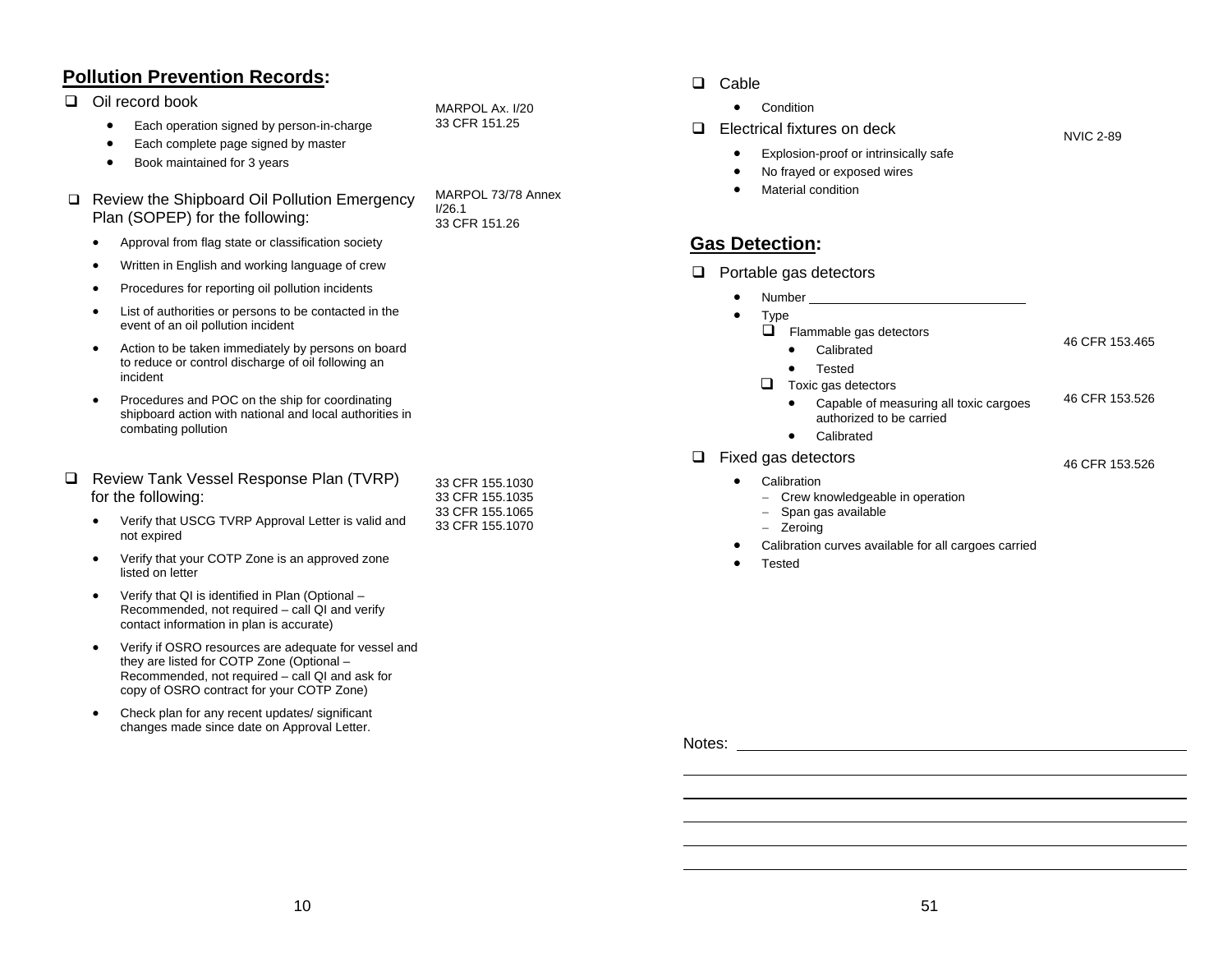## **Pump rooms:**

#### **D** Ventilation

*WARNING: Pump room must be adequately ventilated prior to personnel entry.*

- •Forced exhaust
- • Termination of external openings 46 CFR 153.310 46 CFR 153.312
- •Intake below and above floor plates
- •Operable from outside pumproom
- •Adequate volume
- •Material condition of ducting

#### **Q** Pumps

- $\bullet$  Pressure gauges outside pump room and operable 46 CFR 153.333
- •Type of drive
- •Material condition
- $\Box$  Shaft seals (where motor rooms are installed)
	- •Leakage
	- •Vapor-tight
	- •Adequate supply of oil (where required)
- **Q** General
	- • Hoisting arrangement • Bilge pumping system <sup>−</sup> Operational 46 CFR 153.332 46 CFR 153.334

46 CFR 111.105

- − Remote controls
- − High-level alarm

## **Electrical Systems:**

*NOTE: Requirements for inspecting the following electrical items are detailed in Subchapter J as per 46 CFR 153.466.*

- Explosion-proof lighting fixtures
	- •Tight globe
	- •Heavy construction
	- •Explosion-proof seals around cables
- Notes:

 Verify vessel has access to shore-based computerized damage stability programs

33 CFR 155.240

33 CFR 155.720 MARPOL 73/78 I/20

#### $\Box$  Oil transfer procedures

- •Posted
- •List of products carried by vessel
- • Description of transfer system including a line diagram of piping
- •Number of persons required on duty
- •Duties by title of each person
- •Means of communication
- •Procedures to top off tanks
- •Procedures to report oil discharges

## **Chemical Cargo Records:**

|   | Approved Procedures & Arrangement Manual   | 46 CFR 153.490(a)<br>46 CFR 153.490(b) |
|---|--------------------------------------------|----------------------------------------|
| ⊔ | Cargo record book                          | 46 CFR 153.490                         |
|   | Cargo information cards                    | 46 CFR 153.907                         |
|   | Cargo location plan                        | 46 CFR 153.907                         |
|   | Cargo compatibility                        | 46 CFR Part 150                        |
|   | Cargo piping plan                          | 46 CFR 153.910                         |
| ⊔ | Shipping document                          | 46 CFR 153.907                         |
|   | Waiver letters carried                     | 46 CFR 153.10                          |
|   |                                            |                                        |
|   | Certificate of inhibition or stabilization | 46 CFR 153.912                         |
|   | Date added to cargo                        |                                        |
|   | Length of time effective<br>٠              |                                        |
|   | <b>Temperature limitations</b>             |                                        |

Current copy of 46 CFR Parts 35, 150, and 153 aboard 46 CFR 153.905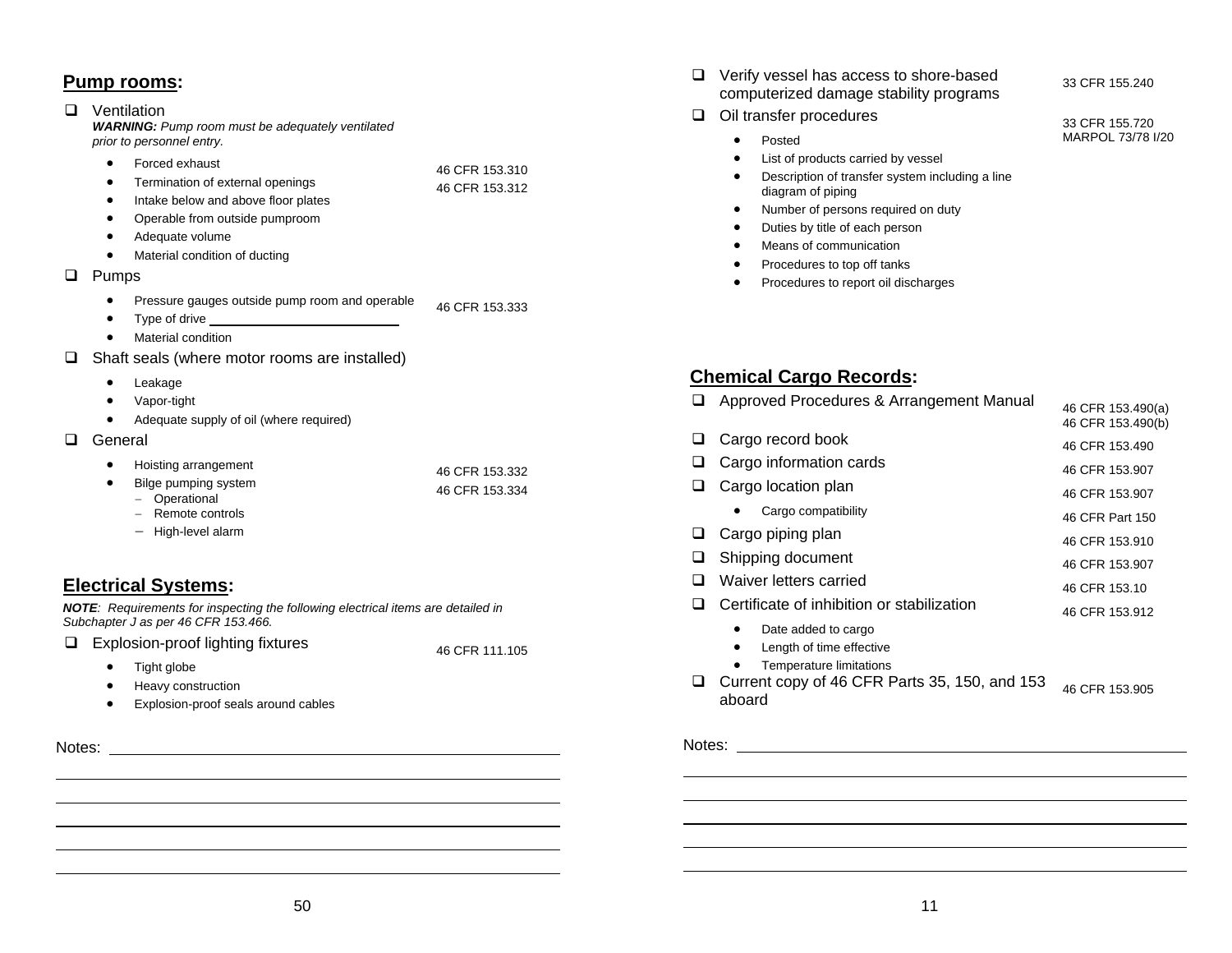## **Section 3: Inspection Items for All Vessels**

#### **Navigation Equipment:**

- □ Navigation publications (as applicable)
	- $\bullet$ Current and corrected charts

| 46 CFR 35.20-1   |
|------------------|
| 33 CFR 164.33    |
| SOLAS 74/78 V/20 |

46 CFR 32.15-30

- • U.S. Coast Pilot •Great Lakes Pilot
- •Sailing directions
- •Coast Guard Light List
- •Notice to mariners
- •Tide tables
- •Tidal current tables
- •International Rules of the Road
- $\bullet$ Inland Rules of the Road

#### $\Box$  Operationally test radar(s) and ARPA

| 2 required if over 10,000 GT<br>Operate independently<br>ARPA acquires targets                                               | 33 CFR 164.35<br>33 CFR 164.37<br>33 CFR 164.38<br>SOLAS 74/78 V/12 |
|------------------------------------------------------------------------------------------------------------------------------|---------------------------------------------------------------------|
| Compasses<br>Illuminated gyrocompass with repeater at stand<br>Illuminated magnetic compass                                  | 46 CFR 32.15-35<br>33 CFR 164.35<br>SOLAS 74/78 V/12                |
| Current deviation table<br>Test electronic depth sounding device and<br>recorder<br>Accurate readout<br>Test all transducers | 46 CFR 32.15-10<br>33 CFR 164.35<br>SOLAS 74/78 V/12                |
| Continuous recorder (chart)<br>Speed and distance indicator                                                                  | 33 CFR 164.40<br>SOLAS 74/78 V/12                                   |

## $\Box$  Propulsion shaft tachometer SOLAS 74/78 V/12

| vent outlets                                                               | 46 CFR 153.350 |
|----------------------------------------------------------------------------|----------------|
| Height above highest cargo area working level<br>$\bullet$                 | 46 CFR 153.351 |
| Directed vertically upward<br>٠                                            | 46 CFR 153.352 |
| Flame arrestor (where required)<br>٠                                       |                |
| Weather hood<br>٠                                                          |                |
| Flame screens<br>٠                                                         |                |
| Located away from air intakes and openings to<br>٠<br>accommodation spaces |                |
| $\Box$ P/V valves                                                          | 46 CFR 153.368 |
| Material condition<br>٠                                                    |                |
| Operation                                                                  |                |

 Flame screens46 CFR 153.463

#### **Gauging:**

•

**D** Vent outlets

| ◻ | Type of gauging system<br>Open<br>Restricted<br>Closed | 46 CFR 153.400    |
|---|--------------------------------------------------------|-------------------|
|   | High-level alarms                                      | 46 CFR 153.409    |
|   | Operation                                              |                   |
|   | Audible and visual signals<br>٠                        |                   |
|   | Last tested and inspected                              |                   |
|   | Markings                                               |                   |
|   | Overfill controls                                      | 46 CFR 153.408    |
|   | Set points                                             |                   |
|   | Cargo samples                                          | 46 CFR 153.935(a) |
|   | Designated stowage locations                           |                   |
|   |                                                        |                   |

• Ventilation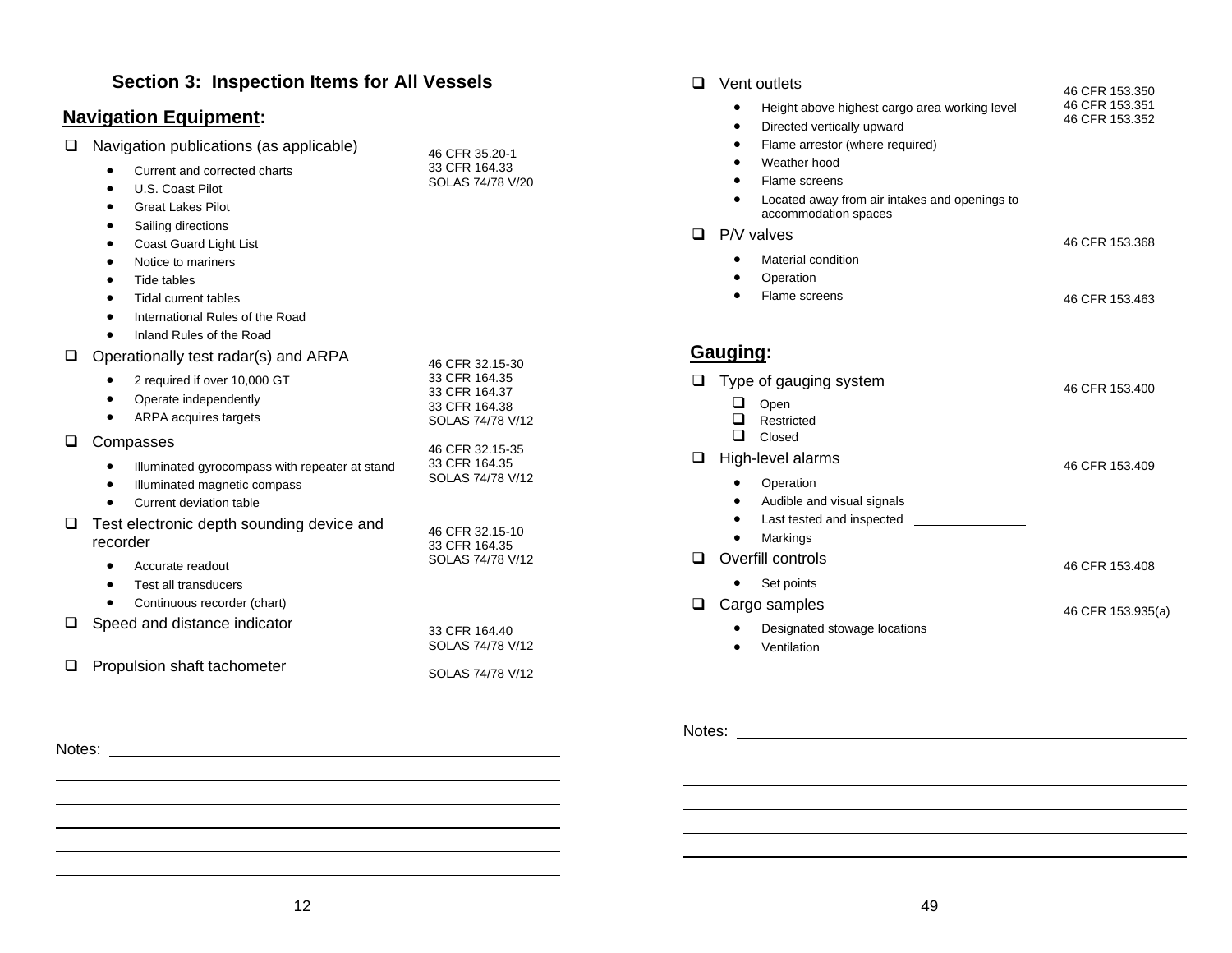#### **Quick-closing Valves:**

*NOTE: Requirements for quick-closing valves are detailed in 46 CFR 153.284.*

#### **Q** Operation

- $\bullet$ Tested from at least 2 remote locations
- •Closure time < 30 seconds
- All valves fully closed
- Pumps automatically shut off
- □ Capable of local manual operation
	- •Reasonably short time
	- Under emergency conditions
- □ Fusible elements
	- Located at tank domes and loading manifold
	- No paint on face of plug

## **Venting:**

- $\Box$  Type of vent system
	- **Q** Open, gooseneck

| $\Box$ P/V           |                |
|----------------------|----------------|
| $\Box$ High velocity | 46 CFR 153.355 |
|                      | 46 CFR 153.353 |

46 CFR 153.361

**Q** Vent piping

•

- • No stop valves allowed
	- Bypass capability
- • Material condition•
- Segregation
	- <sup>−</sup> Independent − Common
- 
- − Portable
- •Agreement with plans
- •Suitable connections for flushing and draining
- • Coated or lined same as tank• Prohibited materials46 CFR 153.362 46 CFR 153.236
- Notes:

| ❏ | Radio equipment                                                                                                                                                                                                                                                                                                                         | 47 CFR Part 80                                                                                                                                                                                                              |
|---|-----------------------------------------------------------------------------------------------------------------------------------------------------------------------------------------------------------------------------------------------------------------------------------------------------------------------------------------|-----------------------------------------------------------------------------------------------------------------------------------------------------------------------------------------------------------------------------|
|   | Radios, RDF, Loran<br>Electronic position fixing device tested<br>٠<br>GMDSS meets requirements for vessel operating<br>area                                                                                                                                                                                                            | 33 CFR 26.03<br>SOLAS 74/78 V/7<br>SOLAS 74/78 V/12<br>33 CFR 164.41<br><b>NVIC 9-93</b>                                                                                                                                    |
| ❏ | Internal communications and control system<br><b>EOT</b> failure alarms<br>Telephones<br>$\bullet$<br>Voice tubes<br>$\bullet$<br>Emergency loudspeaker system<br>٠<br>Public address system<br>٠<br><b>Bell pulls</b><br>٠<br>Pilothouse controls<br>$\bullet$                                                                         | 46 CFR 113.30<br>46 CFR 113.35<br><b>MSM Ch. B1.J.4</b><br>46 CFR 32.30-1<br>46 CFR 113.50                                                                                                                                  |
| ❏ | Navigation lights and signals<br>Control panels<br>Running lights<br>$\bullet$<br>Anchor lights<br>٠<br>Special day and night signals<br>Distress signals and stowage<br>٠<br>Flag signals, international code<br>Whistle, light, bells, gongs<br>٠<br>Day and night signal devices<br>Certificate of Alternate Compliance<br>$\bullet$ | 72 COLREGS<br>46 CFR 111.75-17<br>MSM Ch. B1.J.5.c<br>MSM Ch. C2.J<br>46 CFR 32.15-5<br>33 CFR 81.9                                                                                                                         |
| ❏ | Steering gear<br>Main gear tested (all stations)<br>Auxiliary gear tested (all stations)<br>Instructions and markings<br>$\bullet$<br>Rudder angle indicator<br>٠<br>Illumination<br>٠<br>Alarms<br>Block diagram<br>$\bullet$                                                                                                          | 46 CFR 31.10-15<br>46 CFR 61.20-1<br>46 CFR 58.25<br>33 CFR 164.35<br>33 CFR 164.39<br>46 CFR 113.43<br>SOLAS 74/78 II-1/29<br>SOLAS 74/78 II-1/30<br>SOLAS 74/78 V/19-1<br>SOLAS 74/78 V/19-2<br>MSM Ch. C4.F<br>NVIC 1-69 |

#### Notes:

NVIC 1-81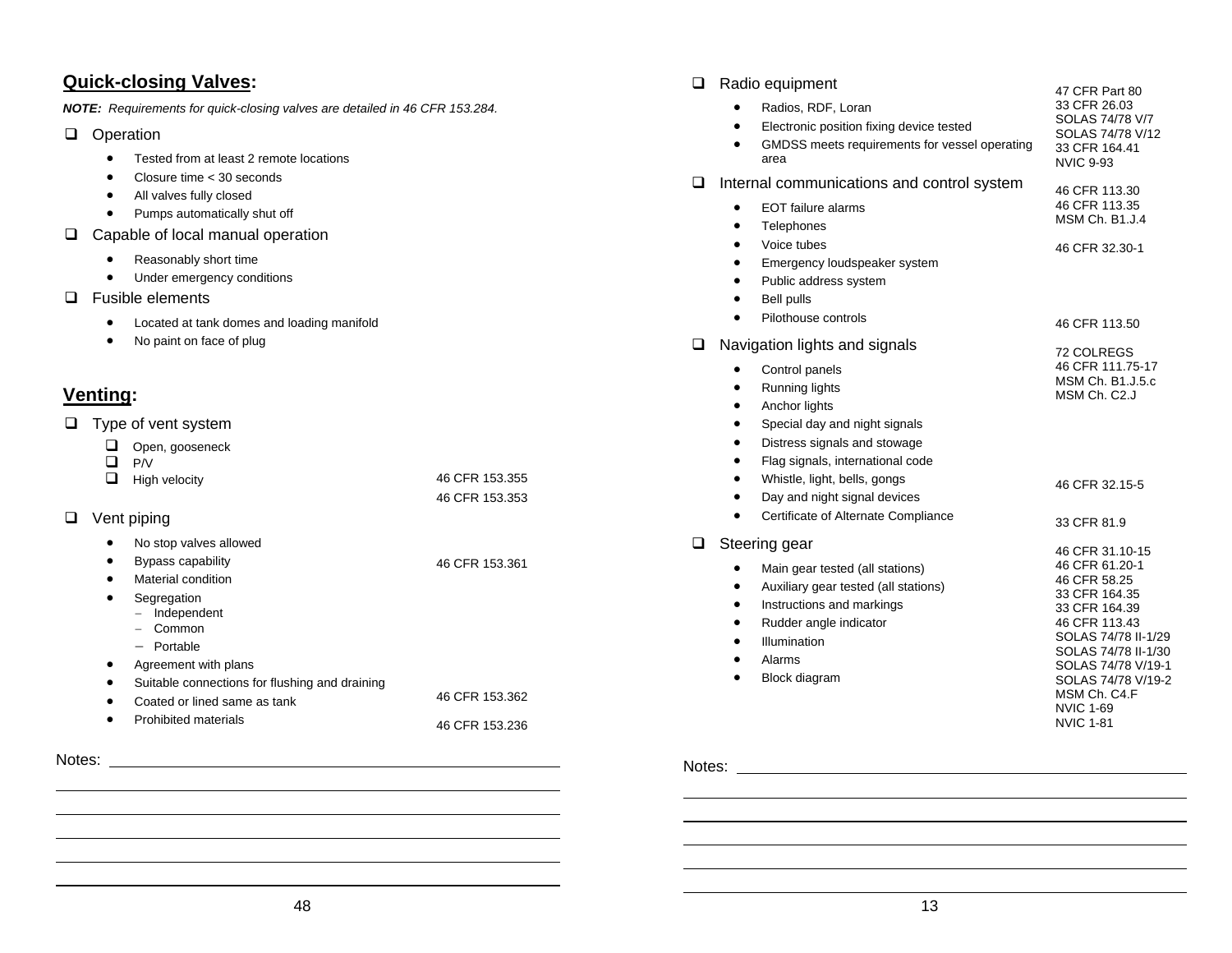| ப   | Maneuvering facts sheet with warning<br>statements                                                                                                                                                | 33 CFR 164.35                                              |
|-----|---------------------------------------------------------------------------------------------------------------------------------------------------------------------------------------------------|------------------------------------------------------------|
| u   | EPIRB (406 MHz)<br>Float-free arrangement<br>Battery date current<br>Hydrostatic release                                                                                                          | SOLAS 74/78 IV/7.1.6<br>46 CFR 199.510<br><b>NVIC 2-93</b> |
| ப   | GMDSS lifeboat radios (VHF)<br>3 if over 500 GT<br>Operable condition                                                                                                                             | SOLAS 74/78 III/6.2<br><b>NVIC 9-93</b>                    |
| ப   | 9 GHz radar transponder (SART)<br>Vessels $>$ 300 GT and $<$ 500 require 1<br>٠<br>Vessels > 500 GT require 2<br>Stowed so to be rapidly placed in survival craft, or<br>stowed in survival craft | SOLAS 74/78 III/6.2<br><b>NVIC 9-93</b>                    |
| l I | <b>NAVTEX</b>                                                                                                                                                                                     | SOLAS 74/78 IV/7.1.4                                       |
| ப   | Voyage Data Recorder (VDR)<br>Simplified (SVDR) if permitted                                                                                                                                      | SOLAS 74/78 V/20                                           |
| ⊔.  | Long Range Identification & Tracking (LRIT)<br><b>Conformance Test Report</b>                                                                                                                     | 33 CFR 169<br>SOLAS 74/78 V19-1                            |
|     | Automatic Identification System (AIS)                                                                                                                                                             | 33 CFR 164.46                                              |

| $\Box$ | Special tank linings                                                                                                                                                                                    | 46 CFR 153.266                  |
|--------|---------------------------------------------------------------------------------------------------------------------------------------------------------------------------------------------------------|---------------------------------|
| ⊔      | Heating system                                                                                                                                                                                          | 46 CFR 153.430                  |
|        | If toxic cargoes only, system must be separate from<br>vessel's heating system and contamination<br>detection must be available                                                                         |                                 |
| ◻      | Cooling system                                                                                                                                                                                          | 46 CFR 153.432                  |
| ◻      | Cargo high pressure and temperature alarms                                                                                                                                                              | 46 CFR 153.438                  |
|        | Audible<br>Visual<br>Location                                                                                                                                                                           |                                 |
|        | <b>Cargo Piping:</b>                                                                                                                                                                                    |                                 |
| □      | Material condition                                                                                                                                                                                      |                                 |
|        | Annual hydrostatic test<br>Properly marked<br>$\bullet$                                                                                                                                                 | 33 CFR 156,170<br>46 CFR 15.294 |
| ◻      | Valves                                                                                                                                                                                                  | 46 CFR 153.283                  |
|        | Tank valves                                                                                                                                                                                             |                                 |
|        | Hose connection points                                                                                                                                                                                  |                                 |
| ◻      | Agreement with plans                                                                                                                                                                                    | 46 CFR 153.910                  |
| ப      | New piping<br>No unauthorized modification<br><b>Prohibited materials</b><br>Aluminum or aluminum alloys<br>Copper or copper alloys<br>$\bullet$<br>Zinc, galvanized steel, or alloys having > 10% zinc | 46 CFR 153.236                  |
|        | Magnesium<br>Lead                                                                                                                                                                                       |                                 |
|        | Silver or silver alloys                                                                                                                                                                                 |                                 |
|        | Mercury                                                                                                                                                                                                 |                                 |
| Notes: |                                                                                                                                                                                                         |                                 |

#### 14

Notes: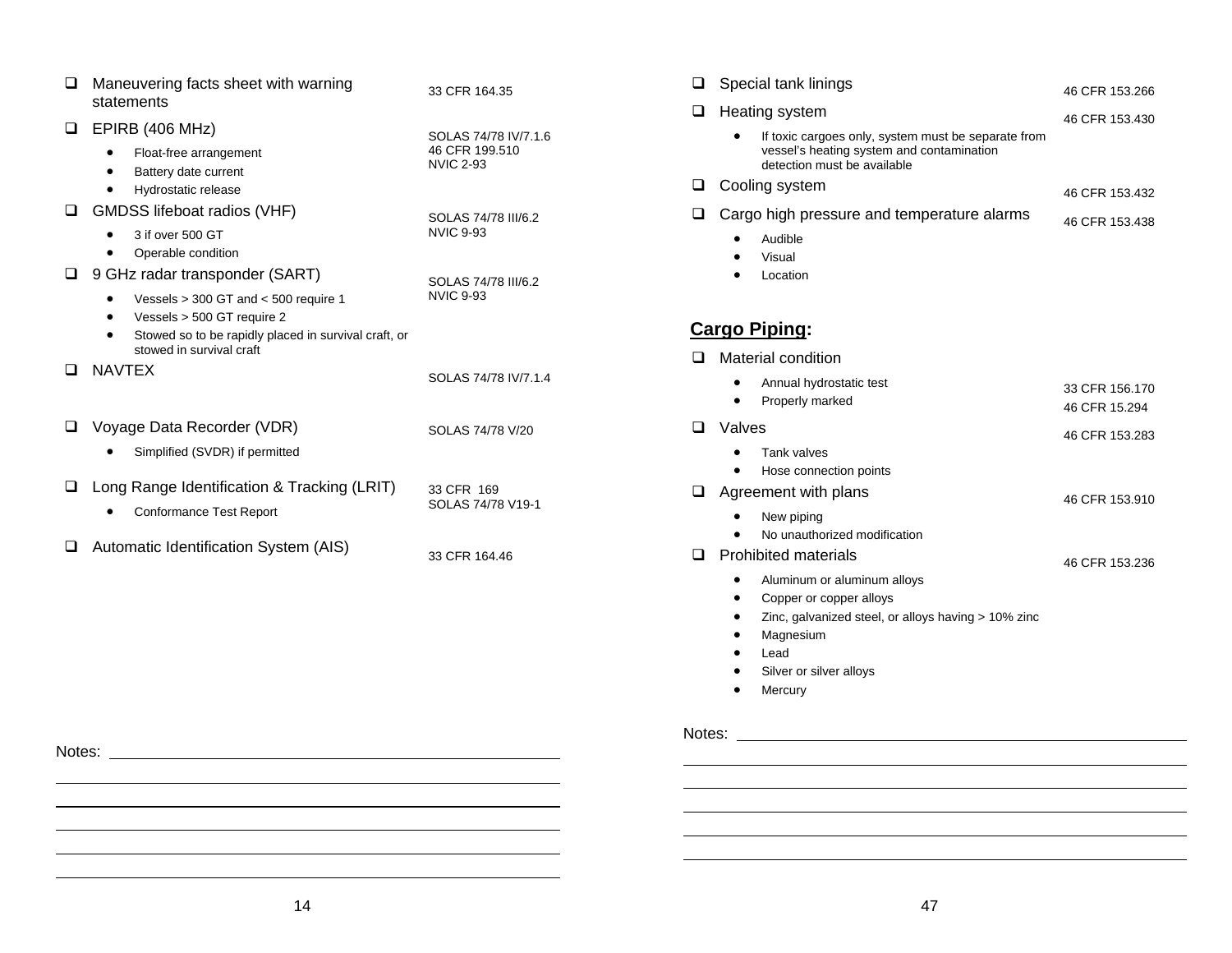| Crew respiratory/eye protection<br>⊔                                                                                                                                                      | 46 CFR 153.527                   | <b>General Health and Safety:</b>                                                                                                                                                                                                                             |                                                           |
|-------------------------------------------------------------------------------------------------------------------------------------------------------------------------------------------|----------------------------------|---------------------------------------------------------------------------------------------------------------------------------------------------------------------------------------------------------------------------------------------------------------|-----------------------------------------------------------|
| EEBD > 15-minute duration                                                                                                                                                                 |                                  | Hospital and first aid equipment<br>$\Box$                                                                                                                                                                                                                    | 46 CFR 32.40-35                                           |
| <b>Cargo Operations:</b>                                                                                                                                                                  |                                  | Operating room explosion-proof<br>❏                                                                                                                                                                                                                           | 46 CFR 111.105-37                                         |
| Warning signs and signals<br>$\Box$<br>Red signal visible, light/flag<br>$\bullet$                                                                                                        | 46 CFR 153.953                   | <b>Emergency lighting</b><br>$\Box$                                                                                                                                                                                                                           | 46 CFR 112.43<br>46 CFR 35.10-15<br>SOLAS 74/78 II-2/43.2 |
| Warning signs at gangway<br>- "Warning"<br>"Dangerous Cargo"<br>"No Smoking"<br>- "No Open Lights"<br>Portable cargo hose<br>u.<br>Marked or stenciled<br>Date<br>Tested<br>Test pressure | 46 CFR 153.955<br>46 CFR 153.940 | $\Box$<br>Crew accommodations<br>Size<br>$\bullet$<br>Lighting and wiring<br>٠<br>Heating<br>Ventilation<br>Sanitation<br><b>Screens</b><br>Insulation<br>Fire retardant                                                                                      | 46 CFR 32.40<br>46 CFR 31.10-45                           |
| <b>MAWP</b><br>Service temperature<br>- Maximum<br>- Minimum<br>Test pressure<br>$\bullet$<br>Cargo discharge methods<br>0                                                                |                                  | $\Box$<br>Galley<br>Equipment<br>Sanitation<br>Ventilation<br>$\bullet$                                                                                                                                                                                       | MSM Ch. B1.N.8                                            |
| Pumproom<br>$\bullet$<br>Deepwell pump<br>Submerged pump<br>Gas pressurization<br>Liquid displacement                                                                                     | 46 CFR 153.964<br>46 CFR 153.966 | Means of escape from accommodation,<br>□<br>machinery, and other spaces<br>Two required (some exceptions)<br>٠<br>Dead end corridors<br>$\bullet$<br>Absence of locks<br>$\bullet$<br>Notices and markings where required<br>❏                                | 46 CFR 32.02-1<br>SOLAS 74/78 II-2/45<br>46 CFR 35.40     |
| <b>Cargo Tanks:</b><br>$\Box$ Trunks and hatches, ullage openings                                                                                                                         | 46 CFR 153.256                   | Conspicuous<br>$\bullet$<br>Legible<br>$\bullet$<br>Proper size                                                                                                                                                                                               |                                                           |
| Condition<br>Gaskets<br>Closure<br>Butterworth openings<br>❏<br>Closed<br>□<br>Fitted with flame screens                                                                                  |                                  | $\Box$<br>Gas freeing for repairs<br>Current Gas Chemist Certificate for areas as<br>٠<br>required<br>Date<br>$\bullet$<br><u> 1989 - Johann Barn, mars ann an t-Amhain an t-Amhain an t-Amhain an t-Amhain an t-Amhain an t-Amhain an t-Amh</u><br>$\bullet$ | MSM Ch. A5.H                                              |
| Notes:                                                                                                                                                                                    |                                  | $\Box$<br>Paint stowage                                                                                                                                                                                                                                       | 46 CFR 32.85                                              |
|                                                                                                                                                                                           |                                  | <b>Closures</b><br>Fireproof / metal lined<br>Lighting / electrical<br>Fire protection<br>Markings<br>$\bullet$                                                                                                                                               | SOLAS 74/78 II-2/18.7                                     |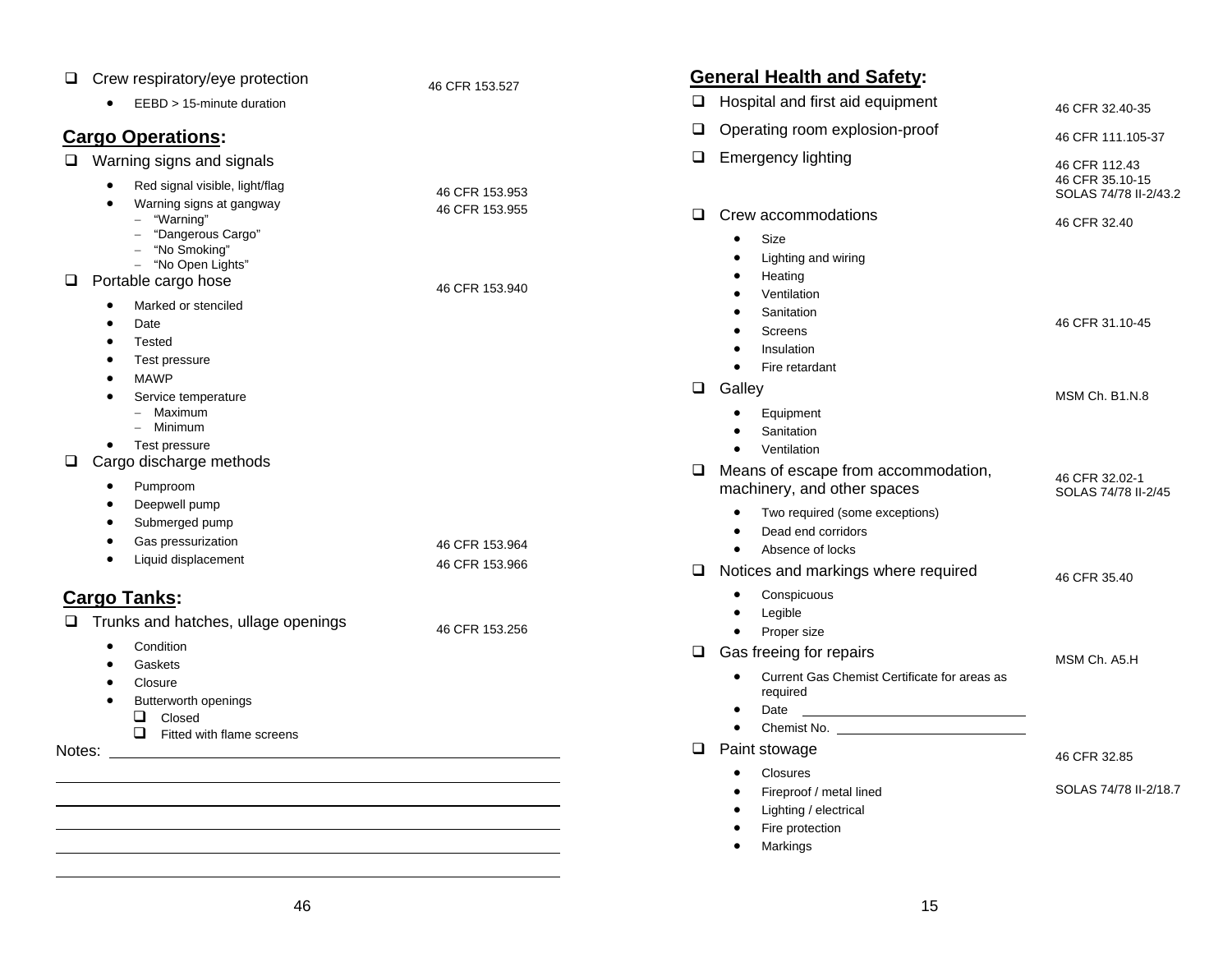□ Storerooms

1 JUL 2001)

Notes:

- •Stowage
- •Fire hazards
- •Lighting and wiring

|   | Oxygen sensor (oxygen analysis equip.)                                                          | SOLAS 74/78 VI/3.1                   |
|---|-------------------------------------------------------------------------------------------------|--------------------------------------|
| ⊔ | Combustible gas indicator                                                                       | 46 CFR 35.30-15<br><b>NVIC 12-86</b> |
|   | LPG systems, cylinders, tests                                                                   | 46 CFR 61.15-10                      |
|   | Pilot ladder and hoists in good condition<br>Illumination<br>$\bullet$<br><b>Spreaders</b><br>٠ | 46 CFR 32.90-1<br>SOLAS 74/78 V/17   |
|   | Intrinsically safe portable radios                                                              | 46 CFR 35.30-30                      |
|   | Safe access to tanker bows<br>(vessels built prior to 1 JUL 98 not required to comply until     | SOLAS 74/78 II-1/3-3                 |

**Section 4: Additional Inspection Items for Vessels Carrying Dangerous Chemicals in Bulk** 

#### **Emergency Equipment:**

- $\Box$  Safety gear lockers
	- •Proper locations (minimum of 2)
	- •Labeled "Safety Equipment"
	- •Proper type and amount of safety equipment 46 CFR 153.214

|                                        | <b>Amount Required per Safety Gear Locker</b><br>Location |                               |  |
|----------------------------------------|-----------------------------------------------------------|-------------------------------|--|
| <b>Equipment</b>                       | Primary Shutdown<br>Station                               | Secondary Shutdown<br>Station |  |
| 2 stretchers with lifting<br>equipment |                                                           | 1                             |  |
| 30-minute SCBA                         | 3                                                         | 2                             |  |
| <b>SCBA refill tanks</b>               | 11                                                        | 6                             |  |
| First aid equipment                    | 2                                                         |                               |  |
| Overalls or long apron                 | $\overline{2}$                                            |                               |  |
| <b>Boots</b>                           | 2                                                         |                               |  |
| Long-sleeved gloves                    | $\overline{2}$                                            |                               |  |
| Goggles                                | 2                                                         |                               |  |
| Steel-cored lifeline with<br>harness   | 2                                                         |                               |  |
| Explosion-proof<br>flashlight          | 2                                                         |                               |  |

46 CFR 153.216

 $\Box$  Self-contained breathing apparatus

- •Material condition
- Operation
- D Decontamination showers and eye wash on deck
	- •Operation
	- Suitably marked

Notes: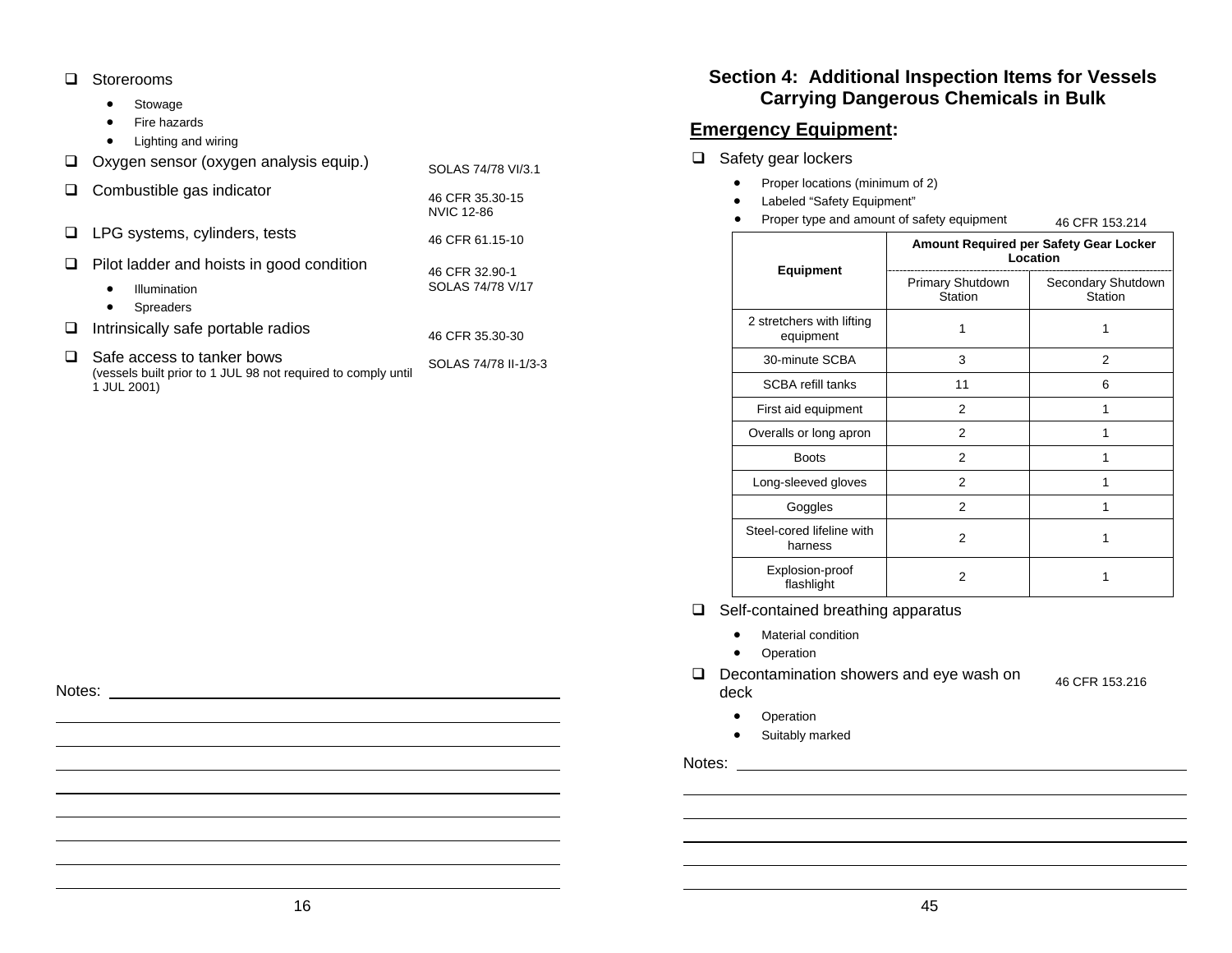| $\Box$ Security measures for monitoring |  |
|-----------------------------------------|--|
|-----------------------------------------|--|

- IAW VSP
- •Lighting
- •Test intrusion alarms
- Emergency search procedures
- $\Box$  ASP Implemented in its entirety

| Amendment and audit |  |
|---------------------|--|
|                     |  |

• Users of ASP's are required under condition of ASP approval to conduct yearly audit and advise submitting organization if amendment is needed.

33 CFR 104.285 IAW ASP

33 CFR 104.140 IAW ASP

33 CFR 104.415 IAW ASP

- CSO / VSO audit letter attached to VSP as required ISSC
- • Audits conducted as required (annually or after vessel modifications)

Should an enforcement inspection reveal that an owner/operator has correctly implemented an approved ASP in its entirety but security vulnerabilities exist in the vessel operation, the COTP shall be advised. Under 33 CFR 104.415 (a) (ii) for vessels or 33 CFR 105.415 (a) (ii) (f), the Coast Guard can determine that an amendment is necessary and advise the organization that submitted the ASP for approval accordingly. Following such notification, it will be necessary for the original submitting organization to provide their proposed amendment to the Commandant (CG-543) for review and approval. If the submitting organization does not wish to amend the ASP, the vessel owner must submit a VSP for the vessel to the MSC.

Notes: \_\_\_\_\_\_\_\_\_\_\_\_\_\_\_\_\_\_\_\_\_\_\_\_\_\_\_\_\_\_\_\_\_\_\_\_\_\_\_\_\_\_\_\_\_\_\_\_\_\_\_\_ \_\_\_\_\_\_\_\_\_\_\_\_\_\_\_\_\_\_\_\_\_\_\_\_\_\_\_\_\_\_\_\_\_\_\_\_\_\_\_\_\_\_\_\_\_\_\_\_\_\_\_\_\_\_\_\_\_

### **Structural Integrity:**

| $\Box$ | Hull structure (list inaccessible compartments<br>or areas)                                                                                                                                                                                 | 46 CFR 31.10-15<br>ICLL 66 Reg. 1                                                                                      |
|--------|---------------------------------------------------------------------------------------------------------------------------------------------------------------------------------------------------------------------------------------------|------------------------------------------------------------------------------------------------------------------------|
|        | Decks<br>Shell<br>$\bullet$<br><b>Bulkheads</b><br>Tank tops                                                                                                                                                                                |                                                                                                                        |
|        | Strength members<br>Approved plans on board                                                                                                                                                                                                 | 46 CFR 31.10-22                                                                                                        |
| ⊔      | Hull openings and closures<br>Side ports<br>$\bullet$<br>Air ports and dead covers<br>$\bullet$<br>Refuse chutes<br>$\bullet$<br>٠<br>Cargo tank hatches<br>Butterworth plates<br>$\bullet$<br>Closing devices, gaskets<br>Light/water test | 46 CFR 42.13-20<br>46 CFR 42.15<br><b>MSM Ch. B1.E.5</b><br>ICLL 66 Regs. 12 - 23<br>NVIC 5-82<br>NVIC 10-82, Change 1 |
| ⊔      | Deck openings and closures<br>Closing devices<br>Gaskets<br>Light/water test                                                                                                                                                                | <b>MSM Ch. B1.E.5</b><br>ICLL 66 Regs. 12 - 20                                                                         |
| ❏      | Guards, ladders, rails, and gangways<br>(including accommodation ladders or pilot<br>ladders)                                                                                                                                               | 46 CFR 32.02-10<br>46 CFR 32.02-15<br>ICLL 66 Reg. 25                                                                  |
| ❏      | Catwalks, lifelines at hazardous places, cable<br>traveler                                                                                                                                                                                  | 46 CFR 32.02-10                                                                                                        |
| □      | Elevators                                                                                                                                                                                                                                   | 46 CFR 111.91                                                                                                          |
| ❏      | Watertight doors in subdivision bulkhead<br>tested by:                                                                                                                                                                                      | 46 CFR 111.97<br>46 CFR 170.248                                                                                        |
|        | Local and remote control<br>Alarms<br>Markings                                                                                                                                                                                              | 46 CFR 170.270                                                                                                         |
| ❏      | Cargo gear examined (in absence of Cargo<br>Gear Certificate)                                                                                                                                                                               | 46 CFR 31.10-16<br>46 CFR 31.37                                                                                        |
|        | Records<br>$\bullet$                                                                                                                                                                                                                        |                                                                                                                        |

•Safe Working Load markings

\_\_\_\_\_\_\_\_\_\_\_\_\_\_\_\_\_\_\_\_\_\_\_\_\_\_\_\_\_\_\_\_\_\_\_\_\_\_\_\_\_\_\_\_\_\_\_\_\_\_\_\_\_\_\_\_\_

\_\_\_\_\_\_\_\_\_\_\_\_\_\_\_\_\_\_\_\_\_\_\_\_\_\_\_\_\_\_\_\_\_\_\_\_\_\_\_\_\_\_\_\_\_\_\_\_\_\_\_\_\_\_\_\_\_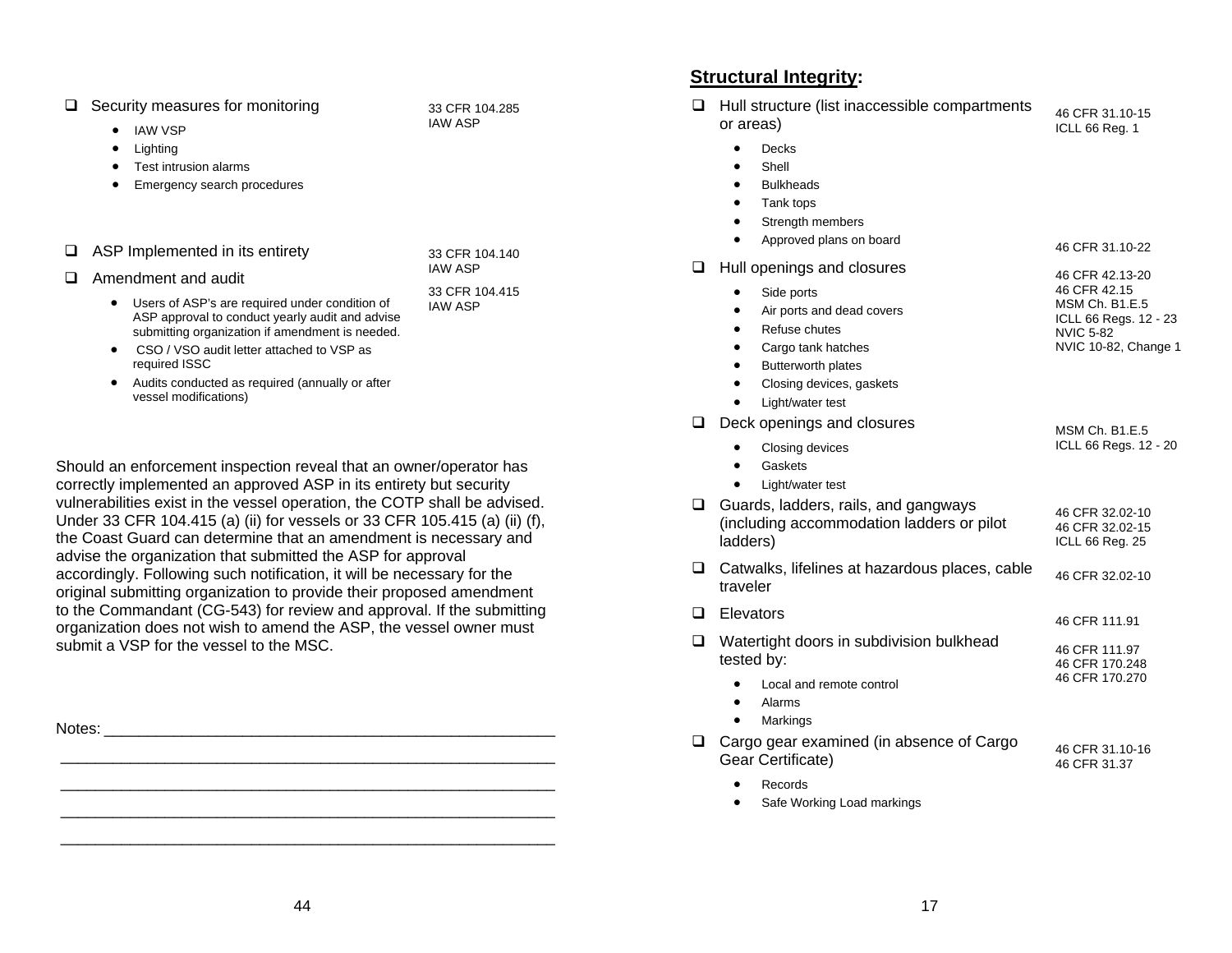|        | Exercise valves and controls                      | 46 CFR 38.10                      |   | Security systems and equipment maintenance                                             | 33 CFR 104.260                   |
|--------|---------------------------------------------------|-----------------------------------|---|----------------------------------------------------------------------------------------|----------------------------------|
|        | <b>Bilge valves</b><br>Overboard discharge valves |                                   |   | Testing completed IAW manufacturer's<br>recommendations                                | <b>IAW ASP</b>                   |
|        | Equalizing valves                                 |                                   |   | Working properly, effectively functions IAW VSP.<br>$\bullet$                          |                                  |
|        | Emergency shutoff valves                          |                                   |   | Ship Security Alert System (SSAS)<br>$\bullet$                                         |                                  |
|        | Scupper valves                                    |                                   |   |                                                                                        |                                  |
|        | Remote control                                    |                                   | ❏ | Security measures for access control                                                   | 33 CFR 104.265                   |
|        | Reach rods                                        |                                   |   | • Access points examined – signs posted in<br>conspicuous locations.                   | <b>IAW ASP</b>                   |
| ⊔      | Bilge wells, cofferdams, and suctions             | 46 CFR 56.50-50                   |   | Control areas for authorized dangerous<br>substances / devices                         |                                  |
| $\Box$ | <b>Bulkhead penetrations</b>                      | MSM Ch. B1.E.6                    |   | Means of identifying unauthorized personnel                                            |                                  |
| □      | Piping protection                                 | MSM Vol. IV Ch. 3.G.2.b           |   | TWIC for unescorted access to secure areas<br>$\bullet$                                |                                  |
|        | Removable guards (where required)                 |                                   |   |                                                                                        |                                  |
|        | Baggage spaces                                    |                                   | ❏ | Security measures for newly hired employees                                            | 33 CFR 104.267<br><b>IAW ASP</b> |
| $\Box$ | Hull marks                                        |                                   |   | (Pending receipt of TWIC)                                                              |                                  |
|        | Name                                              | 46 CFR 67.120                     |   | Access permitted for up to 30 days if:<br>٠                                            |                                  |
|        | Hailing port                                      | 46 CFR 32.05-10                   |   | Has applied for TWIC<br>$\bullet$<br>Accompanied by TWIC holder in secure areas        |                                  |
|        | Official number                                   |                                   |   |                                                                                        |                                  |
|        | Net tonnage                                       |                                   |   | Operator enters new hire personal info in<br><b>HOMEPORT</b>                           |                                  |
|        |                                                   |                                   |   | Notified via HOMEPORT that new hire has                                                |                                  |
| $\Box$ | Draft marks                                       | 46 CFR 32.05-1                    |   | passed initial name check.                                                             |                                  |
|        | Legible                                           |                                   |   | Provision does not apply to CSO, VSO or<br>individual hired to perform security duties |                                  |
|        | Properly sized                                    |                                   |   |                                                                                        |                                  |
|        | Properly spaced                                   |                                   |   |                                                                                        |                                  |
| $\Box$ | Load line marks                                   | 46 CFR 31.25-1                    | □ | Security measures for restricted areas                                                 | 33 CFR 104.270<br><b>IAW ASP</b> |
|        | Conform to certificate                            | 46 CFR 42.07-5<br>46 CFR 42.13-20 |   | Secure areas protected                                                                 |                                  |
|        | Legible                                           | ICLL 66 Regs. 4 - 9               |   | Properly marked                                                                        |                                  |
|        |                                                   |                                   |   | Control measures adequate                                                              |                                  |
|        |                                                   |                                   |   | Do not conflict with safety measures<br>٠                                              |                                  |
|        |                                                   |                                   | ❏ | Security measures for handling cargo                                                   | <b>IAW ASP</b>                   |
|        |                                                   |                                   |   | Identifying cargo tamper<br>$\bullet$                                                  | 33 CFR 104.275                   |
| Notes: |                                                   |                                   |   | Identifying approved cargo                                                             |                                  |
|        |                                                   |                                   |   | Access point - inventory control<br>$\bullet$                                          |                                  |
|        |                                                   |                                   |   | Checking cargo for dangerous substances<br>٠                                           |                                  |
|        |                                                   |                                   | u | Security measures for delivery of vessel                                               | 33 CFR 104.280                   |
|        |                                                   |                                   |   | stores and bunker                                                                      | <b>IAW ASP</b>                   |
|        |                                                   |                                   |   | Security procedures followed                                                           |                                  |
|        |                                                   |                                   |   | Standing agreements valid                                                              |                                  |
|        |                                                   |                                   |   |                                                                                        |                                  |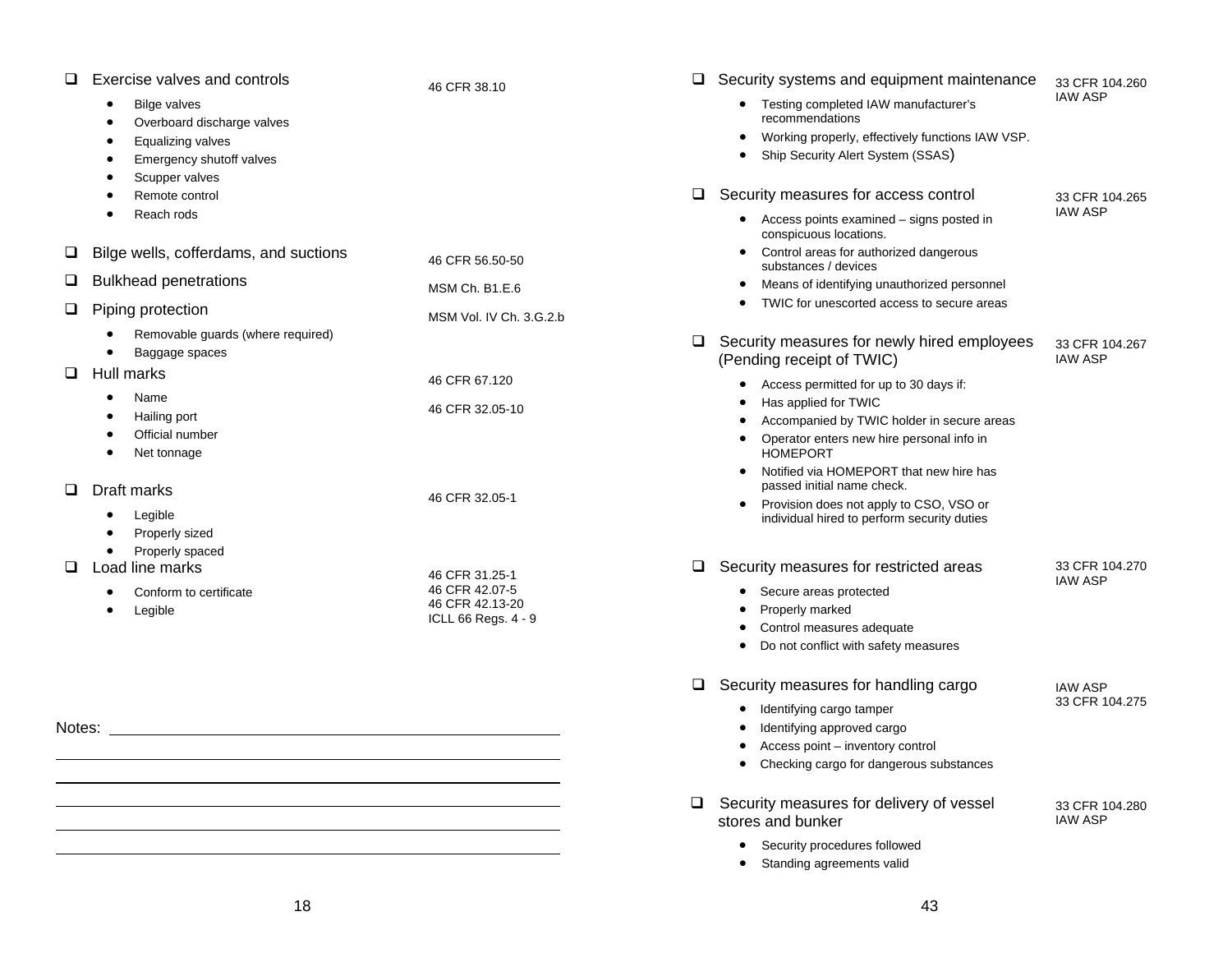| ப      | <b>Vessel Record Keeping Requirements</b><br>Training<br>Drills and exercises<br>Breaches of security<br>Change in MARSEC levels<br>$\bullet$<br>Maintenance, calibration, and testing of security<br>$\bullet$<br>equipment.<br>Security threats<br>Annual audit of the VSP<br>Declaration of Security (DoS)<br>٠<br>Retained for Two years<br>٠ | 33 CFR 104.235<br><b>IAW ASP</b> |
|--------|---------------------------------------------------------------------------------------------------------------------------------------------------------------------------------------------------------------------------------------------------------------------------------------------------------------------------------------------------|----------------------------------|
| ◻      | MARSEC level coordination and<br>implementation<br>Proper MARSEC level<br>MARSEC level at least at current port level                                                                                                                                                                                                                             | 33 CFR 104.240<br><b>IAW ASP</b> |
| □      | Communications<br>Vessel security personnel<br>$\bullet$<br>Facility<br>$\bullet$<br>National and local authorities<br>Demonstrate communications operations<br>consistent with the ASP                                                                                                                                                           | 33 CFR 104.245<br><b>IAW ASP</b> |
| ப      | Declaration of Security (DoS)<br>Required for cruise ships or manned CDC bulk<br>vessels and any vessel or facilities with which it<br>interfaces.<br>Valid (for MARSEC level and effective time<br>٠<br>period)<br>Must have last 10 or continuous DoS reviewed at<br>interval consistent with MARSEC level.<br>Signed                           | 33 CFR 104.255<br>33 CFR 104     |
| Notes: |                                                                                                                                                                                                                                                                                                                                                   |                                  |

#### **Ground Tackle:**

| l I | Anchors                                                                                   | 46 CFR 32.15-15                     |  |
|-----|-------------------------------------------------------------------------------------------|-------------------------------------|--|
|     | Tested                                                                                    | <b>ABS Rules</b>                    |  |
|     | Windlass                                                                                  |                                     |  |
|     | Capstans                                                                                  |                                     |  |
|     | Automatic tensioning device                                                               |                                     |  |
| ⊔   | Mooring, standing and running gear (other than<br>gear covered by Cargo Gear Certificate) | 46 CFR 32.15-15<br><b>ABS Rules</b> |  |
| ⊔   | Emergency towing arrangements<br>(vessels $\geq$ 20,000 DWT only)                         | SOI AS 74/78 II-2/3-4               |  |
|     | Approved by Administration                                                                |                                     |  |
|     | <b>Cargo Operations:</b>                                                                  |                                     |  |
| n   | Warning notices and signals posted                                                        | 46 CFR 35.30-1                      |  |
| □   | Pump rooms/pumps                                                                          | 46 CFR 32.60-20                     |  |
|     | Pumps and controls<br>٠                                                                   | 46 CFR 32.50-1                      |  |
|     | Relief valves                                                                             | 46 CFR 35.35-70                     |  |
|     | Cofferdams                                                                                | 46 CFR 32.55-45                     |  |
|     | Ventilation                                                                               | 46 CFR 32.55-1                      |  |
|     | <b>Bulkhead penetrations</b>                                                              | 46 CFR 32.50-1                      |  |
|     | Bilges clean<br>٠                                                                         | 46 CFR 32.52-5                      |  |
|     | Free of excessive vapors<br>$\bullet$                                                     |                                     |  |
|     | Closures                                                                                  | 46 CFR 34.15-35                     |  |
|     | Remote shutdown                                                                           | 46 CFR 32.50-35                     |  |
|     | Electrical controls outside compartment                                                   | 46 CFR 111.105                      |  |

Notes:

 \_\_\_\_\_\_\_\_\_\_\_\_\_\_\_\_\_\_\_\_\_\_\_\_\_\_\_\_\_\_\_\_\_\_\_\_\_\_\_\_\_\_\_\_\_\_\_\_\_\_\_\_\_\_\_\_\_ \_\_\_\_\_\_\_\_\_\_\_\_\_\_\_\_\_\_\_\_\_\_\_\_\_\_\_\_\_\_\_\_\_\_\_\_\_\_\_\_\_\_\_\_\_\_\_\_\_\_\_\_\_\_\_\_\_

\_\_\_\_\_\_\_\_\_\_\_\_\_\_\_\_\_\_\_\_\_\_\_\_\_\_\_\_\_\_\_\_\_\_\_\_\_\_\_\_\_\_\_\_\_\_\_\_\_\_\_\_\_\_\_\_\_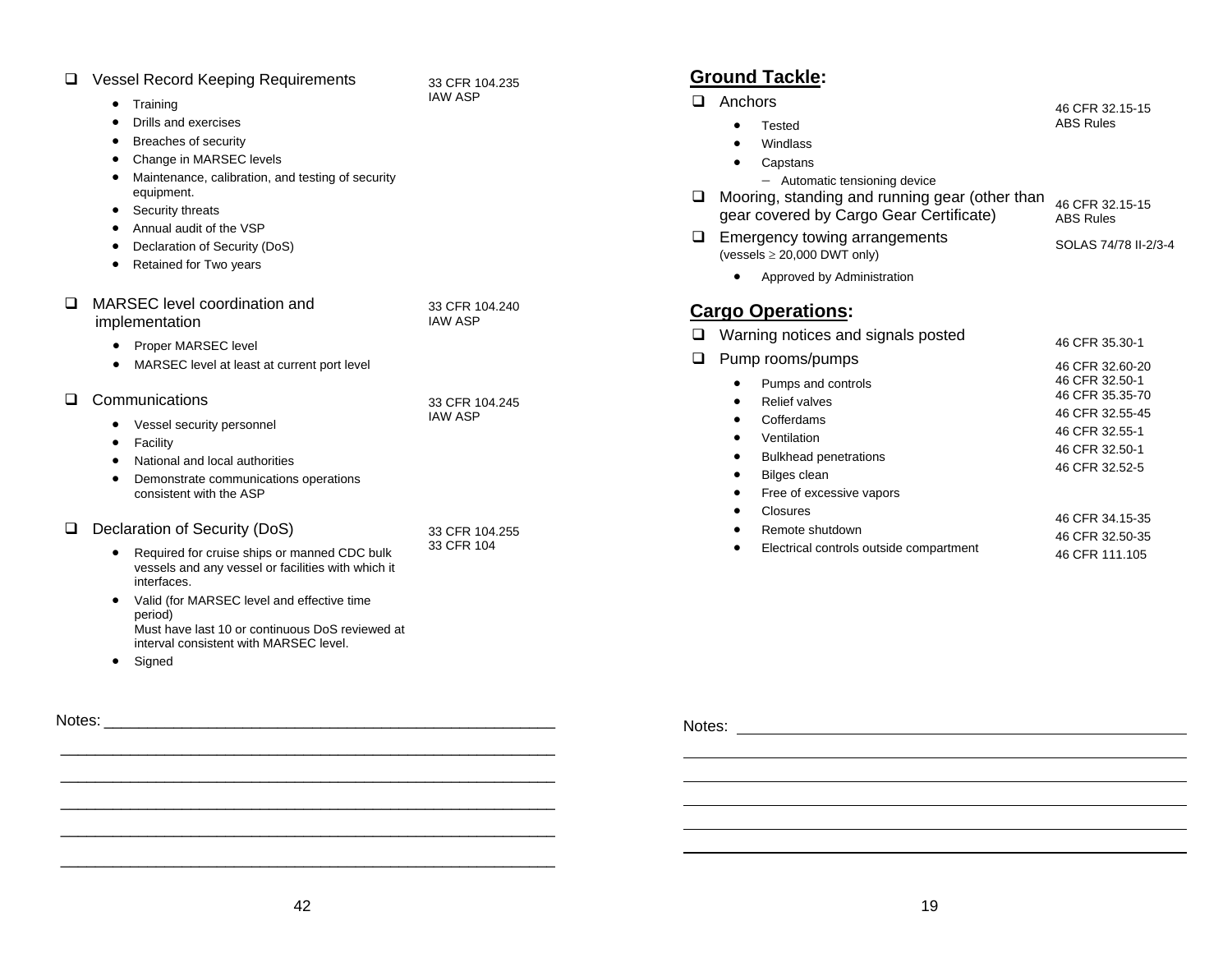#### □ Cargo tanks

- •Trunks and hatches
- •Ullage openings
- • Liquid level gauges  $\Box$  Open **Restricted Q** Closed • Liquid level devices • Deck penetrations • Heating coils • Explosion-proof electrical fittings • Overfill device 46 CFR 32.20-20 46 CFR 39.20-3 46 CFR 32.22T 46 CFR 32.50-15 46 CFR 111.105 33 CFR 155.840 □ Cargo piping • Expansion joints •**Controls** • Supports 46 CFR 32.50-15 33 CFR 156.170 46 CFR 56.30 46 CFR 56.35
- Hoses Valves 46 CFR 56.20 **Q** Hoses 46 CFR 32.50-30
	- • External examination • Hydrostatic test • Markings 33 CFR 155.800 33 CFR 156.170 33 CFR 154.500

33 CFR 155.310 SOLAS 74/78 II-2/59

- □ Cargo oil containment
	- •Size

Notes:

•

•

- •Drains
- •Scupper closures
- □ Name of approved ASP • 33 CFR 104.140 **Q** Compliance Documentation • Copy of ASP aboard vessel • Vessel Specific Security Assessment (VSA) completed • Letter to MSC stating use of approved ASP and that it has been fully implemented 33 CFR 104.120 □ Master • Aware of responsibility and authority with regards to MTSA 33 CFR 104.205 IAW ASP Company Security Officer (CSO) • Training / experience • Valid TWIC • See list of example questions 33 CFR 104.210 IAW ASP Vessel Security Officer (VSO) • Training / experience • Valid TWIC • See list of example questions 33 CFR 104.215 IAW ASP  $\Box$  Company or vessel personnel with security duties • Training / experience • Valid TWIC • See list of example questions 33 CFR 104.220 IAW ASP  $\Box$  Security Training for all other vessel personnel 33CFR 104.225 IAW ASP
- Notes: \_\_\_\_\_\_\_\_\_\_\_\_\_\_\_\_\_\_\_\_\_\_\_\_\_\_\_\_\_\_\_\_\_\_\_\_\_\_\_\_\_\_\_\_\_\_\_\_\_\_\_\_

 \_\_\_\_\_\_\_\_\_\_\_\_\_\_\_\_\_\_\_\_\_\_\_\_\_\_\_\_\_\_\_\_\_\_\_\_\_\_\_\_\_\_\_\_\_\_\_\_\_\_\_\_\_\_\_\_\_  $\mathcal{L}_\text{max} = \mathcal{L}_\text{max} = \mathcal{L}_\text{max} = \mathcal{L}_\text{max} = \mathcal{L}_\text{max} = \mathcal{L}_\text{max} = \mathcal{L}_\text{max} = \mathcal{L}_\text{max} = \mathcal{L}_\text{max} = \mathcal{L}_\text{max} = \mathcal{L}_\text{max} = \mathcal{L}_\text{max} = \mathcal{L}_\text{max} = \mathcal{L}_\text{max} = \mathcal{L}_\text{max} = \mathcal{L}_\text{max} = \mathcal{L}_\text{max} = \mathcal{L}_\text{max} = \mathcal{$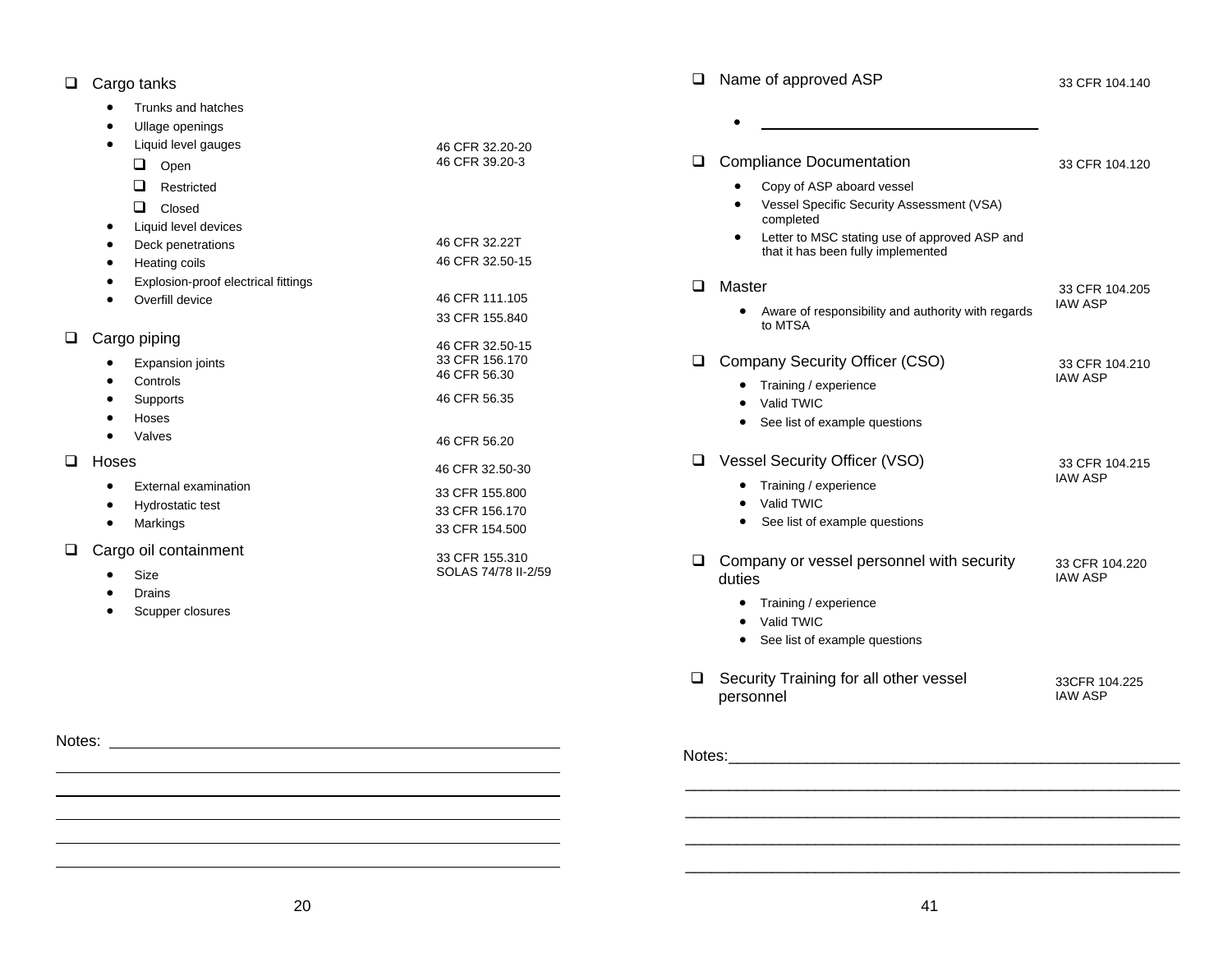#### **Alternative Security Program (ASP):**

Vessels operating under the auspices of an approved ASP are required to address the relevant areas cited in 33 CFR parts 104. However, the ASP provision of the rule has provided a mechanism by which segments of the maritime industry, through application by the industry associations or other representative groups, are able to tailor their program to the unique functions inherent of their specific operations. The result is a set of relevant, performance-based security measures for the industry groups choosing to utilize an approved ASP. For this reason, the inspector of a vessel using an approved ASP may find that certain language or security measures contained in some parts of the rule will differ from the language or security measures listed in the ASP. An example would be the requirement in 33 CFR 104.265 (e) (3) that vessels check the identification of any person seeking to board the vessel at MARSEC Level 1. In an ASP, the approval authority may take into account the availability of video monitoring capable of facial feature recognition and recording and approve this as satisfying the intent of the requirement for individual identification. Additionally, an industry or group may determine that a section of the regulations is not applicable to their operations. For example, a passenger vessel group may state in their ASP that they do not need to address 33 CFR 104.275 or 33 CFR 105.265, respectively – security measures for handling cargo – because they do not handle cargo of any type.

In those cases where both the vessels and the facilities serving those vessels are owned and/or operated by the same entity, an alternative plan may recognize that the same party is responsible for security in both areas and approve an approach that addresses vulnerabilities and mitigation strategies for the vessels and the facility under one ASP. Therefore, the inspector will not be using separate plans for the vessels and the facility to determine compliance and, likewise, will not see some citations addressed in the plan if they are redundant between 33 CFR 104 and 33 CFR 105.

#### $\Box$  Cargo tank venting

|  |  | Common header system |
|--|--|----------------------|
|--|--|----------------------|

|   |           | Common neader system                                           |                 |
|---|-----------|----------------------------------------------------------------|-----------------|
|   |           | P/V valves                                                     |                 |
|   |           | Flame arrestors                                                | 46 CFR 32.20-5  |
|   |           | Flush and drain connections                                    | 46 CFR 32.20-10 |
|   |           | Inert gas controls                                             | 46 CFR 151.15-5 |
|   |           | Piping                                                         |                 |
|   | ⊔         | Independent PV valves                                          | 46 CFR 32.55-20 |
|   |           | Flame screen                                                   | 46 CFR 32.20-10 |
|   | ப         | Independent goosenecks                                         |                 |
|   |           | Flame screen                                                   | 46 CFR 32.55-25 |
|   |           | Closure device                                                 | 46 CFR 32.20-10 |
| ப |           | Explosion-proof fixtures                                       | 46 CFR 111.105  |
| ❏ |           | Independent tanks                                              | 46 CFR 32.60-30 |
|   |           |                                                                | 46 CFR 153.251  |
|   |           | Date of internal examination ________________                  |                 |
|   | $\bullet$ |                                                                |                 |
|   | $\bullet$ | Saddles; foundation and stowage                                |                 |
|   |           | Piping and valves                                              |                 |
|   | ٠         | <b>Relief valves</b>                                           |                 |
|   |           | Securing devices                                               |                 |
|   |           | Cargo hose                                                     |                 |
|   |           | Electrical grounding                                           |                 |
|   |           | Authorized cargo                                               |                 |
|   |           | Weather decks                                                  | 46 CFR 111.105  |
|   |           | Sources of vapor ignition                                      |                 |
|   | $\bullet$ | Doors, ports, scuttles,, gaskets, and closures<br>satisfactory | 46 CFR 32.56-21 |
|   |           | Portable window air conditioners and fans                      |                 |
|   |           | Ventilation systems                                            |                 |
|   |           | Air compressor intakes                                         | 46 CFR 32.35-15 |
|   |           | Prohibited locations                                           |                 |
|   |           |                                                                |                 |

46 CFR 32.55-20

Notes: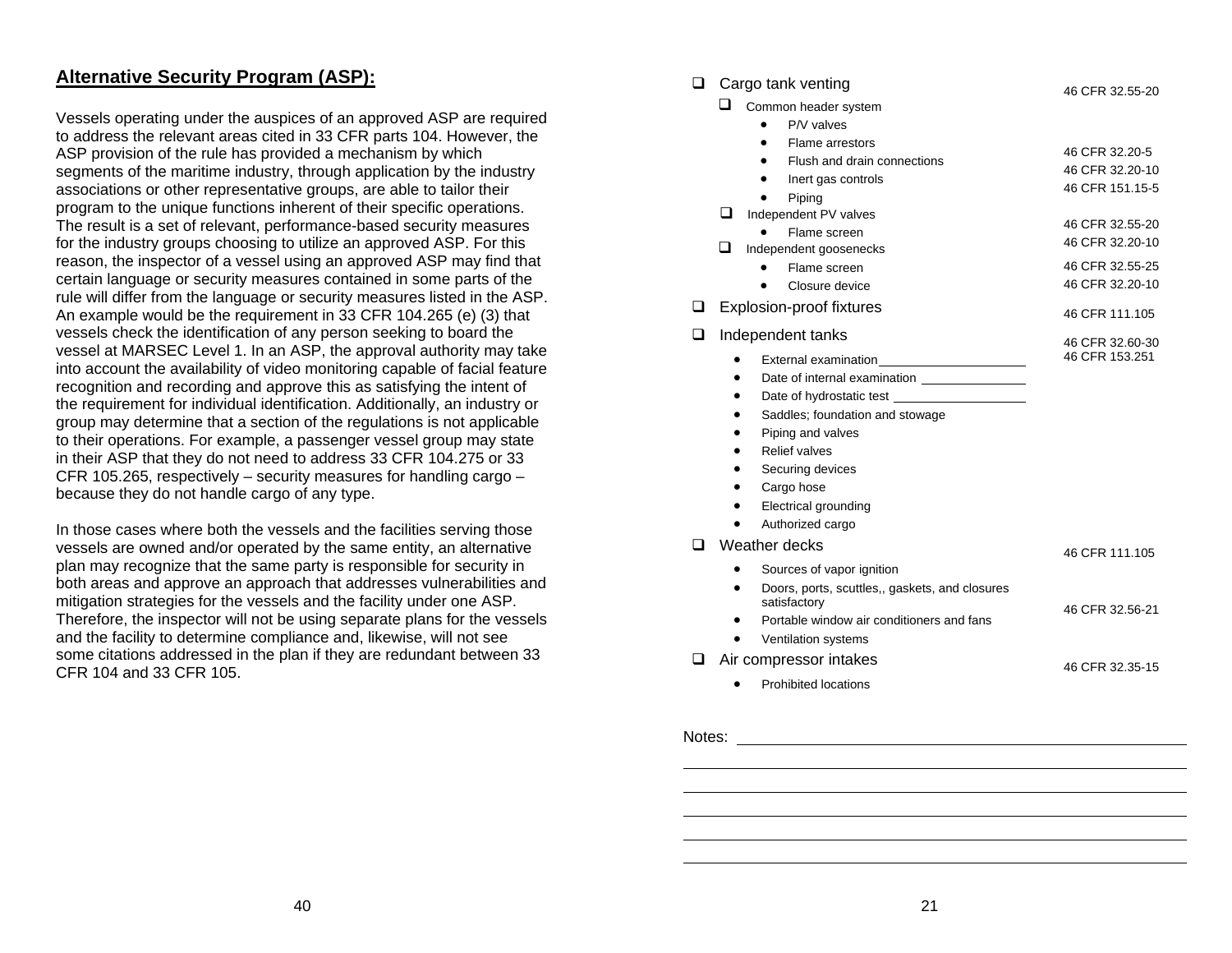## **Inert Gas Systems:**

| $\Box$ | Purity of nitrogen                                                                                                                                                                                                                                                                                                                                                                                                                                                                                            | 46 CFR 32.53<br>SOLAS 74/78 II-2/62<br>MSM Ch. C5                                           |  |
|--------|---------------------------------------------------------------------------------------------------------------------------------------------------------------------------------------------------------------------------------------------------------------------------------------------------------------------------------------------------------------------------------------------------------------------------------------------------------------------------------------------------------------|---------------------------------------------------------------------------------------------|--|
|        | $\Box$ % concentration of nitrogen in<br>vapor space                                                                                                                                                                                                                                                                                                                                                                                                                                                          |                                                                                             |  |
|        | $\Box$ % oxygen vapor $\Box$                                                                                                                                                                                                                                                                                                                                                                                                                                                                                  |                                                                                             |  |
| ⊔      | Provisions for hold space and tank pad                                                                                                                                                                                                                                                                                                                                                                                                                                                                        |                                                                                             |  |
| $\Box$ | Sampling/testing of gas pad                                                                                                                                                                                                                                                                                                                                                                                                                                                                                   |                                                                                             |  |
|        | Gas generator or spare gas on board                                                                                                                                                                                                                                                                                                                                                                                                                                                                           | 46 CFR 32.53-20                                                                             |  |
| $\Box$ | General                                                                                                                                                                                                                                                                                                                                                                                                                                                                                                       |                                                                                             |  |
|        | Supply capacity adequate<br>Positive pressure<br>Independent blowers<br>Oxygen detector and recorder<br>Pressure indicator and recorder<br>Portable detecting instruments<br>Alarms and controls<br>$-$ High oxygen alarm $(> 8\%)$<br>$-$ Low pressure alarm (< 100mm)<br>- Loss of water supply to deck water seal alarm<br>and shutdown<br>- High inert gas temperature ( $> 150^{\circ}$ F) alarm and<br>shutdown<br>- Loss of water supply to scrubber alarm and<br>shutdown<br>Automatic shutdown valve | 46 CFR 32.50-30<br>46 CFR 32.53-45<br>46 CFR 32.53-60<br>46 CFR 32.53-70<br>46 CFR 32.53-75 |  |
|        | Instruction manual                                                                                                                                                                                                                                                                                                                                                                                                                                                                                            | 46 CFR 32.53-85                                                                             |  |
|        | <b>Vapor Control Systems:</b>                                                                                                                                                                                                                                                                                                                                                                                                                                                                                 |                                                                                             |  |
|        | $\Box$ Piping<br>Drain lines<br>$\bullet$<br>Electrically bonded to hull<br>Flange stud<br>Vapor connection painted red / yellow / red and<br>$\bullet$<br>labeled vapor in 2-inch black letters<br>Notes: _<br><u> 1989 - Johann Barn, fransk politik (f. 1989)</u>                                                                                                                                                                                                                                          | 46 CFR 39.20-1                                                                              |  |
|        |                                                                                                                                                                                                                                                                                                                                                                                                                                                                                                               |                                                                                             |  |
|        |                                                                                                                                                                                                                                                                                                                                                                                                                                                                                                               |                                                                                             |  |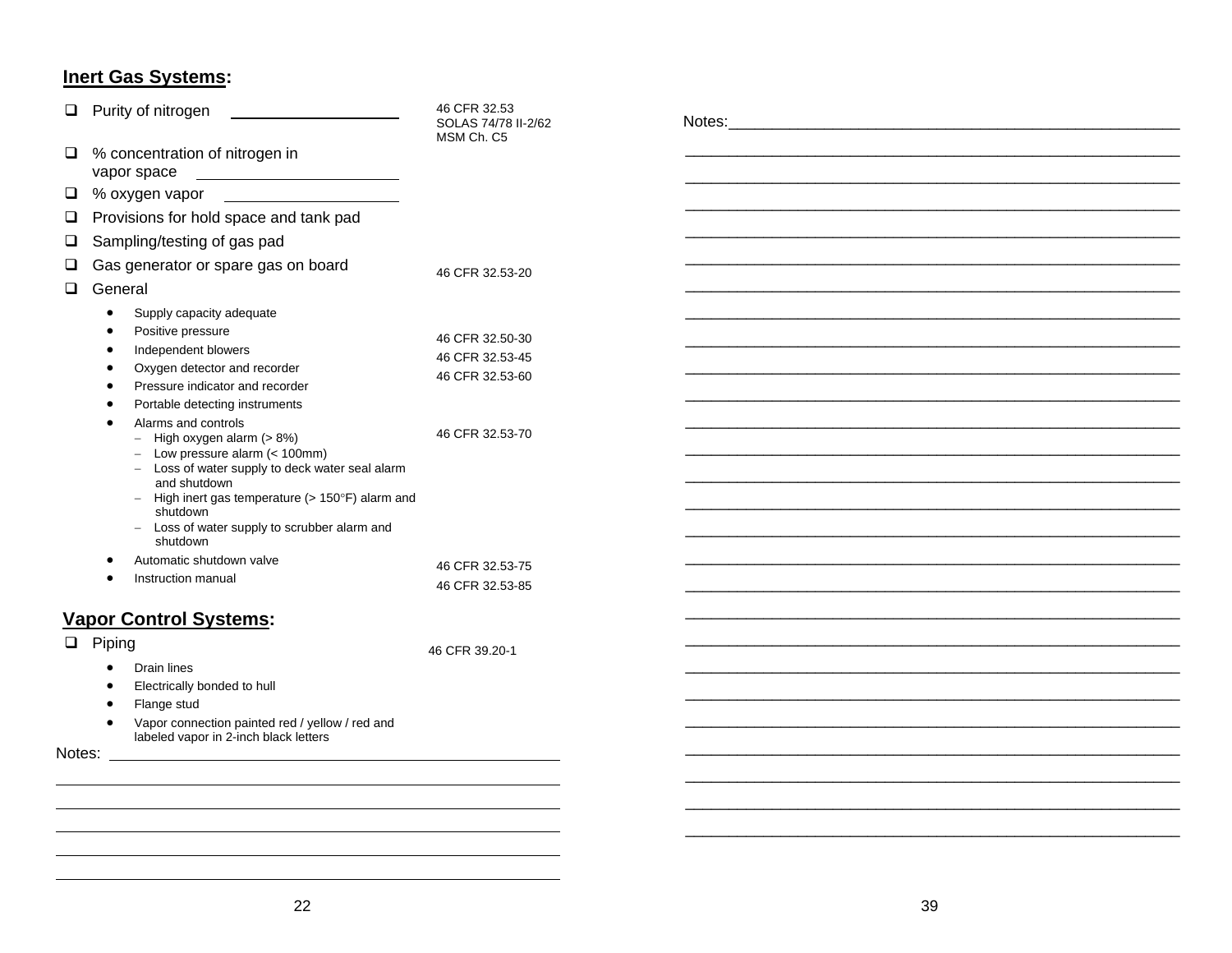|        | Security procedures followed<br>Standing agreements valid                                                                                                                  |                                                                        |
|--------|----------------------------------------------------------------------------------------------------------------------------------------------------------------------------|------------------------------------------------------------------------|
| $\Box$ | Security measures for monitoring<br><b>IAW VSP</b><br>$\bullet$<br>Lighting<br>٠<br>Test intrusion alarms<br>$\bullet$                                                     | 33 CFR 104.285<br>ISPS, Part A, 7.2.5                                  |
| o.     | Emergency search procedures<br><b>Security Incident Procedures</b><br>• Witness during drill                                                                               | 33 CFR 104.290                                                         |
| ⊔      | Additional requirements for passenger vessels<br>or ferries                                                                                                                | 33 CFR 104.292                                                         |
| ⊔      | Additional requirements for cruise ships                                                                                                                                   | 33 CFR 104.295                                                         |
| ◻      | Additional requirements - vessels on<br>international voyages<br><b>ISSC</b> issued<br>CSR updated                                                                         | 33 CFR 104.297<br>ISPS, Part A, 19.1<br>SOLAS XI-2<br>Regulation 5.4.1 |
| u      | <b>Vessel Security Assessment Report</b><br>Reviewed and attached to VSP                                                                                                   | 33 CFR 104.300                                                         |
| u      | <b>Vessel Security Plan</b><br>Reviewed                                                                                                                                    | 33 CFR 104.400                                                         |
| ப      | Amendment and audit<br>CSO / VSO audit letter attached to VSP as<br>$\bullet$<br>required ISSC<br>Audits conducted as required (annually or after<br>vessel modifications) | 33 CFR 104.415                                                         |
| o.     | Ship Security Alert System (vessels subject to<br>SOLAS only)<br>On the bridge and one other location<br>Designed to prevent inadvertent activation                        | <b>ISPS Part A, 9.4.18</b>                                             |

- Covert (unmarked, silent, and need to know)
- Tested IAW VSP

| ◻      |                                          | Closed gauging arrangement                                                                                                                                                                                            | 46 CFR 39.20-3                                                                                                                                         |
|--------|------------------------------------------|-----------------------------------------------------------------------------------------------------------------------------------------------------------------------------------------------------------------------|--------------------------------------------------------------------------------------------------------------------------------------------------------|
| ❏      | ப<br>ப<br>⊔<br>□                         | Liquid overfill protection<br>High-level and tank overfill alarms<br>Alarm with automatic shutdown system<br>Spill valve<br>Rupture disk<br>• Intrinsically safe<br>• Audible and visual alarms<br>• Operational test | 46 CFR 39.20-9                                                                                                                                         |
|        | 46 CFR 199.600.                          | <u> Lifesaving Equipment:</u><br>NOTE: Exemptions and alternatives for vessels not subject to SOLAS can be found in                                                                                                   |                                                                                                                                                        |
| □      | $\bullet$<br>$\bullet$<br>$\bullet$<br>٠ | General alarms<br>Controls<br>Batteries and fuses<br>Tested<br>Markings<br>Bell locations audible                                                                                                                     | 46 CFR 32.25<br>46 CFR 113.25<br>SOLAS 74/78 III/6.4<br>46 CFR 35.40                                                                                   |
| ❏      | ப<br>◻                                   | Type of lifeboat<br>Davit launched<br>Free fall                                                                                                                                                                       |                                                                                                                                                        |
| ❏      |                                          | Lifeboats stripped, cleaned and inspected<br>Date of annual servicing                                                                                                                                                 | 46 CFR 199.190(f)                                                                                                                                      |
| $\Box$ | ٠<br>٠                                   | Lifeboats and work boats<br>Hull and fittings<br>Tanks and fittings<br>Cradles<br>Gripes<br>Compressed air cylinders<br>Markings                                                                                      | 46 CFR 199.201<br>46 CFR 199.202<br>46 CFR 199.261<br>46 CFR 199.262<br>SOLAS 74/78 III/19.2<br>SOLAS 74/78 III/26<br>MSM Ch. C2.H.2<br>46 CFR 199.176 |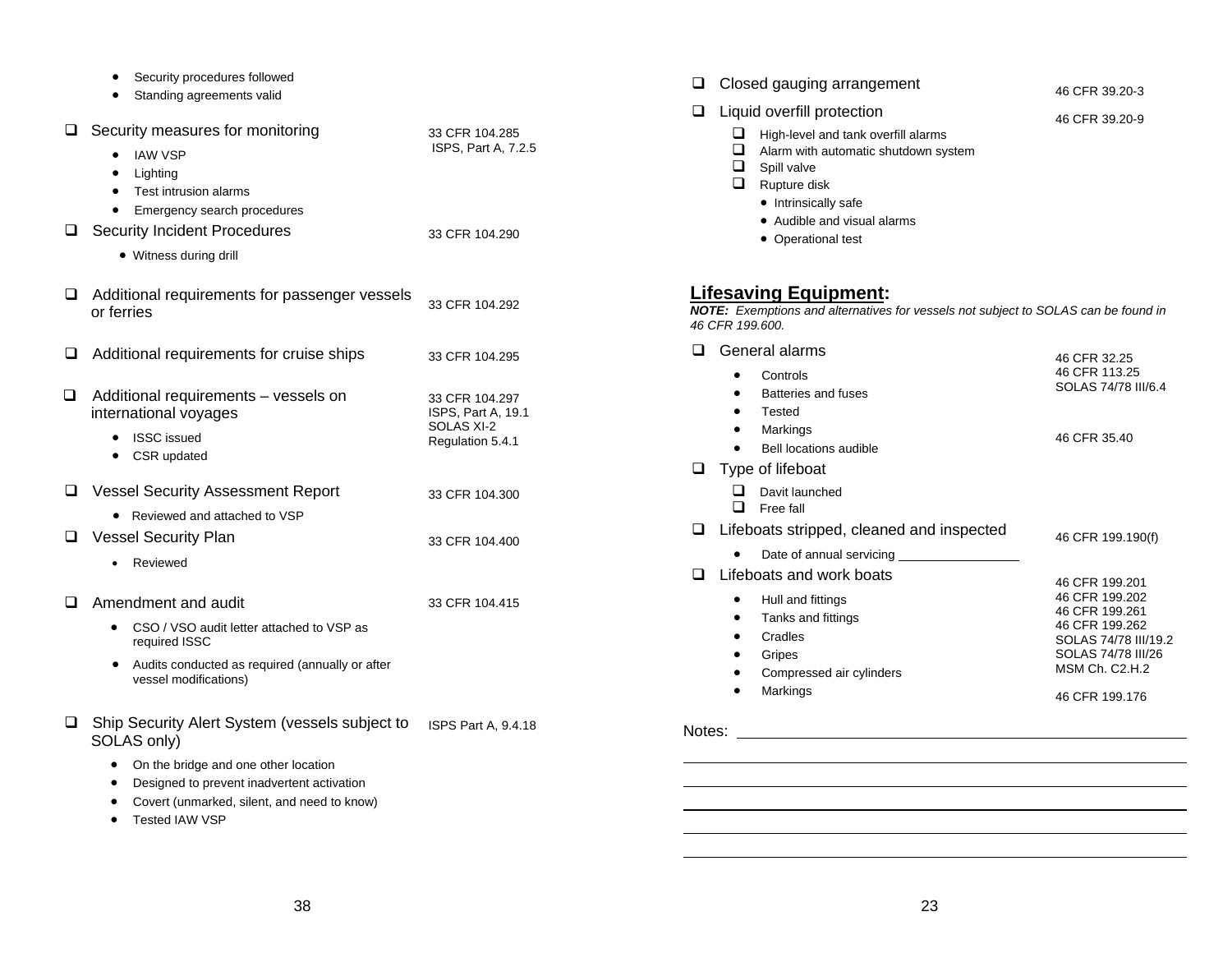#### $\Box$  Lifeboat equipment and stowage (use table below to determine required equipment)

46 CFR 199.175 SOLAS 74/78 III/41

| Item           | Item                              | International<br>Voyage |                       | <b>Short</b><br>International<br>Voyage |                              |
|----------------|-----------------------------------|-------------------------|-----------------------|-----------------------------------------|------------------------------|
| <b>Number</b>  |                                   | Lifeboat                | Rescue<br><b>Boat</b> | Lifeboat                                | <b>Rescue</b><br><b>Boat</b> |
| 1              | $B$ ailer <sup>1</sup>            | 1                       | 1                     | 1                                       | 1                            |
| $\overline{2}$ | Bilge pump <sup>2</sup>           | $\mathbf{1}$            |                       | $\mathbf{1}$                            |                              |
| 3              | Boathook                          | $\overline{2}$          | $\mathbf{1}$          | $\overline{2}$                          | 1                            |
| 4              | Bucket <sup>3</sup>               | $\overline{2}$          | 1                     | $\overline{2}$                          | 1                            |
| 5              | Can opener                        | 3                       |                       | 3                                       |                              |
| 6              | Compass                           | 1                       | 1                     | $\mathbf{1}$                            | 1                            |
| 7              | Dipper                            | 1                       |                       | 1                                       |                              |
| 8              | Drinking cup                      | 1                       |                       | 1                                       |                              |
| 9              | Fire extinguisher                 | 1                       | 1                     | 1                                       | 1                            |
| 10             | First aid kit                     | 1                       | 1                     | 1                                       | 1                            |
| 11             | Fishing kit                       | $\mathbf{1}$            |                       |                                         |                              |
| 12             | Flashlight                        | 1                       | 1                     | 1                                       | 1                            |
| 13             | Hatchet                           | 2                       |                       | 2                                       |                              |
| 14             | Heaving line                      | $\overline{2}$          | $\overline{2}$        | $\overline{2}$                          | $\overline{2}$               |
| 15             | Jackknife                         | 1                       |                       | 1                                       |                              |
| 16             | Knife <sup>1,4</sup>              |                         | 1                     |                                         | 1                            |
| 17             | Ladder                            | 1                       | 1                     | 1                                       | 1                            |
| 18             | Mirror, signalling                | 1                       |                       | 1                                       |                              |
| 19             | Oars, units 5,6                   | 1                       | $\mathbf{1}$          | $\mathbf{1}$                            | 1                            |
| 20             | Painter                           | $\overline{2}$          | 1                     | 2                                       | 1                            |
| 21             | Provisions (units/persons)        | 1                       |                       |                                         |                              |
| 22             | Pump <sup>7</sup>                 |                         | 1                     |                                         | 1                            |
| 23             | Radar reflector                   | 1                       | 1                     | 1                                       | 1                            |
| 24             | Rainwater collection<br>device    | 1                       |                       | 1                                       |                              |
| 25             | Repair kit <sup>7</sup>           |                         | 1                     |                                         | 1                            |
| 26             | Sea anchor                        | $\mathbf{1}$            | 1                     | 1                                       | $\mathbf{1}$                 |
| 27             | Searchlight                       | 1                       | 1                     | 1                                       | 1                            |
| 28             | Seasickness kit<br>(units/person) | $\mathbf{1}$            |                       | $\mathbf{1}$                            |                              |

#### $\Box$  Security systems and equipment maintenance 33 CFR 104.260

- Testing completed IAW manufacturer's recommendations
- Working properly, effectively functions IAW VSP.
- •Ship Security Alert System (SSAS)

#### $\Box$  Security measures for access control

 33 CFR 104.265 ISPS, Part A, 7.2.2

- • Access points examined – signs posted in conspicuous locations.
- Control areas for authorized dangerous substances / devices
- Means of identifying unauthorized personnel
- TWIC for unescorted access to secure areas
- $\Box$  Security measures for newly hired employees (Pending receipt of TWIC) 33CFR 104.267
	- Access permitted for up to 30 days if:
	- •Has applied for TWIC
	- •Accompanied by TWIC holder in secure areas
	- • Operator enters new hire personal info in HOMEPORT
	- • Notified via HOMEPORT that new hire has passed initial name check.
	- $\bullet$  Provision does not apply to CSO, VSO or individual hired to perform security duties
- $\Box$  Security measures for restricted areas

33 CFR 104.270 ISPS, Part A, 7.2.4

- Secure areas protected
- Properly marked
- •Control measures adequate
- •Do not conflict with safety measures

#### $\Box$  Security measures for handling cargo

 33 CFR 104.275 ISPS, Part A, 7.2.6

- Identifying cargo tamper
- Identifying approved cargo
- Access point inventory control
- Checking cargo for dangerous substances
- $\Box$  Security measures for delivery of vessel stores and bunker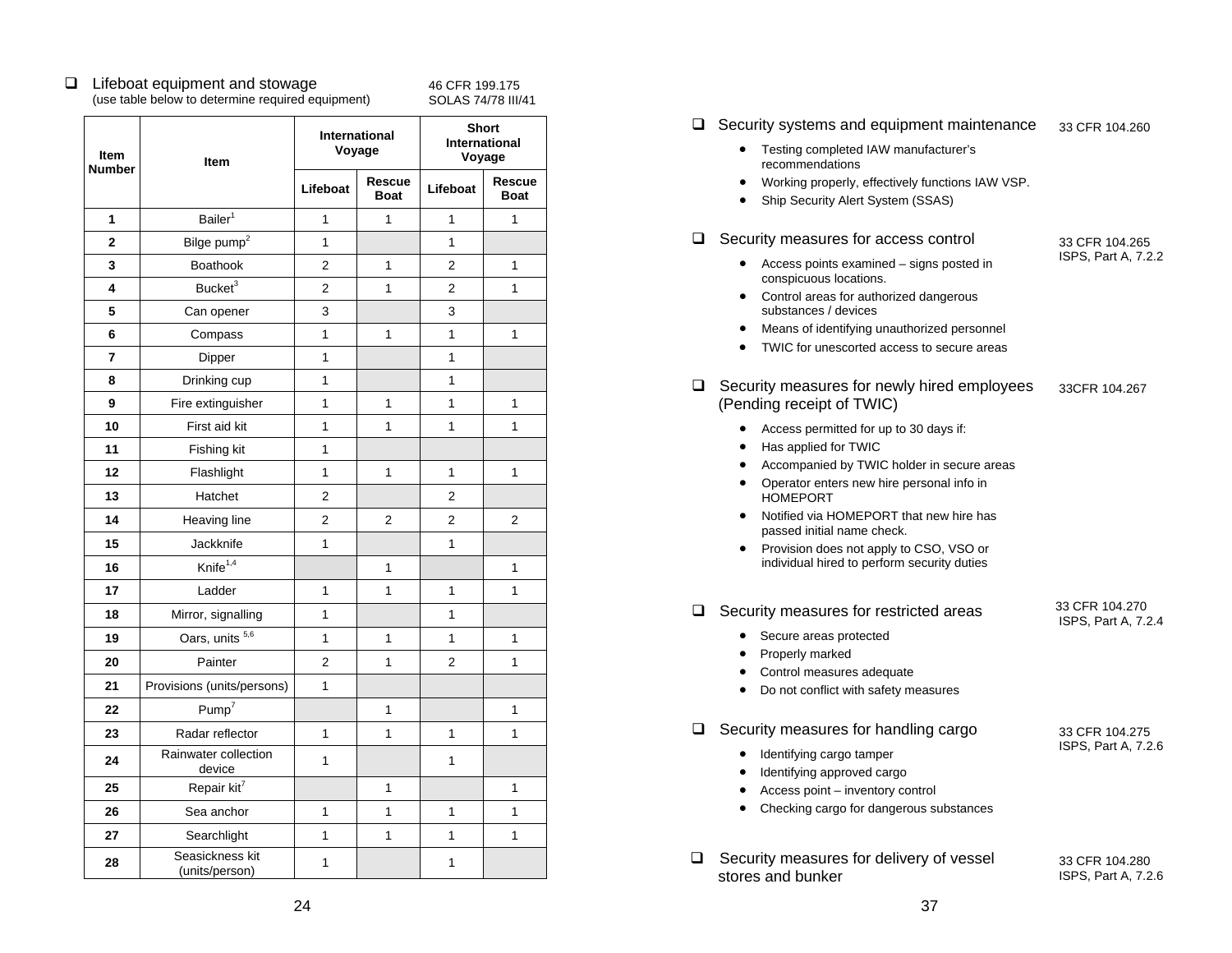| Company or vessel personnel<br>❏<br>with security duties<br>Training / experience<br>Valid TWIC<br>$\bullet$<br>See list of example questions<br>$\bullet$                                                                                                                                                                                                                                                      | 33 CFR 104.220<br>ISPS, Part A, 13.1  |
|-----------------------------------------------------------------------------------------------------------------------------------------------------------------------------------------------------------------------------------------------------------------------------------------------------------------------------------------------------------------------------------------------------------------|---------------------------------------|
| Security Training for all other vessel personnel<br>ப                                                                                                                                                                                                                                                                                                                                                           | 33 CFR 104.225<br>ISPS, Part A, 13.5  |
| <b>Vessel Record Keeping Requirements</b><br>ப<br>Training<br>$\bullet$<br>Drills and exercises<br>$\bullet$<br>Breaches of security<br>$\bullet$<br>Change in MARSEC levels<br>٠<br>Maintenance, calibration, and testing of security<br>$\bullet$<br>equipment.<br>Security threats<br>٠<br>Annual audit of the VSP<br>$\bullet$<br>Declaration of Security (DoS)<br>$\bullet$<br>Retained for Two years<br>٠ | CFR 104.235<br>ISPS, Part A, 10.1     |
| MARSEC level coordination and<br>□<br>implementation<br>Proper MARSEC level<br>$\bullet$<br>MARSEC level at least at current port level<br>$\bullet$                                                                                                                                                                                                                                                            | 33 CFR 104.240                        |
| Communications<br>ப<br>Vessel security personnel<br>$\bullet$<br>Facility<br>٠<br>National and local authorities<br>$\bullet$<br>$\bullet$<br>Demonstrate communications operations<br>consistent with the VSP                                                                                                                                                                                                  | 33 CFR 104.245<br>ISPS, Part A, 7.2.7 |
| Declaration of Security (DoS)<br>ப<br>Required for cruise ships or manned CDC bulk<br>٠<br>vessels and any vessel or facilities with which it<br>interfaces.<br>Valid (for MARSEC level and effective time<br>٠<br>period)<br>Must have last 10 or continuous DoS reviewed at<br>interval consistent with MARSEC level.<br>Signed                                                                               | 33 CFR 104.255<br>ISPS, Part A, 5.1   |

| <b>Item</b><br><b>Number</b> | Item                                                                                                                                                                                                                                                                  |                            | International<br>Voyage |                | Short<br>International<br>Voyage |  |
|------------------------------|-----------------------------------------------------------------------------------------------------------------------------------------------------------------------------------------------------------------------------------------------------------------------|----------------------------|-------------------------|----------------|----------------------------------|--|
|                              |                                                                                                                                                                                                                                                                       | Rescue<br>Lifeboat<br>Boat |                         | Lifeboat       | Rescue<br><b>Boat</b>            |  |
| 29                           | Signal, smoke                                                                                                                                                                                                                                                         | $\overline{2}$             |                         | $\overline{2}$ |                                  |  |
| 30                           | Signal, hand flare                                                                                                                                                                                                                                                    | 6                          |                         | 6              |                                  |  |
| 31                           | Signal, parachute flare                                                                                                                                                                                                                                               | 4                          |                         | 4              |                                  |  |
| 32                           | Skates and fenders <sup>8</sup>                                                                                                                                                                                                                                       | $\mathbf{1}$               | 1                       | 1              | 1                                |  |
| 33                           | $S$ ponge $^7$                                                                                                                                                                                                                                                        |                            | 2                       |                | 2                                |  |
| 34                           | Survival instructions                                                                                                                                                                                                                                                 | 1                          |                         | 1              |                                  |  |
| 35                           | Table of lifesaving<br>signals                                                                                                                                                                                                                                        | 1                          |                         | 1              |                                  |  |
| 36                           | Thermal protective aids <sup>9</sup>                                                                                                                                                                                                                                  | 10%                        | 10%                     | 10%            | 10%                              |  |
| 37                           | <b>Tool kit</b>                                                                                                                                                                                                                                                       | $\mathbf{1}$               |                         | 1              |                                  |  |
| 38                           | Tow line <sup>10</sup>                                                                                                                                                                                                                                                | 1                          | 1                       | 1              | 1                                |  |
| 39                           | Water (liters/person)                                                                                                                                                                                                                                                 | 3                          |                         | 3              |                                  |  |
| 40                           | Whistle                                                                                                                                                                                                                                                               | 1                          | 1                       | 1              | 1                                |  |
| Footnotes:                   |                                                                                                                                                                                                                                                                       |                            |                         |                |                                  |  |
| 1<br>2<br>3<br>4             | Each rigid liferaft equipped for 13 persons or more must carry two of these items.<br>Not required for boats of self-bailing design.<br>Not required for inflated or rigid-inflated rescue boats.<br>A hatchet counts towards this requirement in rigid rescue boats. |                            |                         |                |                                  |  |
| 5                            | Oars are not required on a free-fall lifeboat; a unit of oars means the number of oars<br>specified by the boat manufacturer.                                                                                                                                         |                            |                         |                |                                  |  |
| 6                            | Rescue boats may substitute buoyant paddles for oars, as specified by the<br>manufacturer.                                                                                                                                                                            |                            |                         |                |                                  |  |
| 7                            | Not required for a rigid rescue boat.                                                                                                                                                                                                                                 |                            |                         |                |                                  |  |
| 8                            | Required if specified by the boat manufacturer.                                                                                                                                                                                                                       |                            |                         |                |                                  |  |
| 9                            | Sufficient thermal protective aids are required for at least 10% of the persons the<br>survival craft is equipped to carry, but not less than two.                                                                                                                    |                            |                         |                |                                  |  |

10 Required only if the lifeboat is also the rescue boat.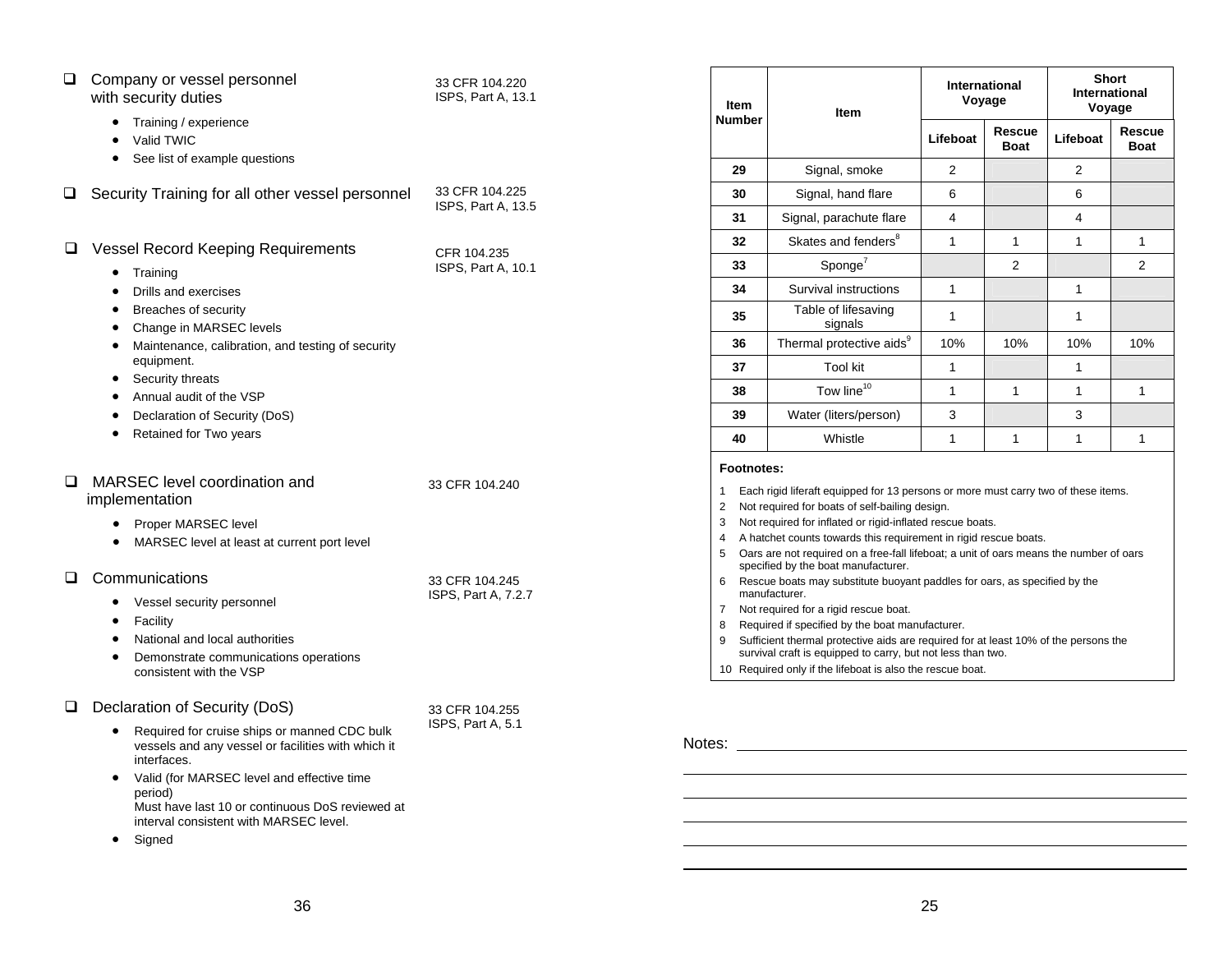| ◻ | Disengaging apparatus examined or tested<br>and marked as required <sup>®</sup>                                                                                               | 46 CFR 199.45(b)<br>SOLAS 74/78 III/41                     |
|---|-------------------------------------------------------------------------------------------------------------------------------------------------------------------------------|------------------------------------------------------------|
|   | Universal joints<br>$\bullet$<br>Safety latches<br>$\bullet$<br>Hooks<br>$\bullet$<br>Locking knuckles<br>$\bullet$                                                           | MSM Ch. C2.H.b                                             |
| ◻ | Frame<br>Motor lifeboats <sup>®</sup>                                                                                                                                         | 46 CFR 199.45(b)                                           |
|   | Engine operating test<br>$\bullet$<br>Cooling water pump<br>$\bullet$<br>Ahead and astern test<br>$\bullet$<br><b>Fuel tanks</b><br>$\bullet$                                 | SOLAS 74/78 III/41<br>MSM Ch. C2.H.2                       |
|   | Searchlight test (passenger vessels)<br>$\bullet$<br>Annual fuel changed<br>$\bullet$                                                                                         |                                                            |
| ⊔ | Extinguishers serviced<br>Hand-propelled lifeboats                                                                                                                            | 46 CFR 199.45(b)                                           |
| ◻ | Flemming gear<br>$\bullet$<br>Transmission oil<br>٠<br>Radio installation for lifeboats complies with<br>FCC and/or international convention (where<br>required) <sup>*</sup> | 46 CFR 199.60<br>SOLAS 74/78 III/6                         |
|   | $\bullet$<br>Portable<br>Fixed<br>$\bullet$                                                                                                                                   |                                                            |
| ⊔ | Lifeboat operational test                                                                                                                                                     | 46 CFR 199.45(b)<br>SOLAS 74/78 III/19<br>MSM Ch. C2.H.2.b |
| ◻ | <b>Davits</b><br>Foundations<br>$\bullet$<br>Moving parts<br>٠<br>Fittings<br>$\bullet$<br>Fairleads, cleats, or cruciform bits<br>$\bullet$                                  | 46 CFR 160.032<br>SOLAS 74/78 III/48<br>MSM Ch. C2.H.2.b   |
| ப | Falls (date last renewed or end-for-ended)                                                                                                                                    | 46 CFR 199.190(j)<br>SOLAS 74/78 III/48<br>MSM Ch. C2.H.8  |
|   | * Items tested in conjunction with Abandon Ship Drill.                                                                                                                        |                                                            |
|   |                                                                                                                                                                               |                                                            |

## **MTSA/ISPS Compliance**

## **Vessel Security Plans (VSP):**

(If using ASP, skip to next section)

| ப   | Compliance documentation                                      | 33 CFR 1043120                       |
|-----|---------------------------------------------------------------|--------------------------------------|
|     | Approved Vessel Security Plan                                 | ISPS, Part A, 9.1                    |
| - 1 | Waiver                                                        | 33 CFR 104.130                       |
|     | Approved by CG-543                                            |                                      |
| ⊔   | Equivalents                                                   | 33 CFR 104.135                       |
|     | Approved by CG-543                                            |                                      |
| ப   | Maritime Security (MARSEC) directive                          | 33 CFR 104.145                       |
|     | Proper safeguards<br>Incorporated into VSP                    |                                      |
| - 1 | Master                                                        | 33 CFR 104.205                       |
|     | Aware of responsibility and authority with regards<br>to MTSA |                                      |
|     | Company Security Officer (CSO)                                | 33 CFR 104.210                       |
|     | Training / experience<br>Valid TWIC                           | ISPS, Part A, 11.1                   |
|     | See list of example questions                                 |                                      |
|     | <b>Vessel Security Officer (VSO)</b>                          |                                      |
|     | Training / experience<br>Valid TWIC                           | 33 CFR 104.215<br>ISPS, Part A, 12.1 |
|     | See list of example questions                                 |                                      |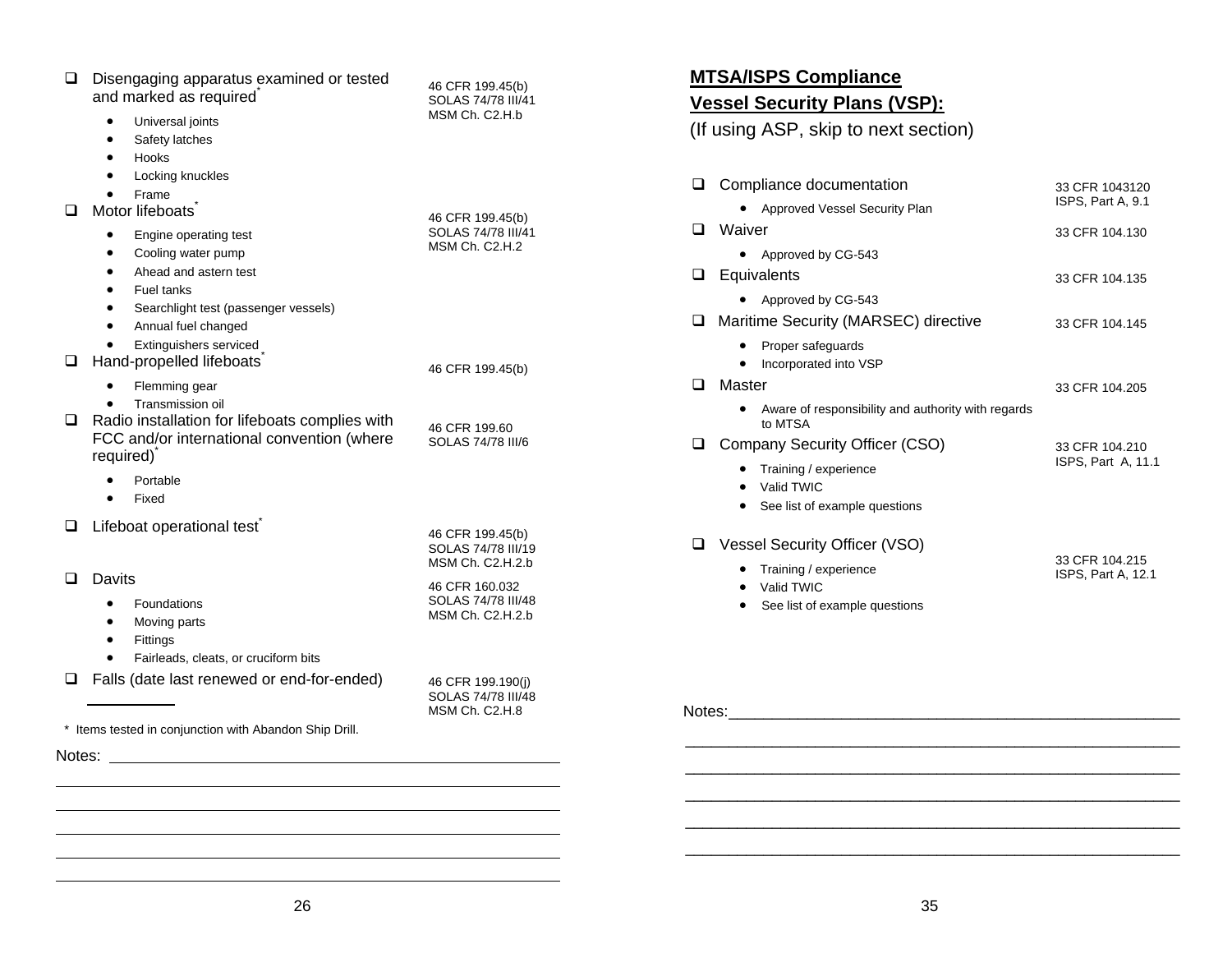| <b>MARPOL Annex I survey</b><br>□                                                                                                                                                                                                       | 33 CFR 151.09                                              | Lifeboat winches<br>$\Box$                                                                                                                                               | 46 CFR 199.199(i)                                                                                   |
|-----------------------------------------------------------------------------------------------------------------------------------------------------------------------------------------------------------------------------------------|------------------------------------------------------------|--------------------------------------------------------------------------------------------------------------------------------------------------------------------------|-----------------------------------------------------------------------------------------------------|
| Discharge of cargo residue<br>$\bullet$<br>Approved monitoring and control system<br>$\bullet$<br><b>MARPOL Annex II survey</b><br>$\circ$<br>Discharge of cargo residue<br>$\bullet$<br>Approved monitoring and control system         | 33 CFR 151.30                                              | <b>Brakes</b><br>Controls<br>Cranks<br>Covers<br>Limit switches and electrical controls<br>Embarkation aids<br>◻                                                         | SOLAS 74/78 III/19<br>MSM Ch. C2.H.2.b                                                              |
| <b>Marine Sanitation Devices:</b><br>NOTE: Guidance for inspecting marine sanitation devices is detailed in MSM Volume II,<br>Chapter C2.K.<br>Marine sanitation device<br>$\Box$<br>$\Box$ Type I<br>$\Box$ Type II<br>$\Box$ Type III | 33 CFR 159.55<br>MSM Ch. B6.F                              | Ladders<br>$\bullet$<br>Access<br>Spans and lifelines<br>Illumination<br>Frapping and tricing lines<br>Lifeboat weight test<br>□<br>Light load<br>$\bullet$<br>$\bullet$ | 46 CFR 199.190(f)<br>SOLAS 74/78 III/11<br>46 CFR 199.45(b)<br>SOLAS 74/78 III/19<br>MSM Ch. C2.H.6 |
| Certified for inspected vessels<br>⊔                                                                                                                                                                                                    | MSM Ch. B6.F.4                                             | Liferafts<br>□                                                                                                                                                           | 46 CFR 199.190                                                                                      |
| Capacity satisfactory<br>❏<br>Installation<br>❏<br>Operation<br>$\bullet$<br>Ventilation<br>Wiring and piping<br>Maintenance<br>٠                                                                                                       | MSM Ch. C2.K.7.d<br>33 CFR 159.57<br>MSM Vol. IV Ch. 3.K.1 | Launching instructions posted<br>$\bullet$<br>Equipment and stowage<br>Annual service dates                                                                              | SOLAS 74/78 III/19<br>SOLAS 74/78 III/26<br>MSM Ch. C2.H.3<br>46 CFR 199.190(g)                     |
| Placard posted<br>Safety<br>Accessibility to parts requiring routine servicing<br>Manufacturer's instructions available                                                                                                                 | 33 CFR 159.59                                              | Hydro release service dates<br>Weak link<br>Float free<br>Illumination<br>Markings<br>Capacities<br>Launching devices tested                                             | 46 CFR 199.190(h)                                                                                   |
| Notes: Notes: 2008 and 2008 and 2008 and 2008 and 2008 and 2008 and 2008 and 2008 and 2008 and 2008 and 2008 and 2008 and 2008 and 2008 and 2008 and 2008 and 2008 and 2008 and 2008 and 2008 and 2008 and 2008 and 2008 and 2          |                                                            |                                                                                                                                                                          | MSM Ch. 6.R.3.d                                                                                     |
|                                                                                                                                                                                                                                         |                                                            |                                                                                                                                                                          |                                                                                                     |
|                                                                                                                                                                                                                                         |                                                            |                                                                                                                                                                          |                                                                                                     |
|                                                                                                                                                                                                                                         |                                                            |                                                                                                                                                                          |                                                                                                     |
|                                                                                                                                                                                                                                         |                                                            |                                                                                                                                                                          |                                                                                                     |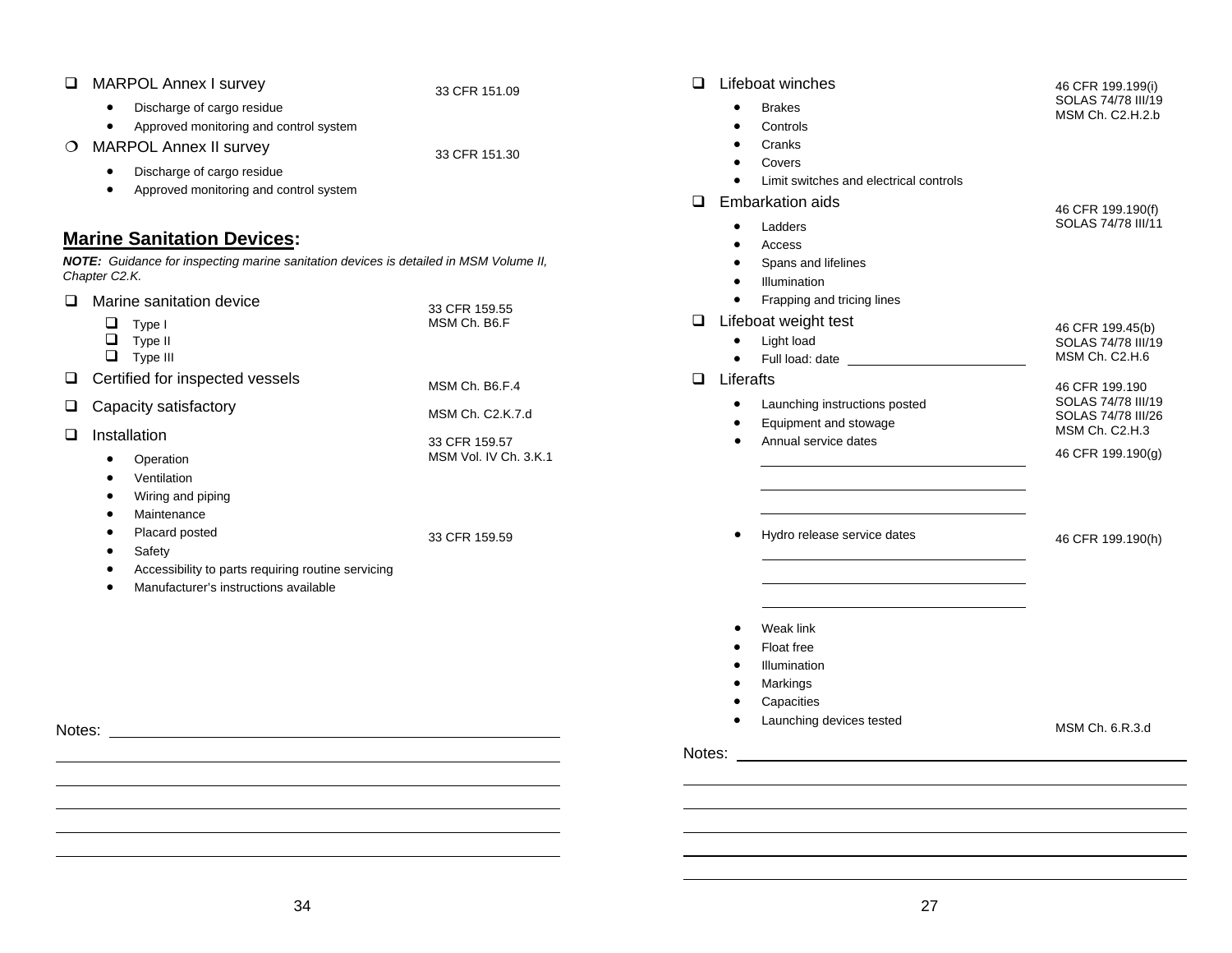| Lifefloats and buoyant apparatus<br>❏                                                                                          | 46 CFR 199.640                      | $\Box$<br>Oily waste retention                       | 33 CFR 157.17                    |
|--------------------------------------------------------------------------------------------------------------------------------|-------------------------------------|------------------------------------------------------|----------------------------------|
| Equipment<br>٠                                                                                                                 |                                     | Bilge                                                | MSM Ch. B6.D.7                   |
| Stowage                                                                                                                        |                                     | Tank<br>$\bullet$                                    |                                  |
| Markings<br>$\bullet$                                                                                                          |                                     | Ballast discharge<br>$\Box$                          |                                  |
| Line-throwing apparatus<br>□                                                                                                   | 46 CFR 199.170                      |                                                      | 33 CFR 155.330<br>33 CFR 155.350 |
| Equipment<br>$\bullet$                                                                                                         | SOLAS 74/78 III/17                  | Acceptable processing equipment                      | 33 CFR 155.360                   |
| Required drills held                                                                                                           | <b>NVIC 8-69</b>                    |                                                      | 33 CFR 155.370                   |
| Magazine<br>٠                                                                                                                  |                                     |                                                      | MSM Ch. B6.D.1                   |
| Type<br><u> La componenta de la componenta de la componenta de la componenta de la componenta de la componenta de la compo</u> |                                     | Oily bilge discharge<br>$\Box$                       | 33 CFR 155.380                   |
| Lifebuoys<br>⊔                                                                                                                 | 46 CFR 199.70(a)                    | Piping system                                        |                                  |
| Lights<br>$\bullet$                                                                                                            | SOLAS 74/78 III/7                   | Stop valve                                           |                                  |
| Lines<br>$\bullet$                                                                                                             | SOLAS 74/78 III/27                  | Standard discharge connection                        | 33 CFR 155.430                   |
| Smoke signals                                                                                                                  |                                     | Pump stop<br>$\bullet$                               |                                  |
| Stowage                                                                                                                        |                                     | Prohibited oil spaces<br>$\Box$                      | 33 CFR 155.470                   |
| Markings<br>$\bullet$                                                                                                          |                                     | Emergency shutdown<br>⊔                              |                                  |
| Lifejackets<br>❏                                                                                                               | 46 CFR 199.70(b)                    |                                                      | 33 CFR 155.780                   |
| Adult Children                                                                                                                 | SOLAS 74/78 III/7.2.2               | ❏<br>Discharge removal equipment                     | 33 CFR 155,205                   |
| Retro-reflective tape                                                                                                          | MSM Ch. 6.R.3.m                     | Sorbents<br>$\bullet$                                | 33 CFR 155.210                   |
| Lights                                                                                                                         | <b>NVIC 2-63</b><br>MSM Ch. 6.R.3.q | Non-sparking tools                                   |                                  |
| Whistles                                                                                                                       |                                     | Containers                                           |                                  |
| Work vests<br>$\bullet$                                                                                                        |                                     | Emulsifiers<br>$\bullet$                             |                                  |
| Stamped passed                                                                                                                 |                                     | Protective clothing                                  |                                  |
| Number of lifejackets rejected by                                                                                              |                                     | Scupper plugs<br>$\bullet$                           |                                  |
|                                                                                                                                |                                     | Non-sparking portable pump<br>$\bullet$              |                                  |
| ❏<br>Lifejacket stowage                                                                                                        | 46 CFR 199.70(b)                    | Deck lighting<br>⊔                                   | 33 CFR 155.790                   |
| Required notices and markings<br>$\bullet$                                                                                     | SOLAS 74/78 III/7.2                 | Garbage<br>❏.                                        |                                  |
| Stowage lockers<br>$\bullet$                                                                                                   | 46 CFR 199.80(c)                    |                                                      | 33 CFR 151.63                    |
| Wearing instructions<br>$\bullet$                                                                                              | 46 CFR 199.70(b)(2)                 | • Shipboard garbage properly disposed                | MARPOL Ax. V/3                   |
| Location instructions (passenger vessels)<br>$\bullet$                                                                         | 46 CFR 199.80(c)                    | Discharge from machinery space bilges<br>$\Box$      | 33 CFR 151.10                    |
|                                                                                                                                | 46 CFR 199.217                      | Approved monitoring and control system<br>$\bullet$  |                                  |
| Work vests<br>□                                                                                                                | 46 CFR 35.03                        | Approved oil water separating equipment<br>$\bullet$ |                                  |
| Approved type<br>$\bullet$                                                                                                     | 46 CFR 35.03-5                      |                                                      |                                  |
| Stowage<br>$\bullet$                                                                                                           | 46 CFR 35.03-15                     |                                                      |                                  |
| Stateroom notices posted<br>□                                                                                                  | 46 CFR 199.80(c)                    |                                                      |                                  |
|                                                                                                                                |                                     | Notes: Notes:                                        |                                  |
|                                                                                                                                |                                     |                                                      |                                  |
|                                                                                                                                |                                     |                                                      |                                  |
|                                                                                                                                |                                     |                                                      |                                  |
|                                                                                                                                |                                     |                                                      |                                  |

33 CFR 155.330 33 CFR 155.350 33 CFR 155.360 33 CFR 155.370 MSM Ch. B6.D.10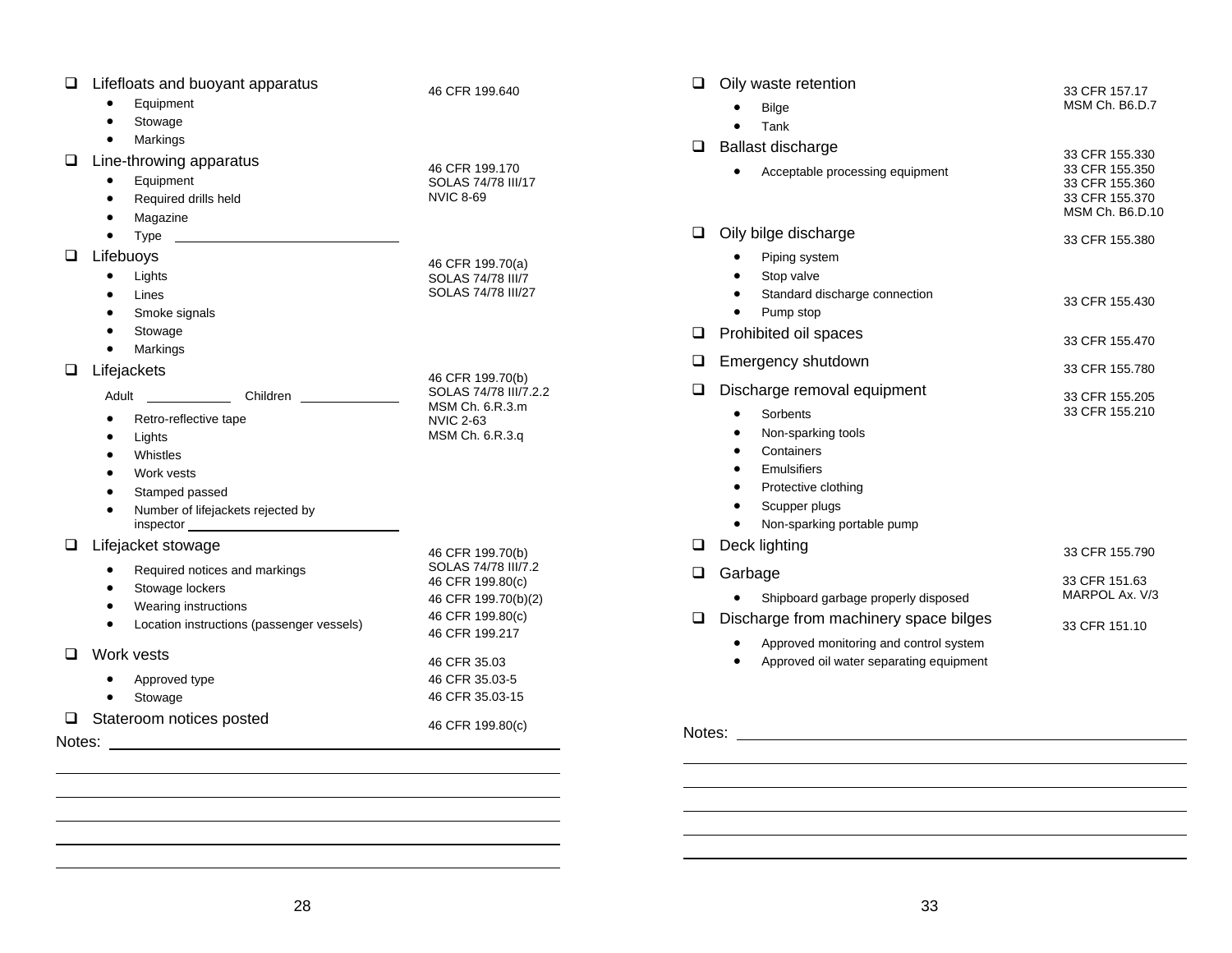#### **E** Firemen's outfits

| ப | <b>Firemen's outflits</b><br>Two lockers |                                                                                               | 46 CFR 35.30-20                           |
|---|------------------------------------------|-----------------------------------------------------------------------------------------------|-------------------------------------------|
|   |                                          |                                                                                               | SOLAS 74/78 II-2/17.3<br><b>NVIC 2-63</b> |
|   | Four outfits<br>$\bullet$                |                                                                                               | <b>NVIC 4-68</b>                          |
|   | Protective clothing<br>$\bullet$         |                                                                                               |                                           |
|   | ٠                                        | Helmet, boots, and gloves                                                                     |                                           |
|   | Lamp<br>٠                                |                                                                                               |                                           |
|   | Axe<br>$\bullet$                         |                                                                                               |                                           |
|   |                                          | Self-contained breathing apparatus and lifeline                                               |                                           |
|   | $-$ Spare charges                        |                                                                                               |                                           |
| □ | Water spray system                       |                                                                                               | 46 CFR 34.25                              |
|   | tanks)                                   | Coverage (all tank domes, cargo manifolds, deck                                               |                                           |
|   | Operation<br>٠                           |                                                                                               |                                           |
|   | Local/remote control                     |                                                                                               |                                           |
|   | Manual or automatic<br>$\bullet$         |                                                                                               |                                           |
|   | Tested<br>٠                              |                                                                                               |                                           |
|   | systems                                  | Can operate simultaneously with fire main                                                     |                                           |
|   | Controls marked<br>٠                     |                                                                                               |                                           |
|   | Material condition<br>$\bullet$          |                                                                                               |                                           |
|   | <b>Pollution Prevention:</b>             |                                                                                               |                                           |
|   | Chapter 31.                              | <b>NOTE:</b> Guidance for inspecting pollution prevention items is detailed in MSM Volume II, |                                           |
| ◻ | Pollution placard posted                 |                                                                                               | 33 CFR 155.450                            |
| ❏ | MARPOL V placard posted                  |                                                                                               | 33 CFR 151.59                             |
| □ |                                          | Person-in-charge designation                                                                  | 33 CFR 155,700<br>33 CFR 155.820          |

33 CFR 155.320

46 CFR 56.50-85

#### □ Fuel oil containment

- $\bullet$ Portable
- Fixed
- Fuel tank vents
	- Flame screens
	- Closures

Notes:

| □ | Immersion suits                                     | 46 CFR 199.273                                                                |
|---|-----------------------------------------------------|-------------------------------------------------------------------------------|
|   | Condition<br>$\bullet$<br>Retro-reflective material | SOLAS 74/78 III/27.3<br>SOLAS 74/78 III/30.2.7<br>MSM Ch. C <sub>2</sub> .H.5 |
| ❏ | Placard of lifesaving signals                       | 46 CFR 35.12<br>SOLAS 74/78 V/16                                              |
| Q | Pilot ladder and hoists in good condition           | 46 CFR 32.90-1<br>SOLAS 74/78 V/17                                            |
| Q | Station bill posted                                 | 46 CFR 35.10-1<br>46 CFR 199.80<br>SOLAS 74/78 III/8.3                        |
| ❏ | Distress signals                                    | 46 CFR 199.60                                                                 |

SOLAS 74/78 III/6.3

#### **Fire Protection Equipment:**

• 12 rocket parachute flares

| Fire control plan                                                                                                                                                                                 | 46 CFR 35.10-3                                                                                                                                                |  |
|---------------------------------------------------------------------------------------------------------------------------------------------------------------------------------------------------|---------------------------------------------------------------------------------------------------------------------------------------------------------------|--|
| Permanently posted<br>Copy permanently stored in weather-tight<br>container outside deckhouse                                                                                                     | SOLAS 74/78 II-2/20                                                                                                                                           |  |
| Portable extinguishers<br>Annually serviced<br>Bottles hydrostatically tested (every 5 years)<br>Markings (weight and hydrostatic test date)<br>Spare charges, spare extinguishers                | 46 CFR 34.05-10<br>46 CFR 34.50<br>46 CFR 31.10-18(a)<br>SOLAS 74/78 II-2/6<br>SOLAS 74/78 II-2/21<br>MSM Ch. C2.1.3<br><b>NVIC 7-70</b><br><b>NVIC 13-86</b> |  |
| Semi-portable extinguishers<br>Annually serviced<br>Bottles hydrostatically tested<br>Controls, instructions, markings<br>Hose and diffuser<br>Flexible loops tested or replaced (same as bottle) | 46 CFR 34.05-10<br>46 CFR 34.50<br>46 CFR 31.10-18(a)<br>SOLAS 74/78 II-2/6<br>SOLAS 74/78 II-2/21<br>MSM Ch. C2.1.4<br><b>NVIC 13-86</b>                     |  |